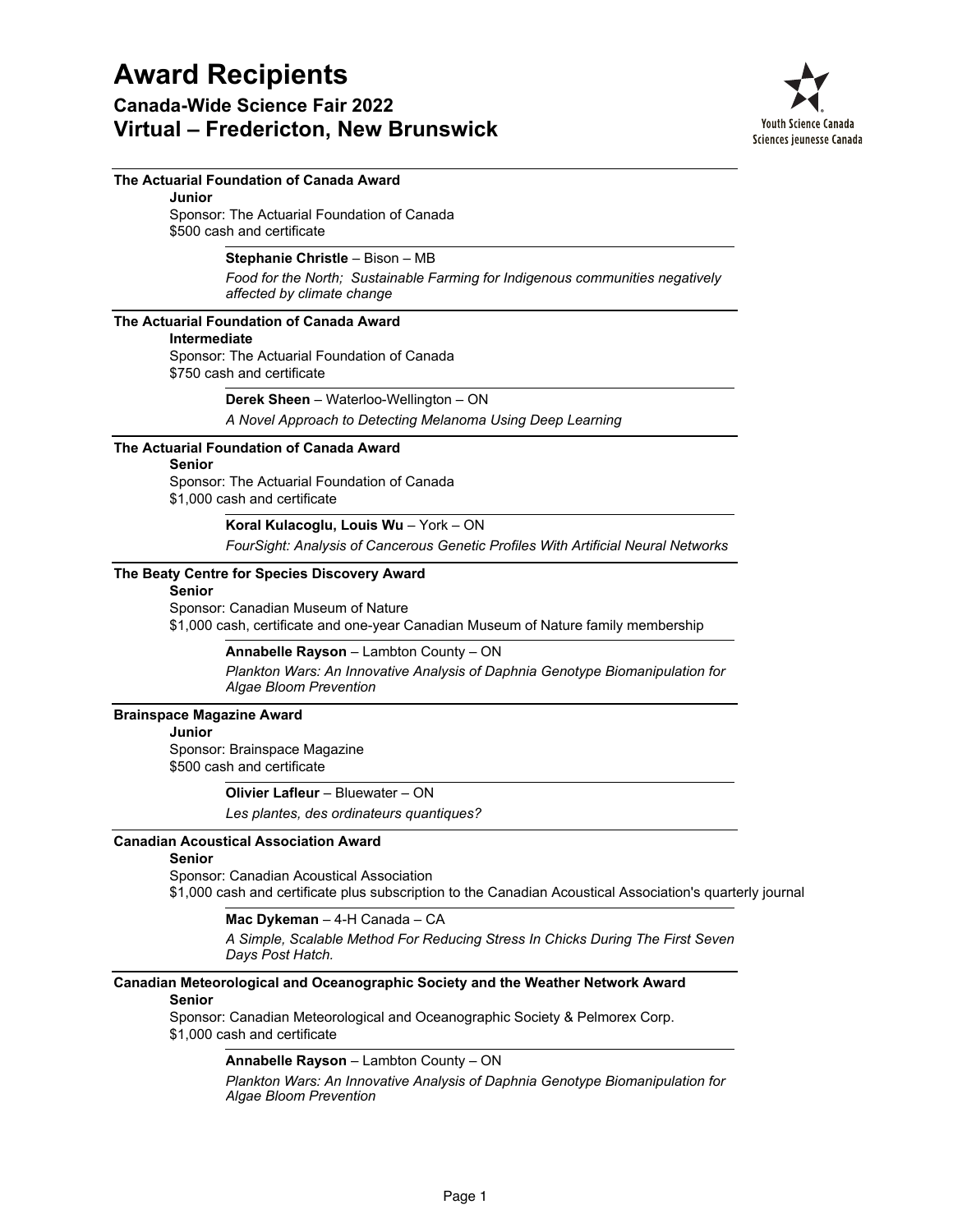### **Canada-Wide Science Fair 2022 Virtual – Fredericton, New Brunswick**



### **Canadian Society for Clinical Chemists Award**

**Senior**

Sponsor: Canadian Society for Clinical Chemists \$1,000 cash and certificate

### **Dheiksha Jayasankar** – Niagara – ON

*Smiglaside-C Part 2: Developing Hydrogel Films from A.muricata Extracts for Wound Healing Purposes*

### **Canadian Stockholm Junior Water Prize**

### **Senior**

Sponsor: Canadian WEF Member Associations, the Canadian Water and Wastewater Association, and Jacobs Stockholm Junior Water Prize Competition Online Event, August 2-24, 2021, for up to two student(s) of the winning project to represent Canada at the International Stockholm Junior Water Prize Competition. The two runner-up projects will each receive a \$300 cash prize.

**Emily Goodson** – Simcoe County – ON

*A Novel Approach to the Reparation of Damaged Freshwater Ecosystems Simulating Wetland Filtration*

**Jessica Graham** – South-East New Brunswick – NB

*Modified Fe Nanoparticles and a Rotating Magnetic Drum: Removing Aquatic Microplastics*

**Annabelle Rayson** – Lambton County – ON

*Plankton Wars: An Innovative Analysis of Daphnia Genotype Biomanipulation for Algae Bloom Prevention*

### **CAP Physics Prize**

### **Senior**

Sponsor: Canadian Association of Physicists \$1,000 cash and certificate

**Zachary Ireland** – Manitoba Schools Science Symposium – MB

*Quantifying the Likelihood of Neutron Absorption Utilizing Radiative Capture Cross-Sections*

### **Centre for Canadian Nuclear Sustainability Award**

#### **Intermediate**

Sponsor: Centre for Canadian Nuclear Sustainability \$750 cash and certificate

**Naila Moloo** – Ottawa – ON

*Forecasting the Power Output of Photovoltaic Systems*

### **deutraMed Chemistry and Innovation Award**

#### **Junior**

Sponsor: deutraMed Inc. \$500 cash and certificate

### **Kevin Cornell** – South-East New Brunswick – NB

*Accessible Hydrogen Therapy with Graphite Electrodes*

### **Engineering Innovation Award**

### **Senior**

Sponsor: Canadian Society for Senior Engineers

\$1,000 cash and certificate

**Alexis Krasnova** – Thames Valley – ON

*Detection and prevention of triggers for photosensitive epilepsy seizures in YouTube videos*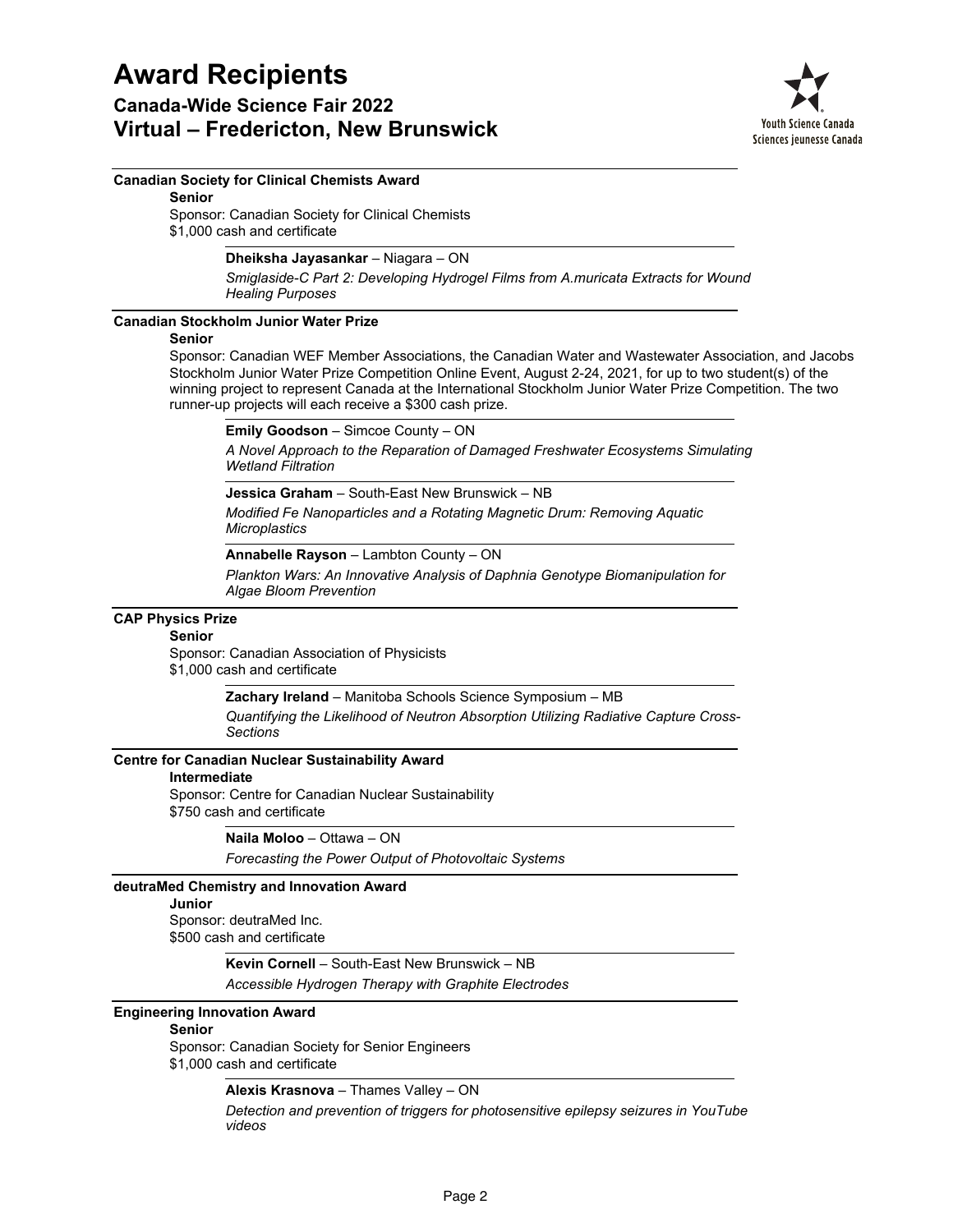**Canada-Wide Science Fair 2022 Virtual – Fredericton, New Brunswick**



### **Excellence in Astronomy Award**

Sponsor: Royal Astronomical Society of Canada Telescope and certificate plus a one year membership to RASC **Junior**

**Arushi Nath** – Toronto – ON

*Strengthening Planetary Defense: Detecting Unknown Asteroids using Open Data, Math, and Python*

### **Excellence in Astronomy Award**

### **Intermediate**

Sponsor: Royal Astronomical Society of Canada Telescope and certificate plus a one year membership to RASC

> *SMARTEN: Simulated Microgravity and Reduced Friction Test Environment for Nanosatellites* **Silas Eastwood** – Halifax – NS

### **First Nations University of Canada Award**

### **Junior**

Sponsor: First Nations University of Canada \$500 cash and certificate

> *Tap Water Quality in Kinonjeoshtegon First Nation* **Dylan Bercier** – Manitoba First Nations ERC – MB

### **Intact Climate Change Resilience Award**

### **Junior**

Sponsor: Intact Financial Corporation \$500 cash and certificate

> *Thermochromic Economics* **Sia Mehta** – Simcoe County – ON

### **Intact Climate Change Resilience Award**

### **Intermediate**

Sponsor: Intact Financial Corporation \$750 cash and certificate

**Maya LeBlanc** – Bay Area – ON

*Carbon Capture Depletion Using Catalyzed Photosynthesis to Promote Crop Growth*

### **Intact Climate Change Resilience Award**

### **Senior**

Sponsor: Intact Financial Corporation \$1,000 cash and certificate and a virtual tour of the University of Waterloo and the Intact Centre on Climate Adaptation, Canada's leading research centre on climate change resilience, in Waterloo, Ontario.

**Emily Goodson** – Simcoe County – ON

*A Novel Approach to the Reparation of Damaged Freshwater Ecosystems Simulating Wetland Filtration*

### **International Summer School for Young Physicists Award**

### **Senior**

Sponsor: Perimeter Institute for Theoretical Physics Certificate and a full scholarship to participate in the International Summer School for Young Physicists 2021 (ISSYP 2021) from July 19-30.

**Gabrielle Seal** – Calgary Youth – AB

*A Survey of Compact, Intermediate-Velocity H I Clouds in the Inner Milky Way*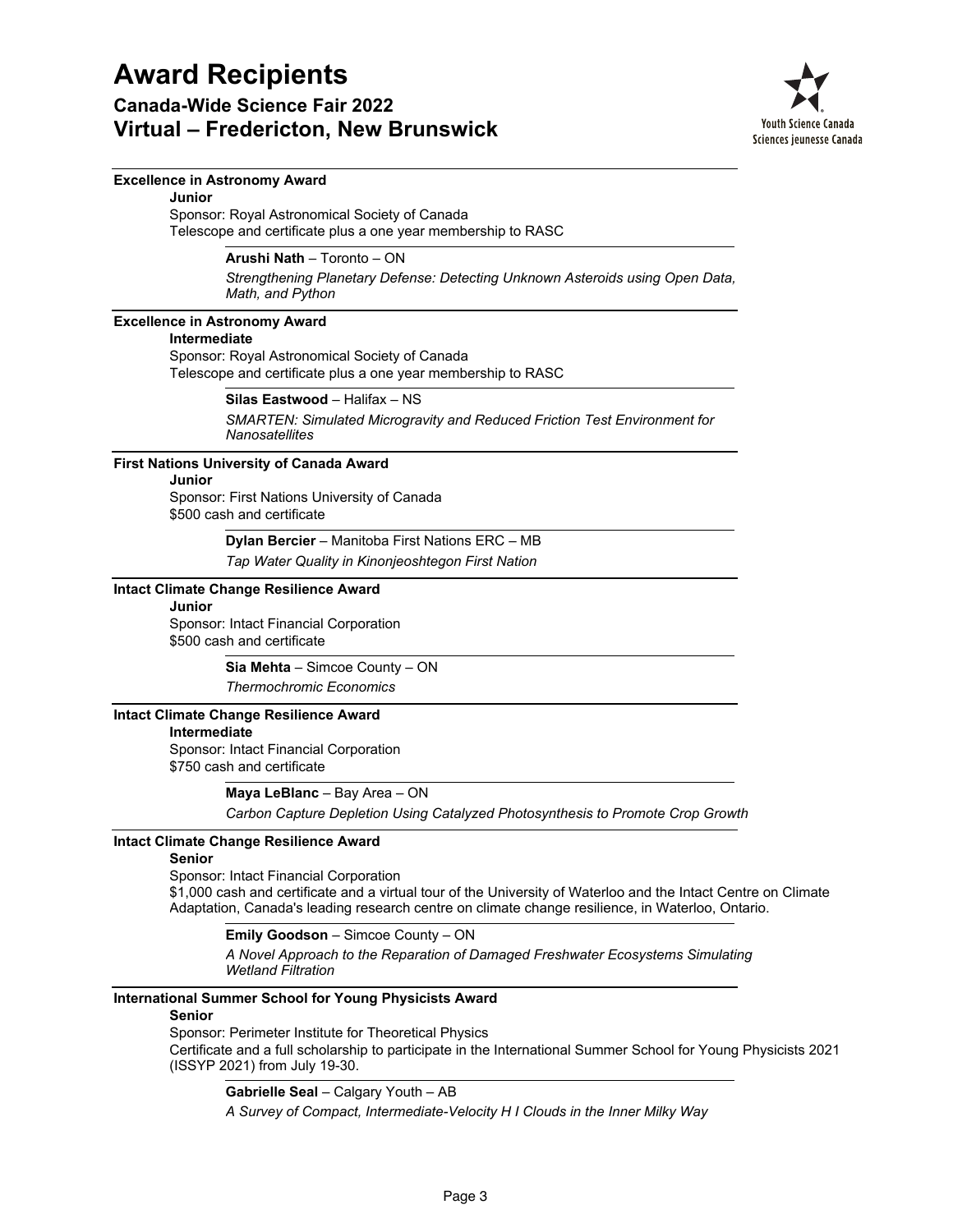

| Nanotechnology for Sustainable Society Award                                                                |
|-------------------------------------------------------------------------------------------------------------|
| Junior<br>Sponsor: Waterloo Institute for Nanotechnology                                                    |
| \$500 cash and certificate                                                                                  |
| Sophia Zhang - Eastern Newfoundland - NL                                                                    |
| Triboelectric Effect and Nanogenerator                                                                      |
| Nanotechnology for Sustainable Society Award                                                                |
| <b>Intermediate</b><br>Sponsor: Waterloo Institute for Nanotechnology<br>\$750 cash and certificate         |
| Katharine Morley - Vancouver Island - BC                                                                    |
| Coagulant Conundrum: Exploring the Efficacy of Natural and Chemical Coagulants on<br>Microplastics          |
| Nanotechnology for Sustainable Society Award<br><b>Senior</b>                                               |
| Sponsor: Waterloo Institute for Nanotechnology<br>\$1,000 cash and certificate                              |
| Thomas Pronovost - Réseau Technoscience - QC                                                                |
| Analyse ta foulée!                                                                                          |
| <b>Nutrients for Life Foundation Award</b><br><b>Senior</b>                                                 |
| Sponsor: Nutrients for Life Foundation Canada<br>\$1000 cash and certificate                                |
| Emily Goodson - Simcoe County - ON                                                                          |
| A Novel Approach to the Reparation of Damaged Freshwater Ecosystems Simulating<br><b>Wetland Filtration</b> |
| <b>Renewable Energy Award</b>                                                                               |
| Junior<br>Sponsor: Ontario Power Generation                                                                 |
| \$500 cash and certificate                                                                                  |
| Vedant Sheel - Bluewater - ON                                                                               |
| <b>Smart Solar Tracker!</b>                                                                                 |
| <b>Renewable Energy Award</b>                                                                               |
| <b>Intermediate</b>                                                                                         |
| Sponsor: Ontario Power Generation<br>\$750 cash and certificate                                             |
| Claire Mantrop - Simcoe County - ON                                                                         |
| <b>Water Works</b>                                                                                          |
| <b>Renewable Energy Award</b><br><b>Senior</b>                                                              |
| Sponsor: Ontario Power Generation<br>\$1,000 cash and certificate                                           |
| Bach Nguyen - South-East New Brunswick - NB                                                                 |
| Elevated Vehicle Routing in Reverse Logistics for Garbage Transportation in Saint<br>John New Brunswick     |
|                                                                                                             |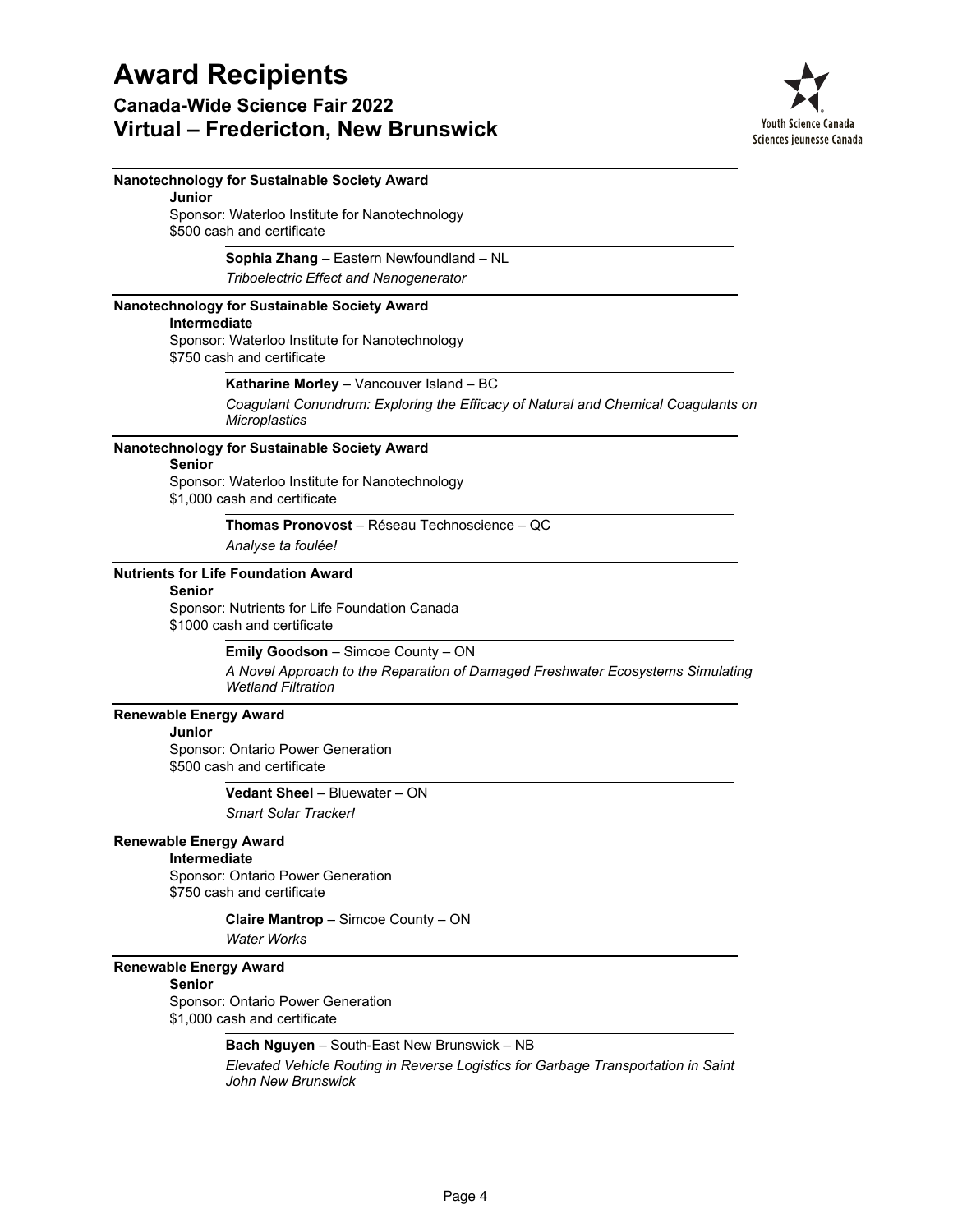

| Junior              | S.M. Blair Family Foundation Award                                                        |
|---------------------|-------------------------------------------------------------------------------------------|
|                     | Sponsor: S.M. Blair Family Foundation                                                     |
|                     | \$500 cash and certificate                                                                |
|                     | Ryyan Hammoud - South Fraser - BC                                                         |
|                     | Smart Wash                                                                                |
|                     | S.M. Blair Family Foundation Award                                                        |
| Intermediate        |                                                                                           |
|                     | Sponsor: S.M. Blair Family Foundation<br>\$750 cash and certificate                       |
|                     | Philippe Provencher - Réseau Technoscience - QC                                           |
|                     | Le VéloTonome                                                                             |
|                     | S.M. Blair Family Foundation Award                                                        |
| <b>Senior</b>       |                                                                                           |
|                     | Sponsor: S.M. Blair Family Foundation<br>\$1,000 cash and certificate                     |
|                     | Yubo Wang, Matthew Zullo - York - ON                                                      |
|                     | EyeInteract: Accessible Eye Tracking for the Physically Disabled Using Computer<br>Vision |
|                     | <b>Shad Canada Scholarship Award</b>                                                      |
| Intermediate        |                                                                                           |
|                     | Sponsor: Shad Canada<br>\$1,000 scholarship                                               |
|                     | Ava Fischer - Simcoe County - ON                                                          |
|                     | <b>COVID Coaster</b>                                                                      |
|                     | <b>Shad Canada Scholarship Award</b>                                                      |
| Intermediate        |                                                                                           |
|                     | Sponsor: Shad Canada                                                                      |
|                     | \$2,000 scholarship                                                                       |
|                     | Nishka Rai - Wood Buffalo - AB                                                            |
|                     | Buzz! - An Affordable Chronic Wound Alert System                                          |
|                     | <b>Shad Canada Scholarship Award</b>                                                      |
| Intermediate        |                                                                                           |
|                     | Sponsor: Shad Canada                                                                      |
|                     | \$3,000 scholarship                                                                       |
|                     | Hassan Amir - Yukon Stikine - YT                                                          |
|                     | Understanding the Impact of Opioid-Related Substances on Yukon Youth                      |
|                     | <b>Statistical Society of Canada Award</b>                                                |
| <b>Intermediate</b> |                                                                                           |
|                     | Sponsor: Statistical Society of Canada<br>\$750 cash and certificate                      |
|                     | Elizabeth Chen - Edmonton - AB                                                            |
|                     | Design Parameters for CAR-T Cell Therapy using RNA Sequencing Analysis                    |
|                     |                                                                                           |
|                     |                                                                                           |
|                     |                                                                                           |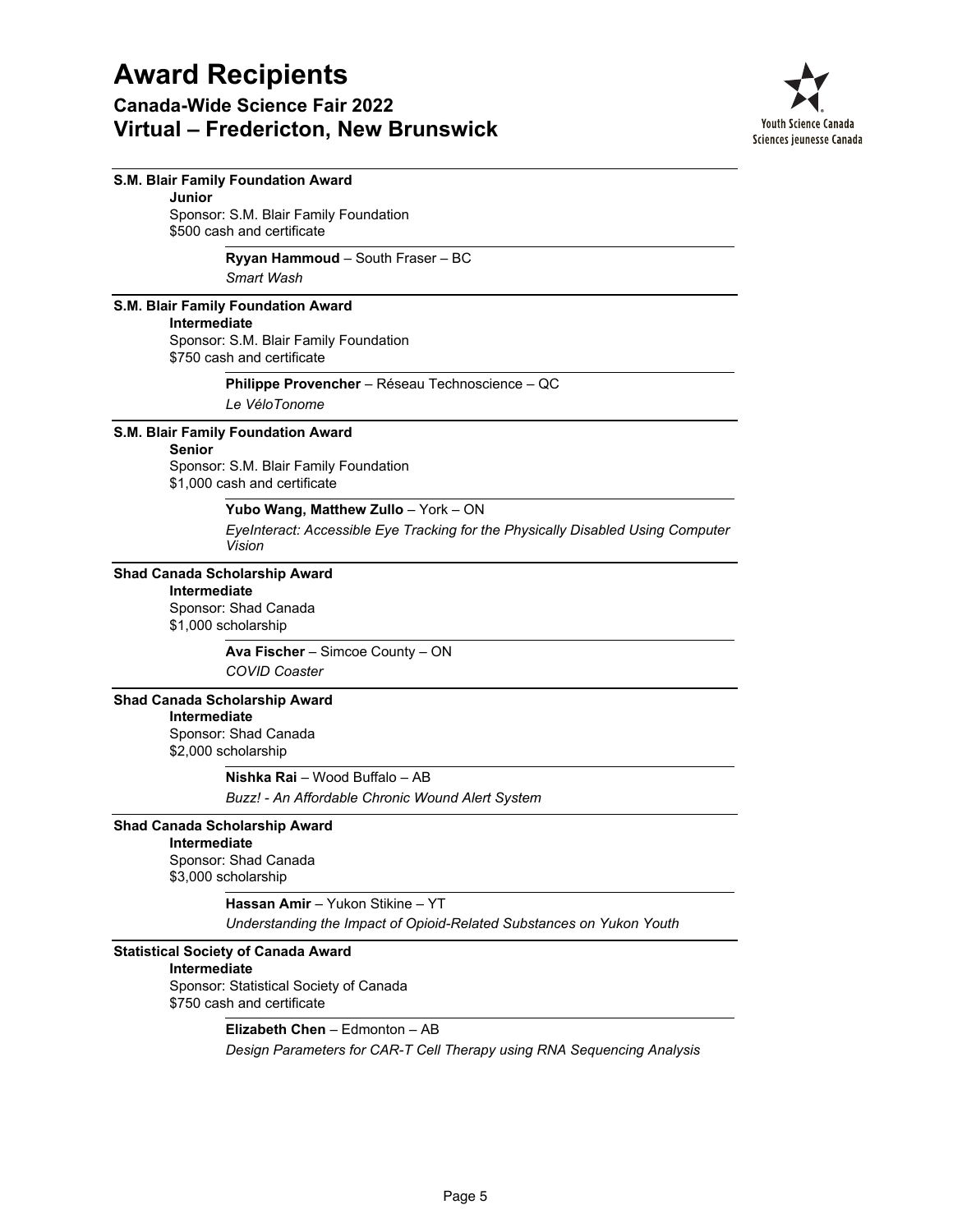### **Canada-Wide Science Fair 2022 Virtual – Fredericton, New Brunswick**



### **Statistical Society of Canada Award**

Sponsor: Statistical Society of Canada \$1,000 cash and certificate **Senior**

#### **Oumaima Malih** – Réseau Technoscience – QC

*Réglisse et la durée de vie*

**Sustainable Agriculture Award** Sponsor: 4-H Canada **Junior**

\$500 cash and certificate

### **Thông Quách, Aurora Leung-Vermette** – Saskatoon – SK

*Saved from the Lepidopterans*

### **University of Ottawa Undergraduate Research Scholarship Award**

#### **Senior**

Sponsor: University of Ottawa, Faculty of Science \$11,500 research scholarship and certificate

**Ria Patel** – Ottawa – ON

*BlueViolet: a wearable eye-health monitor to counter the unseen health effects of COVID-19*

### **York University STEM Entrepreneurship Experience Scholarship Award**

### **Intermediate**

Sponsor: York University, Lassonde School of Engineering Certificate and full scholarship to participate in the Youth Science Canada/York University STEM Entrepreneur Virtual Bootcamp in August 2021

**Archie Shou, Edwin Wang** – Toronto – ON

*AI Object Location Recognition Software for the Blind*

### **York University STEM Entrepreneurship Experience Scholarship Award**

### **Senior**

Sponsor: York University, Lassonde School of Engineering Certificate and full scholarship to participate in the Youth Science Canada/York University STEM Entrepreneur Virtual Bootcamp in August 2021

**Morane Charbonneau** – Réseau Technoscience – QC

*I-Muno*

**Ria Patel** – Ottawa – ON

*BlueViolet: a wearable eye-health monitor to counter the unseen health effects of COVID-19*

**Sparsh Patel** – Wood Buffalo – AB

*FOCUS! - An EEG And ANN Powered Brain Sensing Headband For Accident Prevention*

**Excellence Award - Bronze**

### **Junior**

Sponsor: Youth Science Canada Medal and certificate

> *Floating Heart is Breaking my Heart* **Sebastian Audet** – YSC Virtual – CA

**Kaan Bektas** – Toronto – ON

*Collision Avoiding and Concussion Identifying Bicycle Helmet*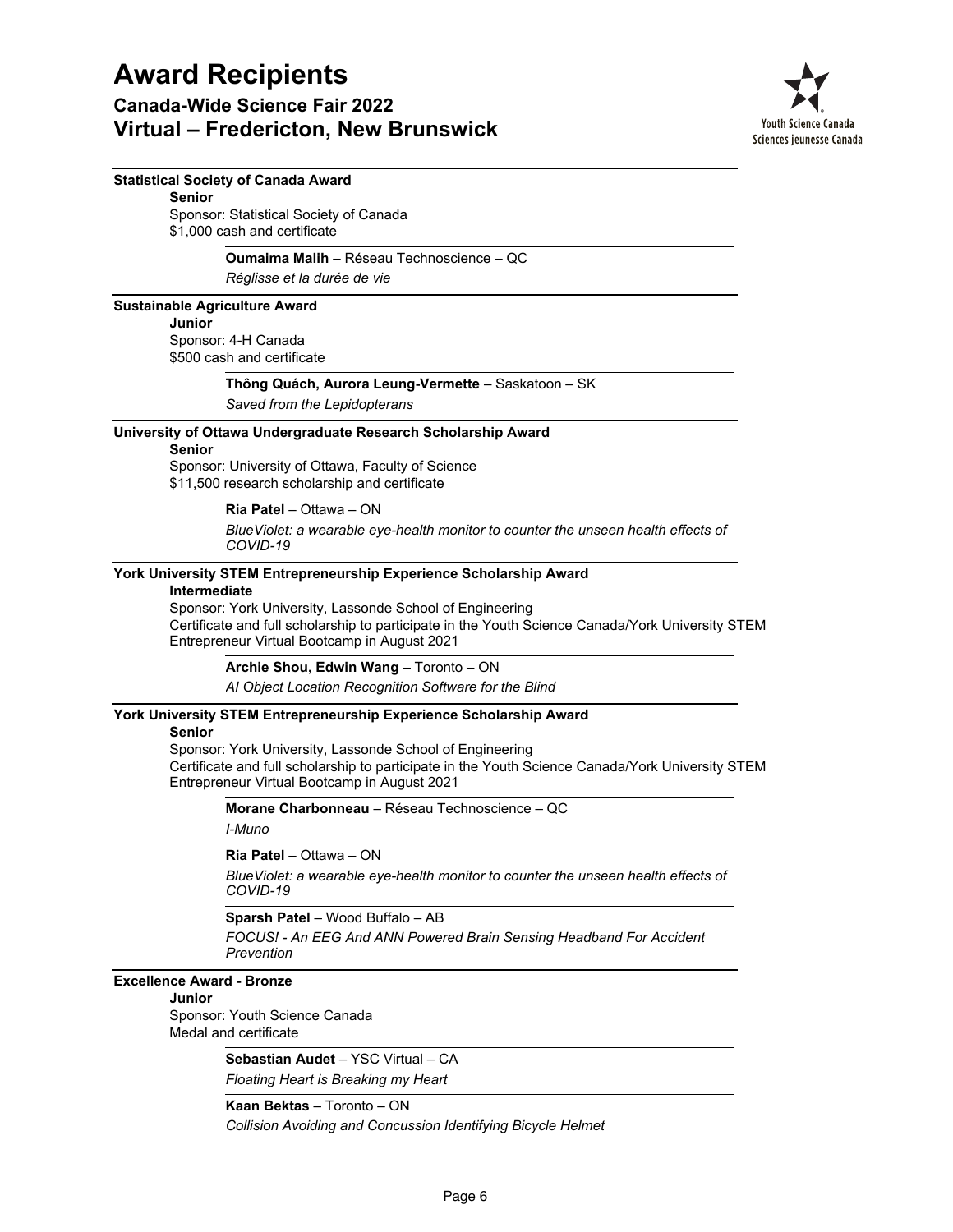## **Award Recipients Canada-Wide Science Fair 2022 Virtual – Fredericton, New Brunswick**



| Hannah Cheang - York - ON<br><b>Fish Powered Plant Growth</b>                                                                        |
|--------------------------------------------------------------------------------------------------------------------------------------|
| <b>Isla Corkum - Strait - NS</b><br><b>Which Light Is Right?</b>                                                                     |
| Chloe Dafoe - Halifax - NS<br>Ocean Acidification                                                                                    |
| <b>Param Dixit - Toronto - ON</b><br>Lost In Translation                                                                             |
| <b>Nuala Gibbs</b> - United Counties - ON<br>L'impact du climat: Exploration de l'énergie éolienne                                   |
| Sadie Hanley - Ottawa - ON<br>Pitch Perfect: How Cold Temperature Affects the Frequency of Musical Notes                             |
| Marion Harvey - Réseau Technoscience - QC<br>Soulever à la force des fibres                                                          |
| Jordan Hussey - North-West New Brunswick - NB<br>It's going to be lit!                                                               |
| Nathan Janssen - Thames Valley - ON<br><b>Resisting Rust</b>                                                                         |
| Frankie La Peter - East Kootenay - BC<br>'Peer'ing into Pressure                                                                     |
| Nate Martin - Manitoba Schools Science Symposium - MB<br>To Mask or not to Mask? Why is that Even a Question?                        |
| Elise Munro - Strait - NS<br>Lymeon: A Novel Way To Test Lyme Disease in Minutes                                                     |
| Jora Singh Nahal - Cariboo Mainline - BC<br>Drowsiness Detection and Virtual Friend Speech-Robot for Safe Driving: A Novel App       |
| Caden Oliphant - Thames Valley - ON<br>Masks Rock! Which Face Masks are More Effective?                                              |
| Nicholas Pacifici - Bay Area - ON<br>Head On A Swivel 2.0: Brace For Impact                                                          |
| Alpita Patro - Eastern Newfoundland - NL<br>Algae: The Future of Biofuel                                                             |
| Timothy Riddolls - Ottawa - ON<br>Electromagnetic Pulse Effects on Non-Volatile Digital Memory                                       |
| Hussain Rizvi - Regina - SK<br>Modelling Invasive Species Growth with Zebra Mussels                                                  |
| Ava Romano - Bay Area - ON<br>Can CAR T-Cell Therapy Be Used to Cure Alzheimer's Disease?                                            |
| <b>Onkit Saha</b> – North-West New Brunswick – NB<br>Thermoelectric, Reusable, and Sustainable Heat cycle                            |
| Ella Sehn - Peterborough - ON<br>Vegetation Sanitation: Measuring the Impact of Oil Spills on Oxygen Production of<br>Aquatic Plants |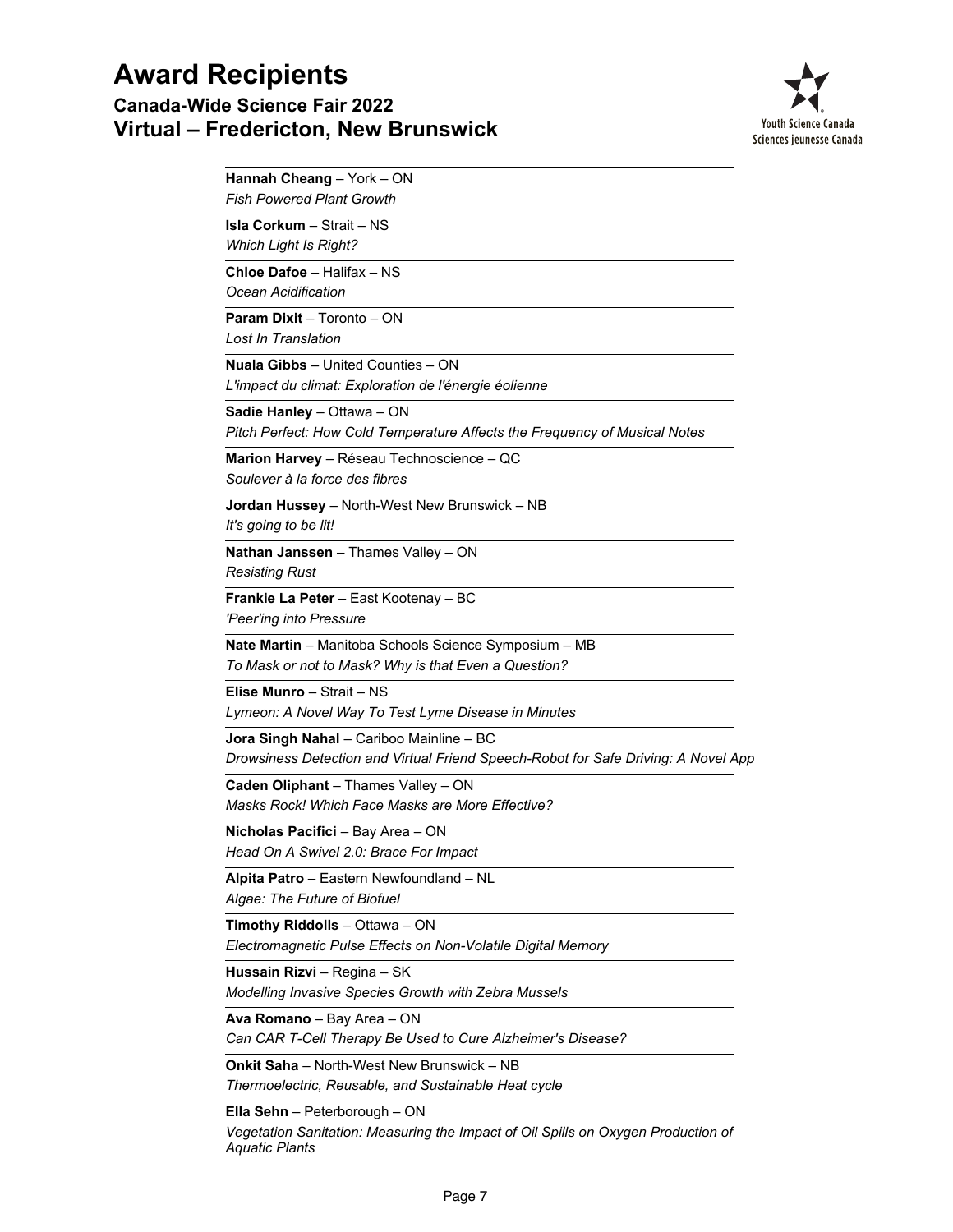**Canada-Wide Science Fair 2022 Virtual – Fredericton, New Brunswick**



*Attractive Cat Scratcher* **Margo Senchenko** – South Fraser – BC

**Isaiah Sienna** – Bay Area – ON

*The Effects of Plastic Contamination in Plastic Water Bottles Due to Environmental Variables*

*Testing Tampons. Toxic or Terrific?* **Jaime So** – Ottawa – ON

*What is your temperature?* **Maya Sternin** – Niagara – ON

*Canoe believe it?* **Misha van Anders** – Frontenac, Lennox & Addington – ON

*Triboelectric Effect and Nanogenerator* **Sophia Zhang** – Eastern Newfoundland – NL

*Detecting Mask-Wearing via Machine Learning* **Michael Zheng** – Calgary Youth – AB

### **Excellence Award - Bronze**

Sponsor: Youth Science Canada Medal and certificate **Intermediate**

> *The Methane Recycler* **Farhan Ahmed, Alexander Li** – South Fraser – BC

*Understanding the Impact of Opioid-Related Substances on Yukon Youth* **Hassan Amir** – Yukon Stikine – YT

*House Dressing* **Silas Armstrong** – Halifax – NS

*Decrypting the facial code of Alzheimer's disease* **Arham Aziz** – Thames Valley – ON

*Wonderous World of Angular Velocity: Diving Edition* **Katie Buchel** – Thames Valley – ON

*Design, Implementation and Assessment of Novel universal Design Internal Spine Concept (NuDISC)* **Keanu Chan** – East Kootenay – BC

**Sophia Croft** – Halifax – NS

*To Fry or not to Fry: Does Cooking Pollute Indoor Air?*

*COVID Coaster* **Ava Fischer** – Simcoe County – ON

*Using Regression Learning to predict Algal Blooms in the Great Lakes* **Ishan Gehlaut** – Toronto – ON

*Windblade* **Pari Goyal, Lucie Li** – Greater Vancouver – BC

*The National Helmet Expiry Inquiry* **Islay Graham** – Bluewater – ON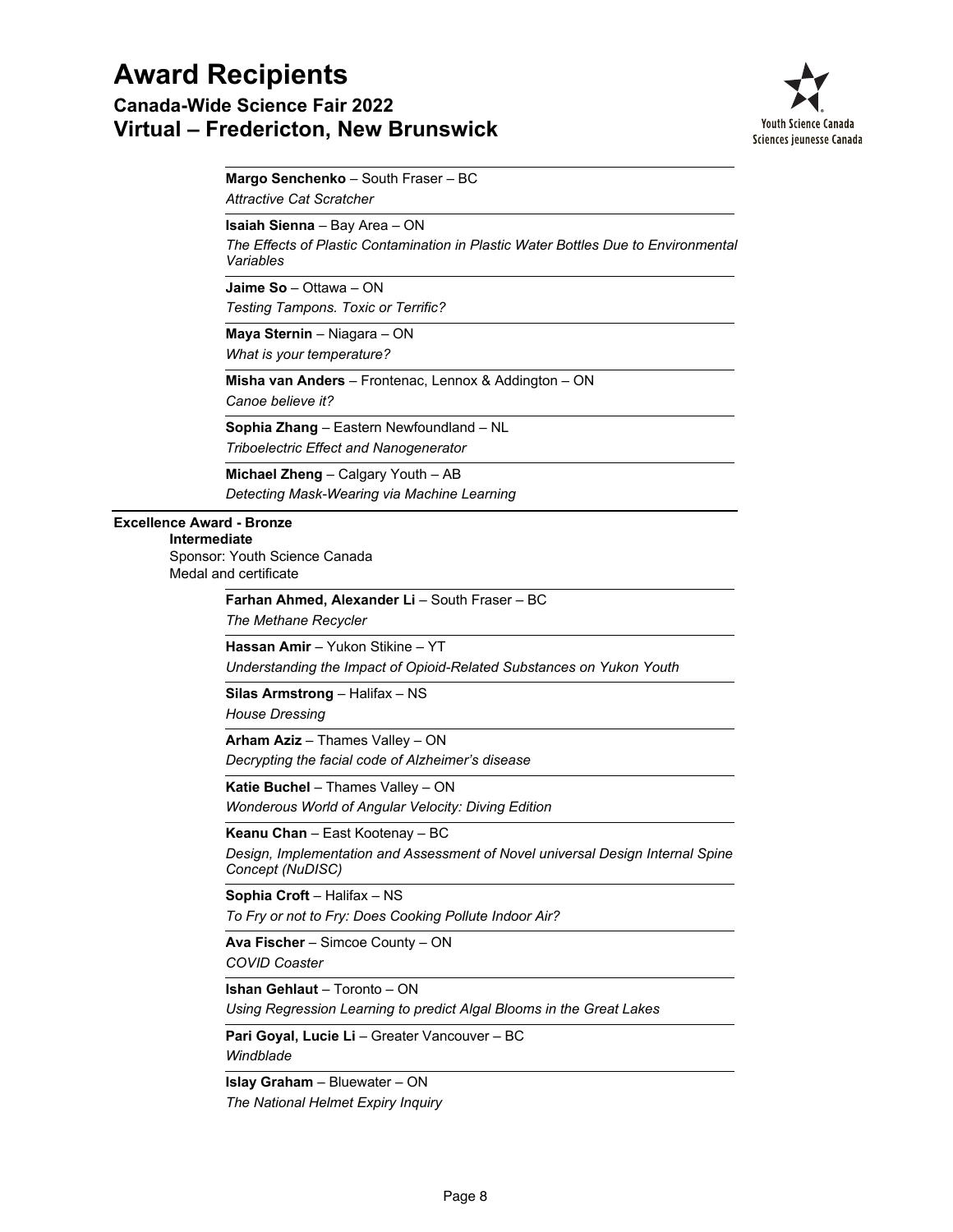**Canada-Wide Science Fair 2022 Virtual – Fredericton, New Brunswick**



**Grace Ko** – Toronto – ON

*SoilTO: Using Statistical Analysis to Determine How Race and Income Affect Toronto's Soil Quality*

**Alex Lea** – Central Interior BC – BC

*Sustainable Nutrient Regeneration: The Effects of Wood Ash and Nitrogen on Pasture Grass Nutrition*

**Maya LeBlanc** – Bay Area – ON

*Carbon Capture Depletion Using Catalyzed Photosynthesis to Promote Crop Growth*

**Claire Mantrop** – Simcoe County – ON

*Water Works*

**Naila Moloo** – Ottawa – ON

*Forecasting the Power Output of Photovoltaic Systems*

**Katharine Morley** – Vancouver Island – BC

*Coagulant Conundrum: Exploring the Efficacy of Natural and Chemical Coagulants on Microplastics*

*Quantitative Study of Microplastics in Jackson's Creek* **Annalise Musclow, Sydney Dobbin** – Peterborough – ON

*Microplastics - A Big Little Problem* **Natalie Parker** – Northwestern Ontario – ON

**Nadine Persad** – West Kootenay & Boundary – BC

*Development and Testing of a Novel Post Harvest Treatment*

**Philippe Provencher** – Réseau Technoscience – QC

*Le VéloTonome*

**Nishka Rai** – Wood Buffalo – AB

*Buzz! - An Affordable Chronic Wound Alert System*

**Derek Sheen** – Waterloo-Wellington – ON

*A Novel Approach to Detecting Melanoma Using Deep Learning*

**Ken Shibata** – Toronto – ON

*Kyokukey: Wearable Input Device Using Conductive Threads*

**Sohila Sidhu** – Windsor – ON

*Proof of Concept: Artificial Pancreas for Patients with Diabetes*

**Rachel Simantov** – Calgary Youth – AB

*Framework for Optimal Pandemic Management*

**Viduni Siriwardana** – Greater Vancouver – BC

*Novel,High-Yielding DNA Extraction Protocol via Automated Device to Provide Facile Forensic Analysis*

*Creativity = TRIZ!* **Harshita Srikanth** – Quinte – ON

**Alan Van** – Toronto – ON

*A Model for Medical Diagnosis Using Artificial Intelligence*

**Ann Wang** – Greater Vancouver – BC

*An Acidic Future*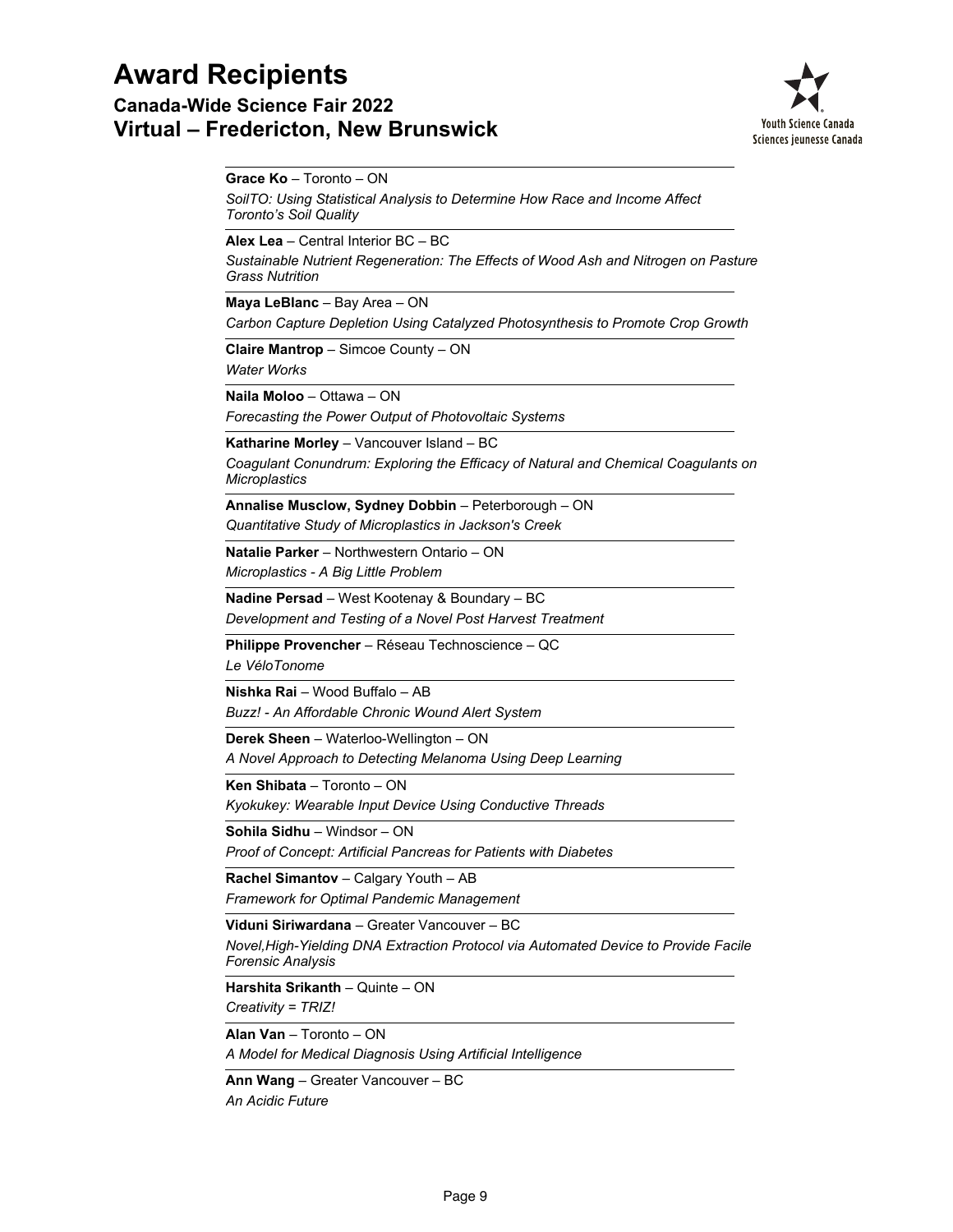**Canada-Wide Science Fair 2022 Virtual – Fredericton, New Brunswick**



| <b>Excellence Award - Bronze</b>       |                                                                                                                                                            |
|----------------------------------------|------------------------------------------------------------------------------------------------------------------------------------------------------------|
| <b>Senior</b><br>Medal and certificate | Sponsor: Youth Science Canada                                                                                                                              |
|                                        | Nuha Akhand, Mariya Turetska - Waterloo-Wellington - ON<br>Inhibition of Cancer Cells Through Algae Derived EPA                                            |
|                                        | Eunjo An - Vancouver Island - BC<br>Orange Peels as Biosorbents in the Treatment of Heavy Metal Wastewater                                                 |
|                                        | Rhea Bhalla - Calgary Youth - AB<br>Dementia and COVID-19: Comparison of Responsive Behaviours in the Initial and<br>Later Pandemic Waves                  |
|                                        | Elsa Bienenstock, Alex Alam - Toronto - ON<br>Parkinson's Spoon                                                                                            |
|                                        | Chloe Brodie - Calgary Youth - AB<br>Identifying Zinc-Containing Neurons to Widen Research into Zinc's Role in<br>Neuroplasticity                          |
|                                        | Morane Charbonneau - Réseau Technoscience - OC<br>I-Muno                                                                                                   |
|                                        | Kristin Cho - Toronto - ON<br>Inducement of Autoimmune Disease from Lead Exposure and Prevention Using<br><b>Fermented Food Bacteria</b>                   |
|                                        | Krish Desai - YSC Virtual - CA<br>Investigating Kalanchoe pinnata as a potential treatment for acute nephrolithiasis                                       |
|                                        | Armaandeep Dhanoa - Manitoba Schools Science Symposium - MB<br>Fabrication of Micro-Optical-Ring-Electrodes and their Application on Biological<br>Samples |
|                                        | <b>Manorama Joshi</b> – Wood Buffalo – AB<br>Automotive SMART Cane for the Visually and Auditorily Impaired                                                |
|                                        | Samarah Kanji - Calgary Youth - AB<br>Demyelination in Diffuse Axonal injury in mTBI                                                                       |
|                                        | Anantjot Khosa - Manitoba Schools Science Symposium - MB<br>Fabrication of electrodes to detect Cytochrome C Oxidase deficiency                            |
|                                        | Jeffrey Klinck - Bay Area - ON<br>MediRecord: a Quasi-Permissioned Blockchain Medical Record Verification System                                           |
|                                        | Alexis Krasnova - Thames Valley - ON<br>Detection and prevention of triggers for photosensitive epilepsy seizures in YouTube<br>videos                     |
|                                        | Seungmyoung Lee, Amyna Ismail - Toronto - ON<br>Eye Spy: A Novel Way to Predict & Detect Alzheimer's Disease                                               |
|                                        | William Li - Greater Vancouver - BC<br>Development of a Novel Pesticide for Rice Blast Disease                                                             |
|                                        | Julia Mansiere - YSC Virtual - CA                                                                                                                          |

*Were Urban Heat Islands a Factor in the Deadliness of the Summer 2021 Heat Dome in British Columbia?*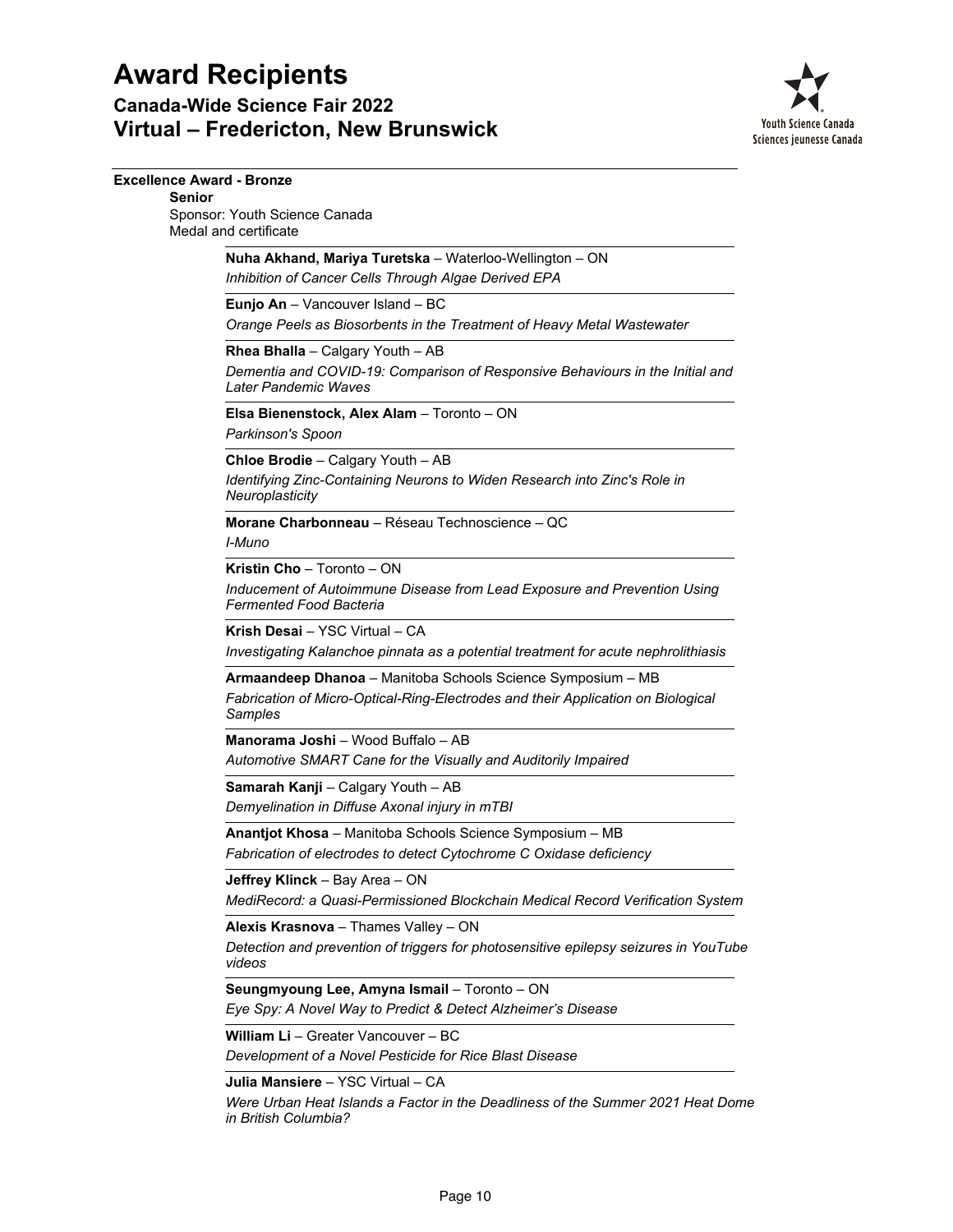**Canada-Wide Science Fair 2022 Virtual – Fredericton, New Brunswick**



|                                            | LiLi Miko - Thames Valley - ON<br>Can't Afford Accuracy? A Three-Dimensional Printer for Sustainable Scavengers                                               |
|--------------------------------------------|---------------------------------------------------------------------------------------------------------------------------------------------------------------|
|                                            | Tri Nguyen, Rena Warren - Central Alberta Rotary - AB<br>SmartLifeJacket - An Automatic Inflating Life Jacket When The User Is In Distressed                  |
|                                            | Teighin Nordholt - South-East New Brunswick - NB<br><b>Modifying Cloud Chamber Technologies</b>                                                               |
|                                            | Dhyan Patel - Wood Buffalo - AB<br>Where What Goes: The combination of CV and AI to enhance the recycling<br>experience.                                      |
|                                            | Kiran Prasad, Arushi Rawat – Lambton County – ON<br>SeaQuester: A Novel Approach to Increasing the Carbon Dioxide Absorption and<br>Alkalinity of the Ocean   |
|                                            | Aiden Shlien - Réseau Technoscience - QC<br>A Miracle or a Mistake?                                                                                           |
|                                            | <b>Prabhnoor Sidhu</b> – Central Interior BC – BC<br>Mitigating the Effects of Debris Flows                                                                   |
|                                            | Anna Siekierzycki - Bluewater - ON<br>Corticosteroid Injections/ Hyaluronic Acid and Their Use in Performance Horses                                          |
|                                            | Michaela Stillwell, Antonia Tannert von Baer - Central Interior BC - BC<br>The Effects of Microplastics on Phytoplankton                                      |
|                                            | Grace Tuglavina - Labrador, Western & Central Newfoundland - NL<br>The domino effect-how changing ice patterns in the North have far reaching<br>consequences |
|                                            | Lauren Wilkes - Ottawa - ON<br>Effet des additifs au sel de voirie sur la réduction de la pollution routière                                                  |
|                                            | Yitian Zhang - South-East New Brunswick - NB<br>Effects of 16/8 Intermittent Fasting Diet on Type 2 Diabetes                                                  |
|                                            | Gary Zhu - Thames Valley - ON<br>Doctor X - An Al Powered Personal Medical Assistant                                                                          |
| <b>Excellence Award - Silver</b><br>Junior | Sponsor: Youth Science Canada<br>Medal and certificate                                                                                                        |
|                                            | Angela Cao - Greater Vancouver - BC<br>Fountain of Youth                                                                                                      |
|                                            | Armaan Chaudhari - Western Manitoba - MB<br><b>Health Benefits of Copper</b>                                                                                  |
|                                            | Ashish Chettimada - Waterloo-Wellington - ON<br>Bacteriophages: Curing One Infection With Another                                                             |

*Smart Cane for Visually Impaired People* **Abdul-Rahman Dannawey, Abdul Majeed Al Riahi** – Windsor – ON

*Fire Cannot Brew Without O2* **Ila Giroux** – Algoma Rotary – ON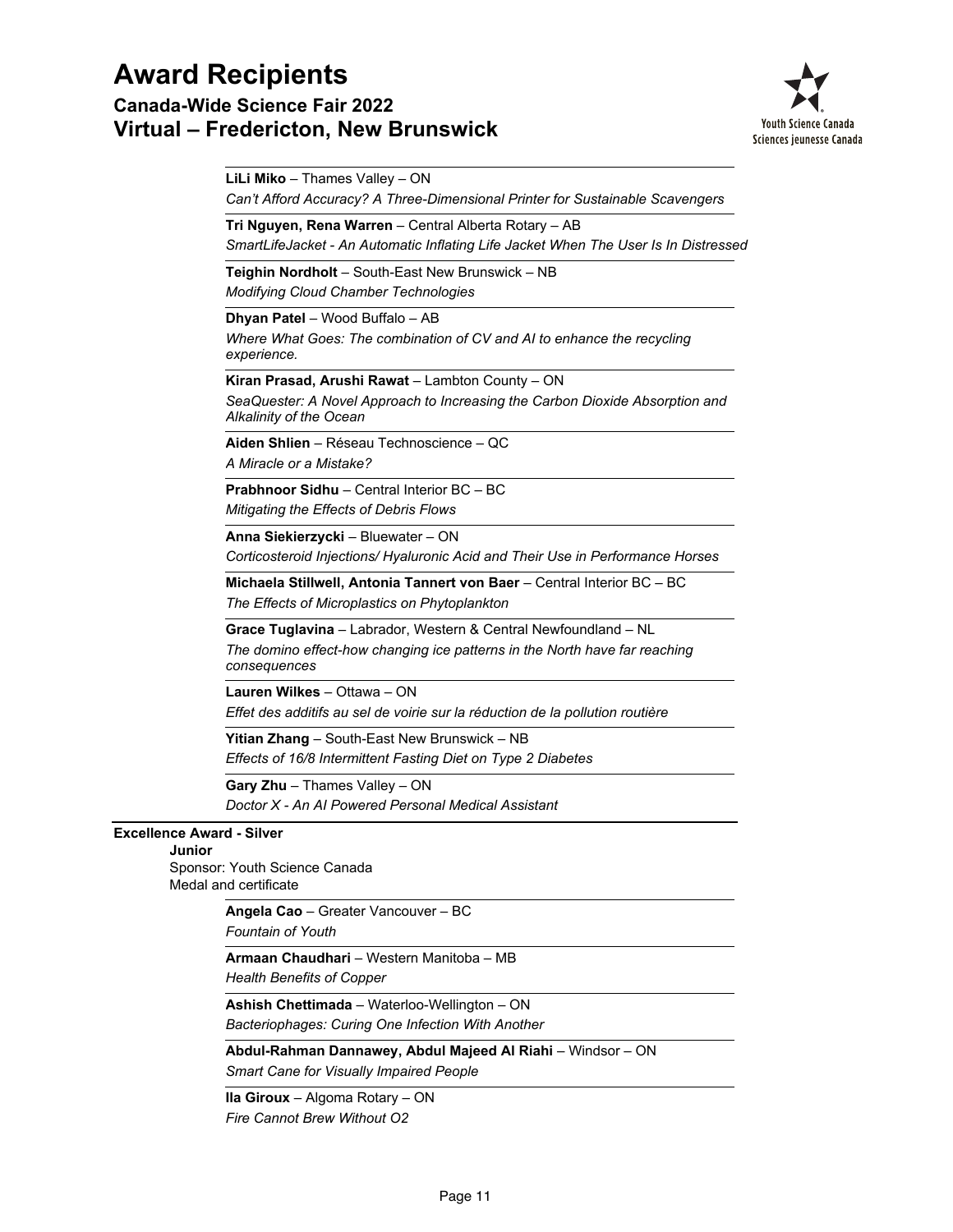### **Canada-Wide Science Fair 2022 Virtual – Fredericton, New Brunswick**



|                                                  | <b>Isha Goyal</b> – Calgary Youth – AB<br><b>CRISPR vs COVID: Genetic Modification to Treat SARS-CoV-2</b>                                  |
|--------------------------------------------------|---------------------------------------------------------------------------------------------------------------------------------------------|
|                                                  | Ryyan Hammoud - South Fraser - BC<br>Smart Wash                                                                                             |
|                                                  | Ariana Harrison, Everett Harrison - Edmonton - AB<br>A Strawy Mess Phase 2                                                                  |
|                                                  | James Hoag - Greater Vancouver - BC<br>Keep The Noise Out!                                                                                  |
|                                                  | Ryan Layton-Matthews - Frontenac, Lennox & Addington - ON<br><b>Walking on Thin Ice</b>                                                     |
|                                                  | Teddy Mao - Bay Area - ON<br>Transparent Wood: A Window to the Future?                                                                      |
|                                                  | <b>Sia Mehta</b> $-$ Simcoe County $-$ ON<br><b>Thermochromic Economics</b>                                                                 |
|                                                  | Sebastien Menard - Frontenac, Lennox & Addington - ON<br>Roofing for a Green Future                                                         |
|                                                  | <b>Sarah Murimboh</b> – Annapolis Valley – NS<br>The Effect of Fertilizers on the Hatch Success of Triops longicaudatus                     |
|                                                  | Reuel Ramalingam - YSC Virtual - CA<br>Pink to Brown - How to Prevent Concussions                                                           |
|                                                  | Lauren Rasalingam - Ottawa - ON<br>Not on my back!                                                                                          |
|                                                  | Mohamed Saleh - Windsor - ON<br><b>Pumpkin Plastic</b>                                                                                      |
|                                                  | Vedant Sheel - Bluewater - ON<br>Smart Solar Tracker!                                                                                       |
|                                                  | Tamsen Taylor - Ottawa - ON<br>Dark Skies in Ottawa                                                                                         |
|                                                  | Julia Valdez - West Kootenay & Boundary - BC<br>Does the BPM of Music Rather than the Type of Music Affect the Learning Process in<br>Mice? |
| <b>Excellence Award - Silver</b><br>Intermediate | Sponsor: Youth Science Canada<br>Medal and certificate                                                                                      |
|                                                  | Tesko Chaganti - Windsor - ON<br>Unraveling the Secrets of Healthy Aging                                                                    |
|                                                  | Emily Chan - Greater Vancouver - BC<br>Sea Scrap Slippers                                                                                   |
|                                                  | <b>Ethan Chase - Greater Vancouver - BC</b><br>RESeTCO2: Residential Emission Sequestration Technologies for Carbon Dioxide.                |

*Design Parameters for CAR-T Cell Therapy using RNA Sequencing Analysis* **Elizabeth Chen** – Edmonton – AB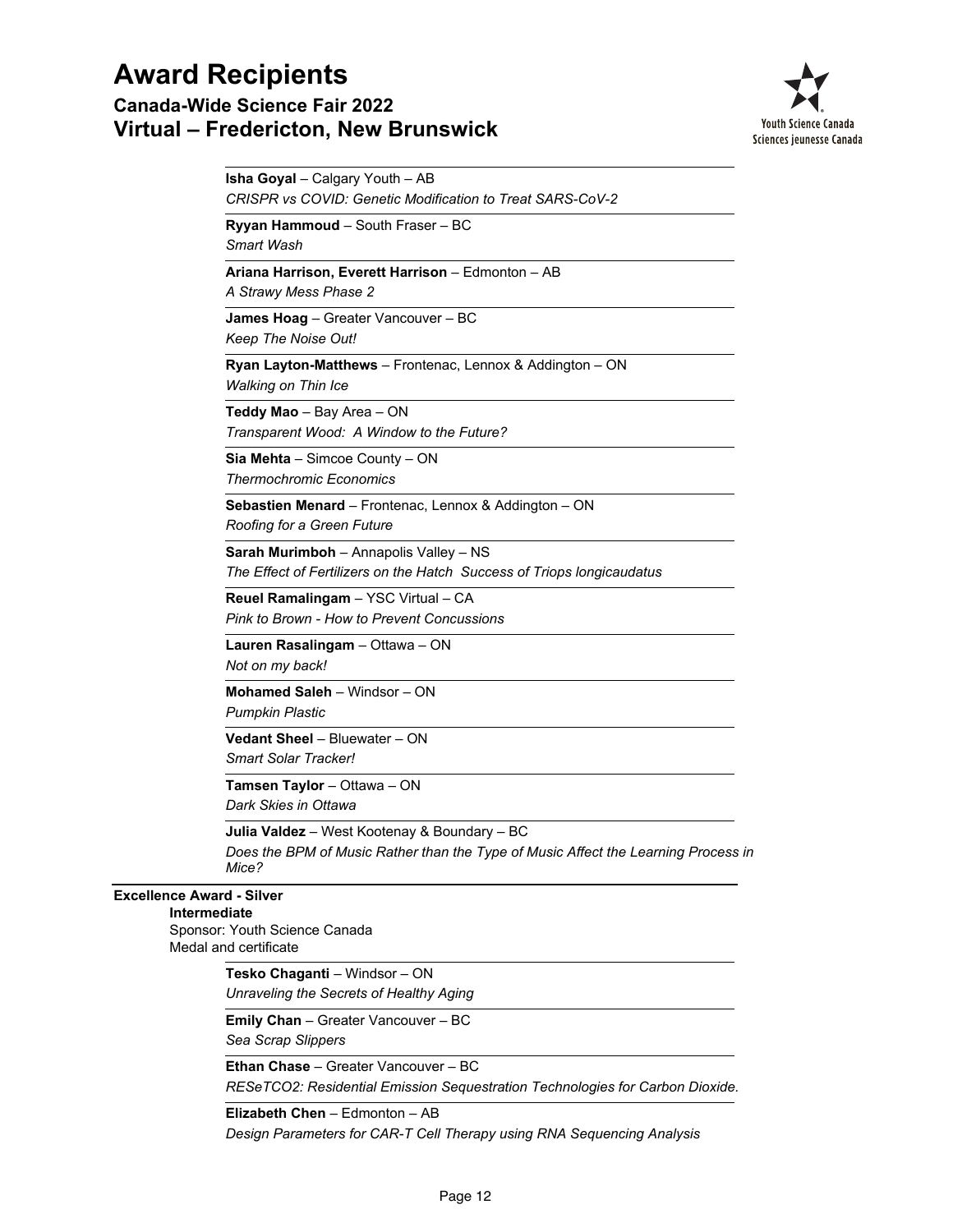**Canada-Wide Science Fair 2022 Virtual – Fredericton, New Brunswick**



|                                                   | Sophie Filion, Chloe Filion - Niagara - ON                                                                                                                          |
|---------------------------------------------------|---------------------------------------------------------------------------------------------------------------------------------------------------------------------|
|                                                   | The Dynamic Highway Speed Emission Control System                                                                                                                   |
|                                                   | Tharunika Gnaneshan - YSC Virtual - CA<br>Hidden Women: A Project on Women of Color in STEM                                                                         |
|                                                   | Veronica Guo - Greater Vancouver - BC<br>Bioelectric Batteries: Using Algae to Make the Battery Renewable                                                           |
|                                                   | <b>Brennah Hammond</b> – Peterborough – ON<br>Do You PerSEEve What I PerSEEve?                                                                                      |
|                                                   | Nathan Hellner-Mestelman - Vancouver Island - BC<br>Breakup is a Drag - Using a lower CubeSat Orbit to Protect Space Infrastructure                                 |
|                                                   | Jonathan Leung - Greater Vancouver - BC<br>A Case Study of Wildlife Feeding and Coyote Attacks in Vancouver's Stanley Park                                          |
|                                                   | Ziyu Li, Zipeng Li - Calgary Youth - AB<br>Tenebrio Molitor Polystyrene Foam Consumption - The Effect of Additional Nutritional<br>Sources                          |
|                                                   | Marissa Magsino - Manitoba Schools Science Symposium - MB<br>Behavioral modification of Tenebrio molitor by toxins to maximize the biodegradation<br>of polystyrene |
|                                                   | Mark Norregaard - 4-H Canada - CA<br>A Comparison of Natural Corrosion Inhibitors on Metals                                                                         |
|                                                   | Evan Papps - Vancouver Island - BC<br>Can Slime Mold Adapt and Communicate?                                                                                         |
|                                                   | Kadhir Ponnambalam - Bay Area - ON<br>Effect Of Electrical Field On Tardigrades In A Microfluidic Environment                                                       |
|                                                   | Kayla Salasidis - Réseau Technoscience - QC<br>OR in Focus: An Automatic Focusing Overhead Operating Room Light                                                     |
|                                                   | Archie Shou, Edwin Wang - Toronto - ON<br>Al Object Location Recognition Software for the Blind                                                                     |
|                                                   | Nathan Yeung, Charlie Zhang - South Fraser - BC<br>Lento: Goal-Based Productivity                                                                                   |
|                                                   | Tara Zhan - Greater Vancouver - BC<br>Medical Mo-Cap                                                                                                                |
|                                                   | Timothy Zhou - Calgary Youth - AB<br><b>Toilet Leak Detector</b>                                                                                                    |
| <b>Excellence Award - Silver</b><br><b>Senior</b> |                                                                                                                                                                     |
|                                                   | Sponsor: Youth Science Canada<br>Medal and certificate                                                                                                              |
|                                                   | Rafay Ahmed - Northern Saskatchewan - SK                                                                                                                            |
|                                                   | An FDA-Approved Drug Screening to Eliminate Telomerase Over-Expressing<br><b>Pancreatic Cancer</b>                                                                  |
|                                                   |                                                                                                                                                                     |

**Grace Awotundun** – Calgary Youth – AB

*Quantification of ASD-related Gene Transcripts in Glyphosate-exposed Zebrafish Through Larval Stages*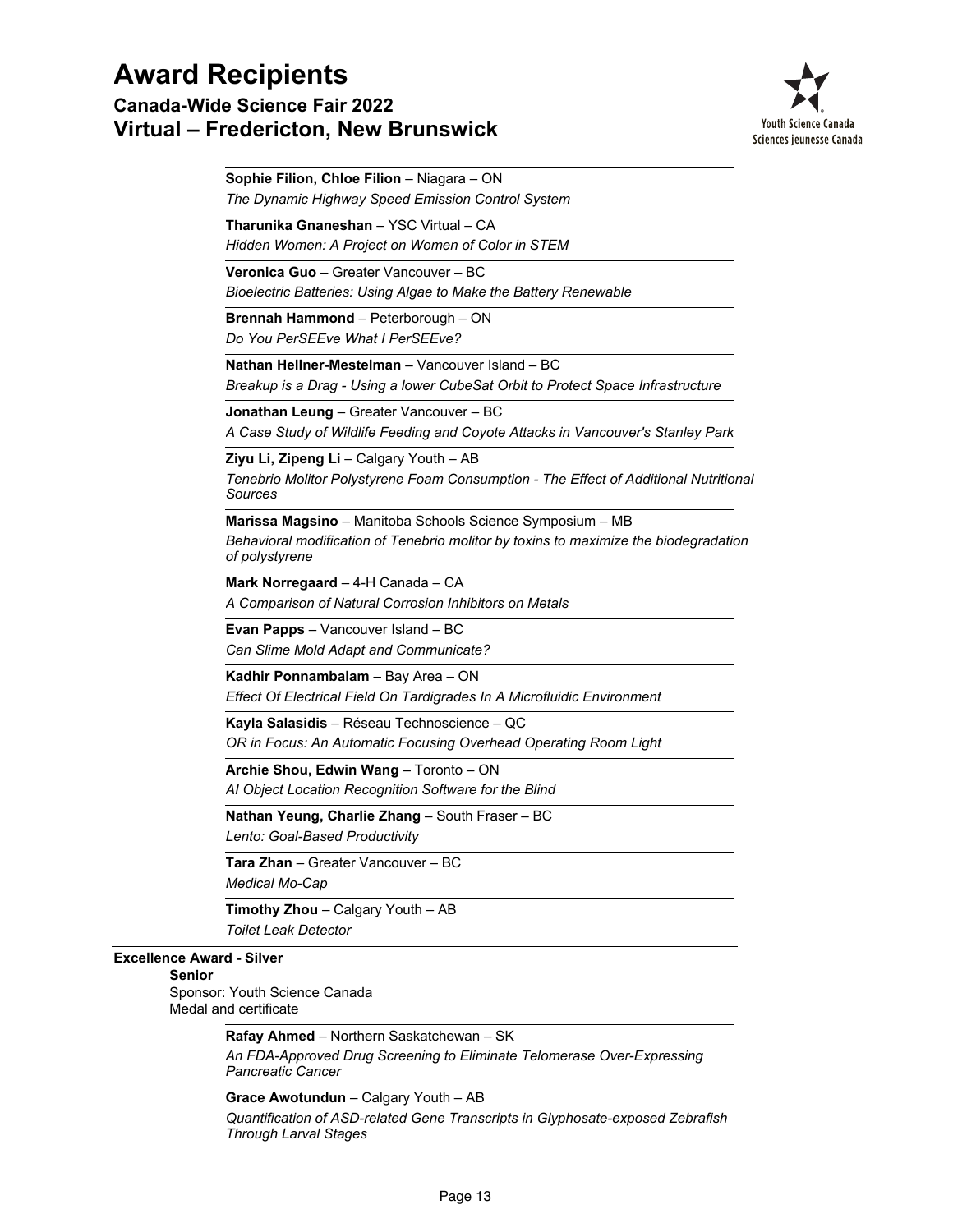**Canada-Wide Science Fair 2022 Virtual – Fredericton, New Brunswick**



**Oliver Baker** – Annapolis Valley – NS

*Baseline Assessment of Marine Water Entering Freshwater Waterways Through the Aboiteaux in Dykes*

**Becca Barbera** – Bay Area – ON

*QSAR Model for the Inhibition of Aβ1-42 Peptide: Molecular Dynamics and Bioinformatics Study*

**Carlynn Davidson** – Winnipeg Schools – MB

*Young Extracellular Vesicles as Revitalizing Agents for Age Associated Cellular Dysfunction*

**Ella Dunsmore** – Calgary Youth – AB

*Testing Aprepitant as a Possible Therapeutic in Two Pediatric Cancer Cell Lines*

**Emily Goodson** – Simcoe County – ON

*A Novel Approach to the Reparation of Damaged Freshwater Ecosystems Simulating Wetland Filtration*

*Modified Fe Nanoparticles and a Rotating Magnetic Drum: Removing Aquatic Microplastics* **Jessica Graham** – South-East New Brunswick – NB

*Autonomous Search And Rescue Aircraft* **Chloe Hill** – Simcoe County – ON

**Rawaan Ibrahim** – Edmonton – AB

*Grassheet*

**Zachary Ireland** – Manitoba Schools Science Symposium – MB

*Quantifying the Likelihood of Neutron Absorption Utilizing Radiative Capture Cross-Sections*

**Oumaima Malih** – Réseau Technoscience – QC

*Réglisse et la durée de vie*

**Bach Nguyen** – South-East New Brunswick – NB

*Elevated Vehicle Routing in Reverse Logistics for Garbage Transportation in Saint John New Brunswick*

**Ria Patel** – Ottawa – ON

*BlueViolet: a wearable eye-health monitor to counter the unseen health effects of COVID-19*

**Sparsh Patel** – Wood Buffalo – AB

*FOCUS! - An EEG And ANN Powered Brain Sensing Headband For Accident Prevention*

**Parmin Sedigh** – Frontenac, Lennox & Addington – ON

*Exposure to glyphosate-based herbicide and zebrafish fin regeneration*

**Kevin Shao** – Thames Valley – ON

*A Computer Vision-Controlled Smart Robotic Arm*

**Graydon Strachan** – Winnipeg Schools – MB

*MAC: A Novel Method for Clinical Weight Estimation*

**Sarah Syed** – Toronto – ON

*Harnessing Nanotechnology in Biomass and Carboxyl Grouping for Water Remediation*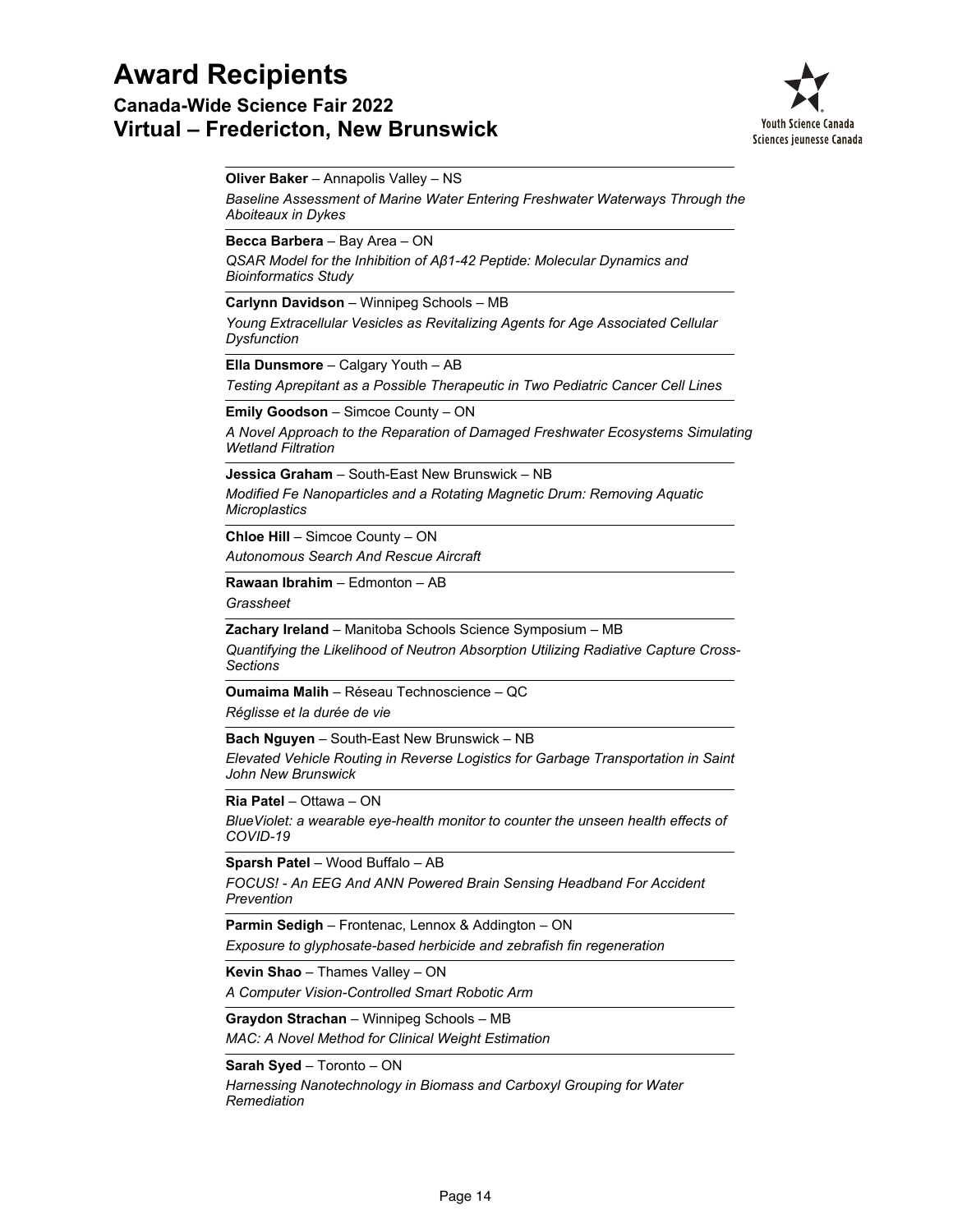## **Award Recipients Canada-Wide Science Fair 2022 Virtual – Fredericton, New Brunswick**



|                                | Yubo Wang, Matthew Zullo - York - ON                                                                                                                         |
|--------------------------------|--------------------------------------------------------------------------------------------------------------------------------------------------------------|
|                                | EyeInteract: Accessible Eye Tracking for the Physically Disabled Using Computer<br>Vision                                                                    |
| <b>Excellence Award - Gold</b> |                                                                                                                                                              |
| Junior                         |                                                                                                                                                              |
|                                | Sponsor: Youth Science Canada<br>Medal and certificate                                                                                                       |
|                                | Abigail Chan - Waterloo-Wellington - ON                                                                                                                      |
|                                | Regulating Digital Eye Strain using Similarity Index                                                                                                         |
|                                | Caroline Chan - Toronto - ON                                                                                                                                 |
|                                | Do Masks Mask Your Emotions? AI Emotion Recognition in the Era of Face Masks                                                                                 |
|                                | Audrey Cowen - Toronto - ON                                                                                                                                  |
|                                | The Hidden Side of Your Dog's Love                                                                                                                           |
|                                | Jamie Drysdale - Ottawa - ON                                                                                                                                 |
|                                | Genetically modifying K 12 Escherichia coli to produce Recombinant Sars-Cov-2<br><b>Spike Protein</b>                                                        |
|                                | Aiyaan Faisal - Winnipeg Schools - MB<br>Geometric Exploration of Musical Rhythms using Phase Space Plots                                                    |
|                                | Malaya Jung Little - West Kootenay & Boundary - BC<br>Does a Walk in Nature Improve your Memory?                                                             |
|                                | Emily Lin, Ruiyi Sang - South Fraser - BC<br>Writing a cleaner future with E-Coal                                                                            |
|                                | Arushi Nath - Toronto - ON                                                                                                                                   |
|                                | Strengthening Planetary Defense: Detecting Unknown Asteroids using Open Data,<br>Math, and Python                                                            |
|                                | Anjali Patel - Frontenac, Lennox & Addington - ON<br>Discovery of Novel Gene Biomarkers to Improve CAR-T Cell Immunotherapy for<br>Pancreatic Adenocarcinoma |
|                                | Surya Narayan Santhakumar - Quinte - ON<br>Snow SBOT V2                                                                                                      |
| <b>Excellence Award - Gold</b> |                                                                                                                                                              |
| Intermediate                   |                                                                                                                                                              |
|                                | Sponsor: Youth Science Canada<br>Medal and certificate                                                                                                       |
|                                | Ken Cheng - Toronto - ON                                                                                                                                     |
|                                | A Need For Speed: Enhancing F1 Race Cars with Computational Fluid Dynamics and<br><b>Machine Learning</b>                                                    |
|                                | Max Du - Calgary Youth - AB                                                                                                                                  |
|                                | A Novel Pre-Hospital Indoor Rescue Drone                                                                                                                     |
|                                | Silas Eastwood - Halifax - NS                                                                                                                                |
|                                | SMARTEN: Simulated Microgravity and Reduced Friction Test Environment for<br>Nanosatellites                                                                  |
|                                | Séréna Harvey – Réseau Technoscience – QC                                                                                                                    |
|                                | Bactéries pour souper!                                                                                                                                       |
|                                | Mihaela Iluta, Akram Tahar Chaouch - Réseau Technoscience - QC                                                                                               |

*Oh la vache!*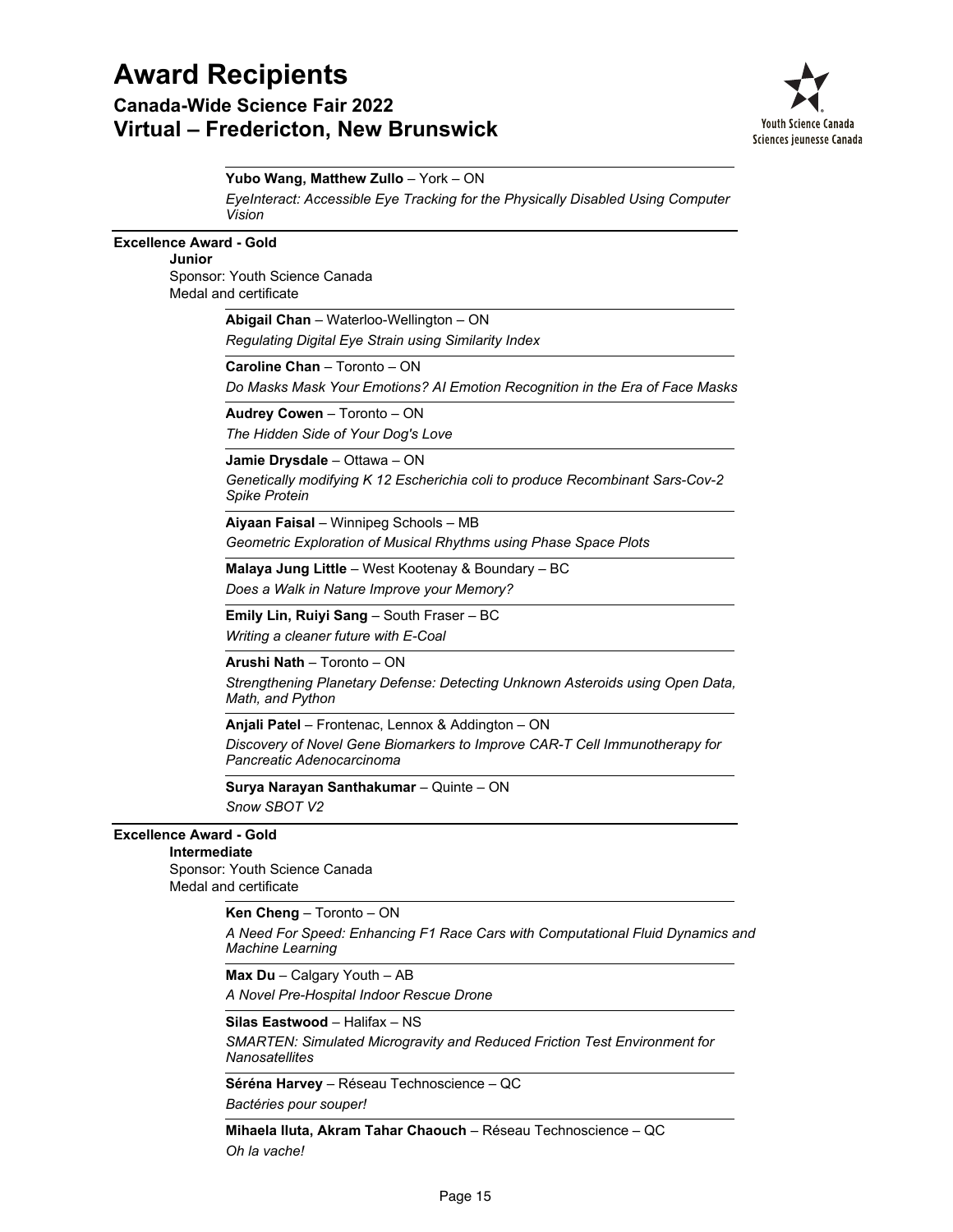**Canada-Wide Science Fair 2022 Virtual – Fredericton, New Brunswick**



**Hudson Jantzi** – Waterloo-Wellington – ON

*Using Robotics to Naturally Trim the Dandelion Cycle - A Novel Approach to Eliminating Chemicals on Lawns*

*Using Deep Learning to Identify Harmful Micro-Organisms in Drinking Water* **Keerthan Kamala Krishnamoorthy** – Manitoba Schools Science Symposium – MB

*Survival of Indigenous Ancestors* **Kibo Nagasaki** – Bay Area – ON

**Justin Peng** – Greater Vancouver – BC

*Taking Control: A Novel Galvanic Stimulation Device for the Visually Impaired*

*Phosphate Removal from Groundwater Using Mussel Shell Biochar* **Jasmine Schneider** – Waterloo-Wellington – ON

### **Excellence Award - Gold**

### **Senior**

Sponsor: Youth Science Canada Medal and certificate

**Dheiksha Jayasankar** – Niagara – ON

*Smiglaside-C Part 2: Developing Hydrogel Films from A.muricata Extracts for Wound Healing Purposes*

*EzerBot: Detecting Phrases Indicative of Emotional Distress Within Online Platforms* **Gurnirmal Kaur** – Bay Area – ON

*FourSight: Analysis of Cancerous Genetic Profiles With Artificial Neural Networks* **Koral Kulacoglu, Louis Wu** – York – ON

**Krish Modi** – Lambton County – ON

*Pee Xylophone: A Novel Non-Invasive System to Measure Bladder Pressure*

*Analyse ta foulée!* **Thomas Pronovost** – Réseau Technoscience – QC

**Annabelle Rayson** – Lambton County – ON

*Plankton Wars: An Innovative Analysis of Daphnia Genotype Biomanipulation for Algae Bloom Prevention*

**Patricia Rea** – York – ON

*BioGrade Yeast: The Function of a Novel cfAFP-501-CcMreB Filament-Forming AFP*

**Gabrielle Seal** – Calgary Youth – AB

*A Survey of Compact, Intermediate-Velocity H I Clouds in the Inner Milky Way*

**Maria Xu** – Toronto – ON

*Analyzing Treatment-related Symptoms in Metastatic Colorectal Cancer Patients with Machine Learning*

*On the Generative Design of Airfoils* **Grace Yu, Akira Yoshiyama** – Fraser Valley – BC

### **Challenge Award - Agriculture, Fisheries and Food**

#### **Junior**

Sponsor: Youth Science Canada **Certificate** 

> *Fish Powered Plant Growth* **Hannah Cheang** – York – ON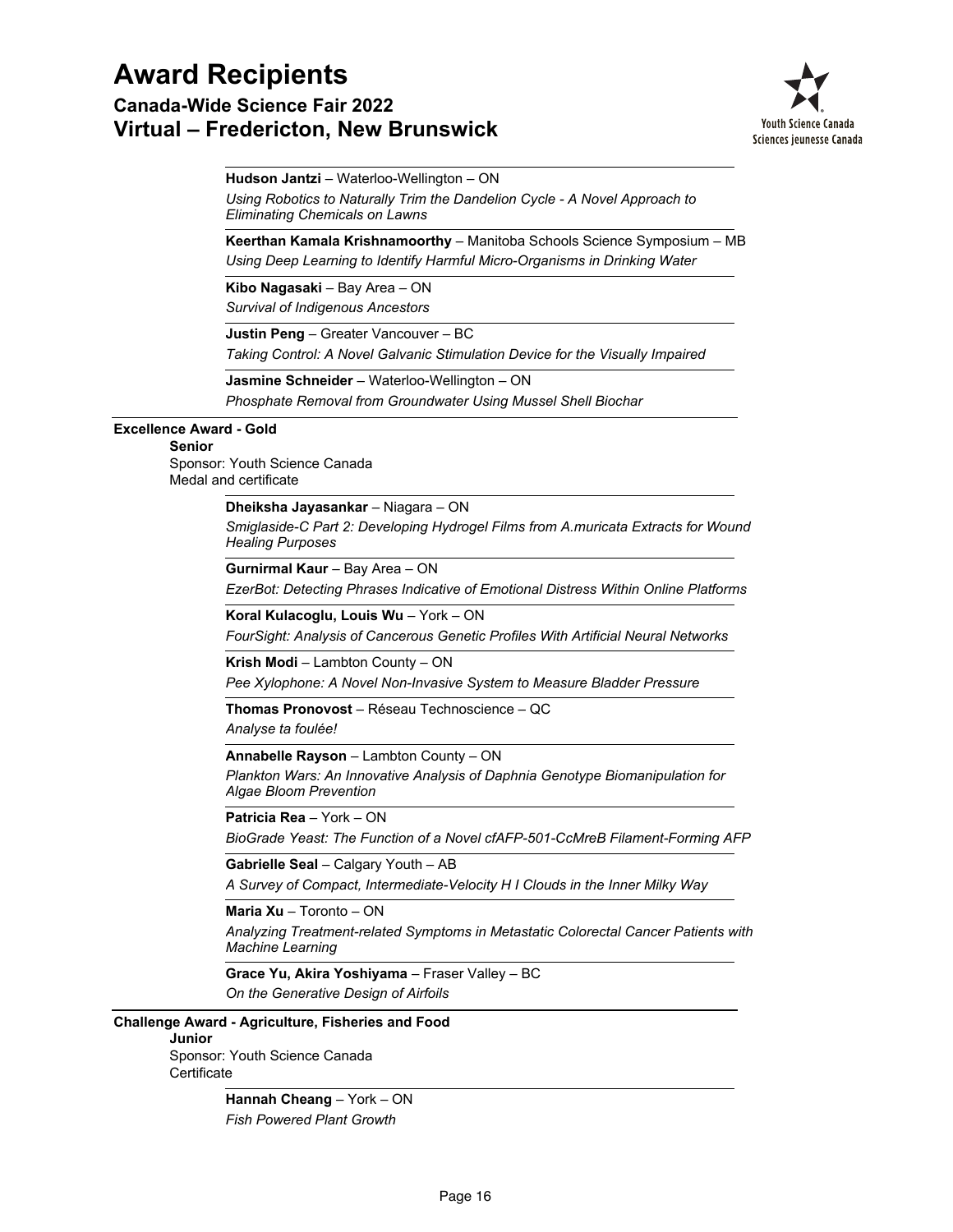

| <b>Challenge Award - Agriculture, Fisheries and Food</b>                                           |
|----------------------------------------------------------------------------------------------------|
| Intermediate                                                                                       |
| Sponsor: Youth Science Canada<br>Certificate                                                       |
| Nadine Persad - West Kootenay & Boundary - BC                                                      |
| Development and Testing of a Novel Post Harvest Treatment                                          |
| <b>Challenge Award - Agriculture, Fisheries and Food</b><br><b>Senior</b>                          |
| Sponsor: Youth Science Canada<br>Certificate                                                       |
| Mac Dykeman - 4-H Canada - CA                                                                      |
| A Simple, Scalable Method For Reducing Stress In Chicks During The First Seven<br>Days Post Hatch. |
| <b>Challenge Award - Curiosity and Ingenuity</b>                                                   |
| Junior                                                                                             |
| Sponsor: Youth Science Canada<br>Certificate                                                       |
| Arushi Nath - Toronto - ON                                                                         |
| Strengthening Planetary Defense: Detecting Unknown Asteroids using Open Data,<br>Math, and Python  |
| <b>Challenge Award - Curiosity and Ingenuity</b>                                                   |
| Intermediate                                                                                       |
| Sponsor: Youth Science Canada<br>Certificate                                                       |
| Max Du - Calgary Youth - AB                                                                        |
| A Novel Pre-Hospital Indoor Rescue Drone                                                           |
| <b>Challenge Award - Curiosity and Ingenuity</b><br><b>Senior</b>                                  |
| Sponsor: Youth Science Canada<br>Certificate                                                       |
| Patricia Rea - York - ON                                                                           |
| BioGrade Yeast: The Function of a Novel cfAFP-501-CcMreB Filament-Forming AFP                      |
| <b>Challenge Award - Digital Technology</b>                                                        |
| Junior                                                                                             |
| Sponsor: Youth Science Canada<br>Certificate                                                       |
| Surya Narayan Santhakumar - Quinte - ON                                                            |
| Snow SBOT V2                                                                                       |
| <b>Challenge Award - Digital Technology</b>                                                        |
| Intermediate                                                                                       |
| Sponsor: Youth Science Canada<br>Certificate                                                       |
| Keerthan Kamala Krishnamoorthy - Manitoba Schools Science Symposium - MB                           |
| Using Deep Learning to Identify Harmful Micro-Organisms in Drinking Water                          |
|                                                                                                    |
|                                                                                                    |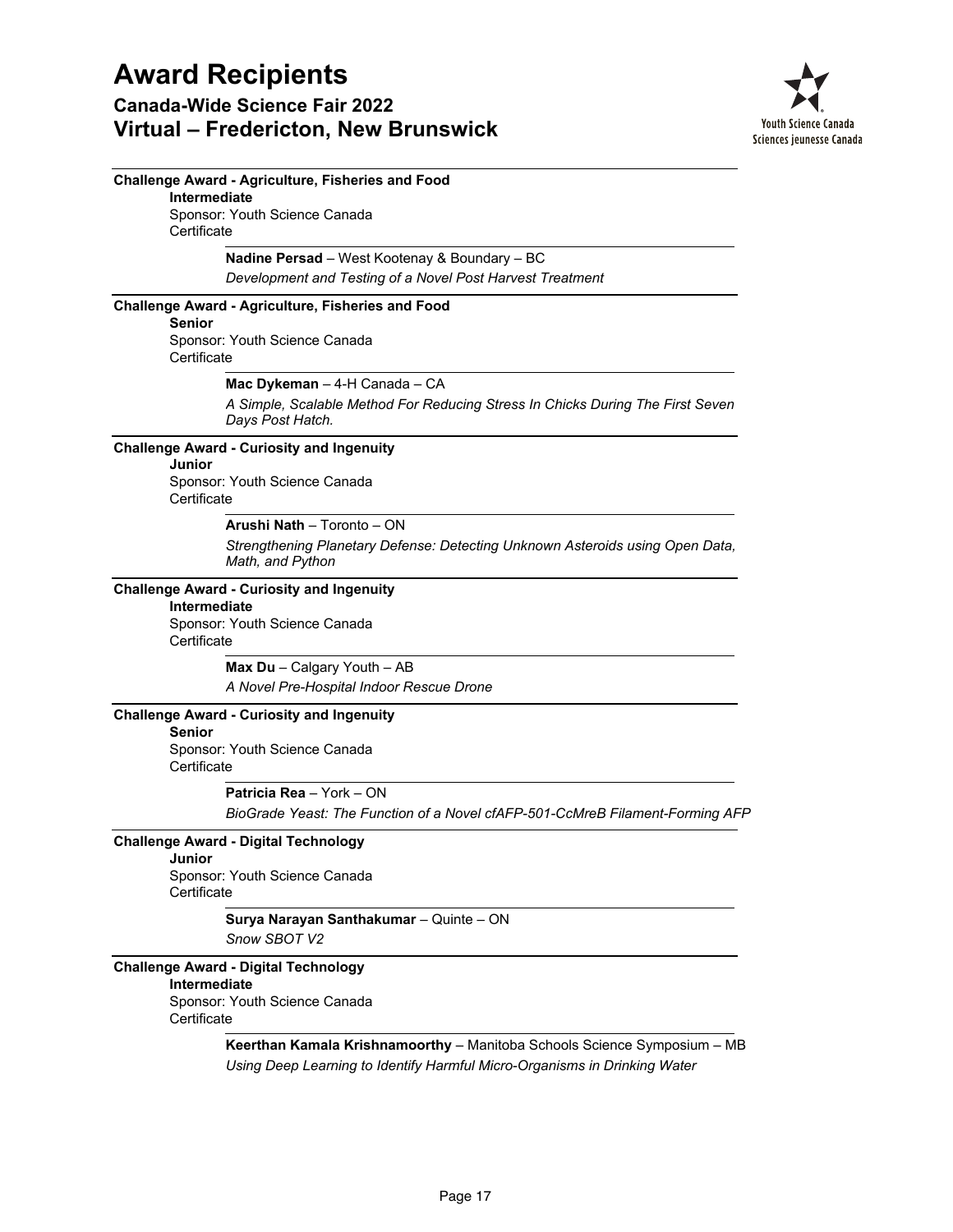

|                                           | <b>Challenge Award - Digital Technology</b>                                                             |
|-------------------------------------------|---------------------------------------------------------------------------------------------------------|
| <b>Senior</b>                             | Sponsor: Youth Science Canada                                                                           |
| Certificate                               |                                                                                                         |
|                                           | Thomas Pronovost - Réseau Technoscience - OC                                                            |
|                                           | Analyse ta foulée!                                                                                      |
|                                           | <b>Challenge Award - Disease and Illness</b>                                                            |
| Junior                                    |                                                                                                         |
| Certificate                               | Sponsor: Youth Science Canada                                                                           |
|                                           | Anjali Patel - Frontenac, Lennox & Addington - ON                                                       |
|                                           | Discovery of Novel Gene Biomarkers to Improve CAR-T Cell Immunotherapy for<br>Pancreatic Adenocarcinoma |
|                                           | <b>Challenge Award - Disease and Illness</b>                                                            |
| <b>Intermediate</b>                       | Sponsor: Youth Science Canada                                                                           |
| Certificate                               |                                                                                                         |
|                                           | Séréna Harvey - Réseau Technoscience - QC                                                               |
|                                           | Bactéries pour souper!                                                                                  |
|                                           | <b>Challenge Award - Disease and Illness</b>                                                            |
| <b>Senior</b>                             | Sponsor: Youth Science Canada                                                                           |
| Certificate                               |                                                                                                         |
|                                           | Koral Kulacoglu, Louis Wu - York - ON                                                                   |
|                                           | FourSight: Analysis of Cancerous Genetic Profiles With Artificial Neural Networks                       |
| <b>Challenge Award - Energy</b><br>Junior |                                                                                                         |
|                                           | Sponsor: Youth Science Canada                                                                           |
| Certificate                               |                                                                                                         |
|                                           | Vedant Sheel - Bluewater - ON                                                                           |
|                                           | Smart Solar Tracker!                                                                                    |
| <b>Challenge Award - Energy</b>           |                                                                                                         |
| Intermediate                              | Sponsor: Youth Science Canada                                                                           |
| Certificate                               |                                                                                                         |
|                                           | Veronica Guo - Greater Vancouver - BC                                                                   |
|                                           | Bioelectric Batteries: Using Algae to Make the Battery Renewable                                        |
| <b>Challenge Award - Energy</b>           |                                                                                                         |
| <b>Senior</b>                             |                                                                                                         |
| Certificate                               | Sponsor: Youth Science Canada                                                                           |
|                                           | <b>Bach Nguyen</b> – South-East New Brunswick – NB                                                      |
|                                           | Elevated Vehicle Routing in Reverse Logistics for Garbage Transportation in Saint<br>John New Brunswick |
|                                           |                                                                                                         |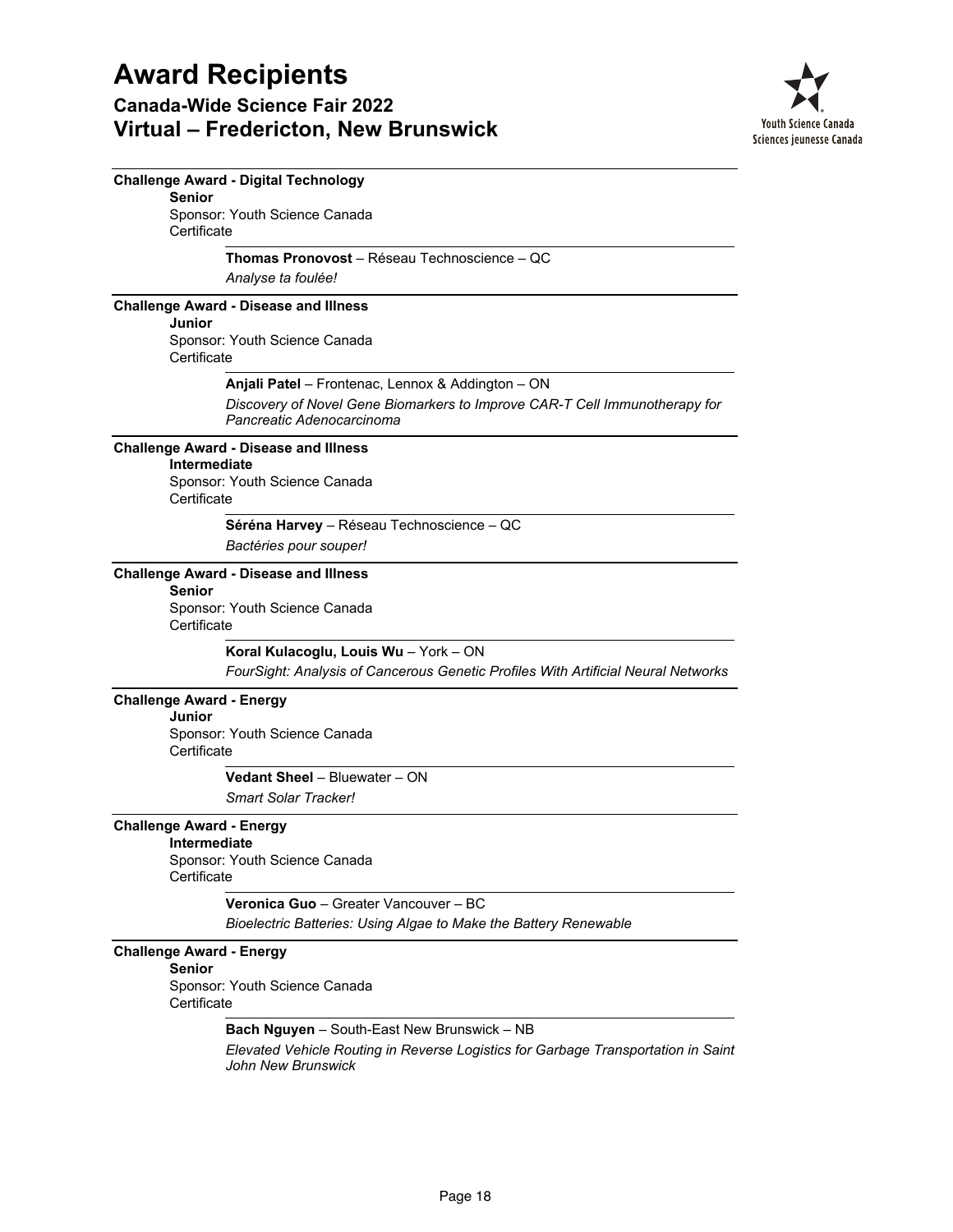

|                       | <b>Challenge Award - Environment and Climate Change</b>                                                 |
|-----------------------|---------------------------------------------------------------------------------------------------------|
| Junior                |                                                                                                         |
| Certificate           | Sponsor: Youth Science Canada                                                                           |
|                       | Sebastien Menard - Frontenac, Lennox & Addington - ON                                                   |
|                       | Roofing for a Green Future                                                                              |
|                       | <b>Challenge Award - Environment and Climate Change</b>                                                 |
| <b>Intermediate</b>   | Sponsor: Youth Science Canada                                                                           |
| Certificate           |                                                                                                         |
|                       | Jasmine Schneider - Waterloo-Wellington - ON                                                            |
|                       | Phosphate Removal from Groundwater Using Mussel Shell Biochar                                           |
| <b>Senior</b>         | <b>Challenge Award - Environment and Climate Change</b>                                                 |
| Certificate           | Sponsor: Youth Science Canada                                                                           |
|                       | Annabelle Rayson - Lambton County - ON                                                                  |
|                       | Plankton Wars: An Innovative Analysis of Daphnia Genotype Biomanipulation for<br>Algae Bloom Prevention |
|                       | <b>Challenge Award - Health and Wellness</b>                                                            |
| Junior<br>Certificate | Sponsor: Youth Science Canada                                                                           |
|                       | Malaya Jung Little - West Kootenay & Boundary - BC                                                      |
|                       | Does a Walk in Nature Improve your Memory?                                                              |
|                       | <b>Challenge Award - Health and Wellness</b>                                                            |
| Intermediate          |                                                                                                         |
| Certificate           | Sponsor: Youth Science Canada                                                                           |
|                       | Mihaela Iluta, Akram Tahar Chaouch - Réseau Technoscience - QC                                          |
|                       | Oh la vache!                                                                                            |
| <b>Senior</b>         | <b>Challenge Award - Health and Wellness</b>                                                            |
|                       | Sponsor: Youth Science Canada                                                                           |
| Certificate           |                                                                                                         |
|                       | Gurnirmal Kaur - Bay Area - ON                                                                          |
|                       | EzerBot: Detecting Phrases Indicative of Emotional Distress Within Online Platforms                     |
| Junior                | <b>Challenge Award - Natural Resources</b>                                                              |
| Certificate           | Sponsor: Youth Science Canada                                                                           |
|                       | Emily Lin, Ruiyi Sang - South Fraser - BC                                                               |
|                       | Writing a cleaner future with E-Coal                                                                    |
|                       |                                                                                                         |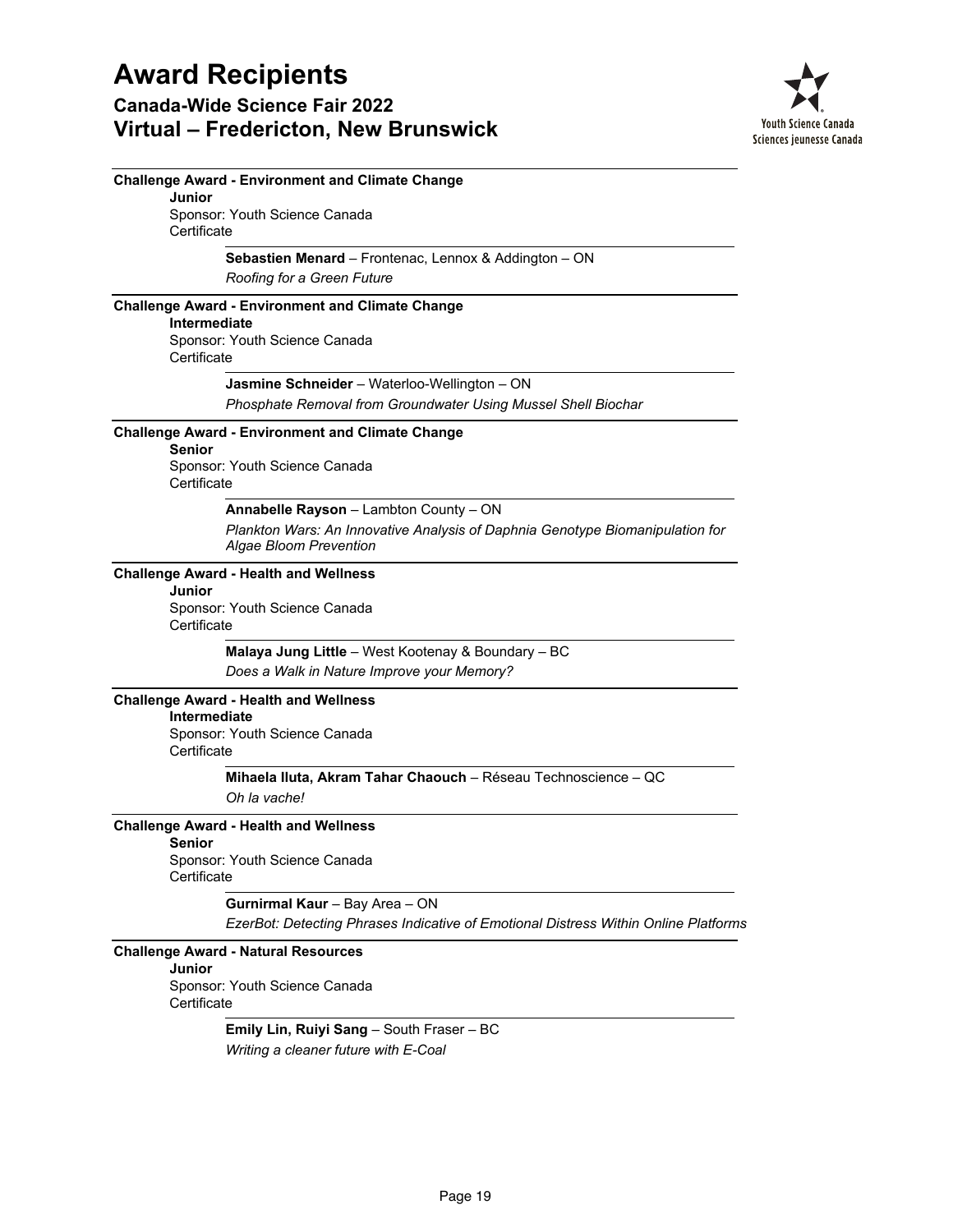

|                                                                                                       | <b>Challenge Award - Natural Resources</b>                                                                                                                          |  |
|-------------------------------------------------------------------------------------------------------|---------------------------------------------------------------------------------------------------------------------------------------------------------------------|--|
| <b>Senior</b><br>Sponsor: Youth Science Canada                                                        |                                                                                                                                                                     |  |
| Certificate                                                                                           |                                                                                                                                                                     |  |
|                                                                                                       | <b>Rawaan Ibrahim - Edmonton - AB</b><br>Grassheet                                                                                                                  |  |
|                                                                                                       | Sanofi Biogenius Canada Award                                                                                                                                       |  |
| <b>Junior</b>                                                                                         | Sponsor: Sanofi Canada<br>\$500 cash and certificate                                                                                                                |  |
|                                                                                                       | Sage Elliott - Northern British Columbia - BC<br><b>Magnet Magic!</b>                                                                                               |  |
|                                                                                                       | Alpita Patro - Eastern Newfoundland - NL<br>Algae: The Future of Biofuel                                                                                            |  |
|                                                                                                       | Mohamed Saleh - Windsor - ON<br><b>Pumpkin Plastic</b>                                                                                                              |  |
| Sanofi Biogenius Canada Award<br>Intermediate<br>Sponsor: Sanofi Canada<br>\$750 cash and certificate |                                                                                                                                                                     |  |
|                                                                                                       | Marissa Magsino - Manitoba Schools Science Symposium - MB<br>Behavioral modification of Tenebrio molitor by toxins to maximize the biodegradation<br>of polystyrene |  |
|                                                                                                       | Sohila Sidhu - Windsor - ON<br>Proof of Concept: Artificial Pancreas for Patients with Diabetes                                                                     |  |
|                                                                                                       | Ansh Vashisht - Cariboo Mainline - BC                                                                                                                               |  |
|                                                                                                       | E. coli Defence: The effect of Antibacterial T4r Bacteriophage on Escherichia Coli on<br>Espheria Coli                                                              |  |
|                                                                                                       | Sanofi Biogenius Canada Award                                                                                                                                       |  |
| <b>Senior</b>                                                                                         | Sponsor: Sanofi Canada<br>\$1,000 cash and certificate                                                                                                              |  |
|                                                                                                       | Eunjo An - Vancouver Island - BC                                                                                                                                    |  |
|                                                                                                       | Orange Peels as Biosorbents in the Treatment of Heavy Metal Wastewater                                                                                              |  |
|                                                                                                       | Koral Kulacoglu, Louis Wu - York - ON<br>FourSight: Analysis of Cancerous Genetic Profiles With Artificial Neural Networks                                          |  |
|                                                                                                       | Parmin Sedigh - Frontenac, Lennox & Addington - ON                                                                                                                  |  |
|                                                                                                       | Exposure to glyphosate-based herbicide and zebrafish fin regeneration                                                                                               |  |
|                                                                                                       | Sanofi International BioGENEius Challenge Award                                                                                                                     |  |
|                                                                                                       | Sponsor: Sanofi Canada<br>Trip to represent Canada at the International BioGENEius Challenge                                                                        |  |
|                                                                                                       | Marissa Magsino - Manitoba Schools Science Symposium - MB<br>Behavioral modification of Tenebrio molitor by toxins to maximize the biodegradation<br>of polystyrene |  |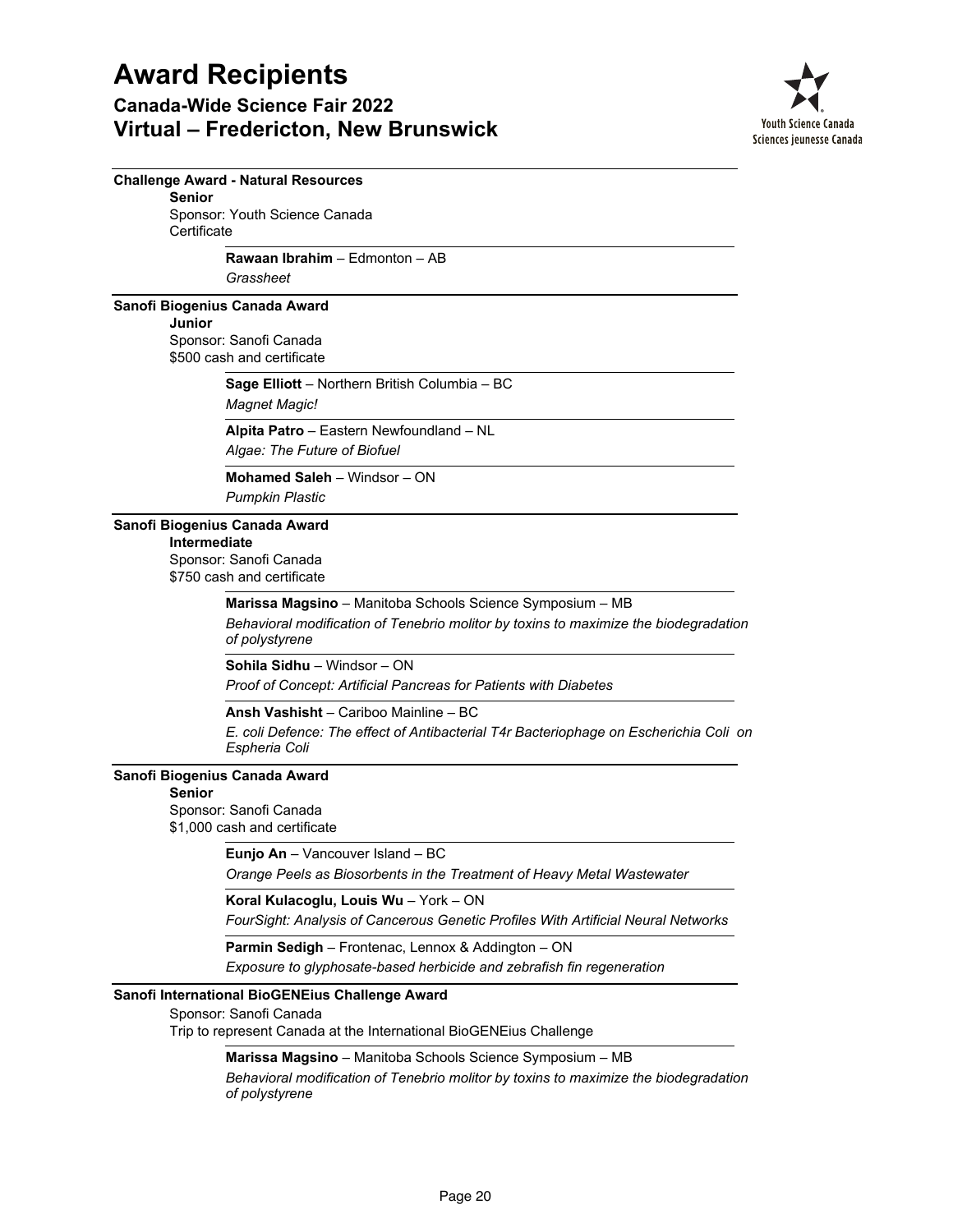**Canada-Wide Science Fair 2022 Virtual – Fredericton, New Brunswick**



### **Youth Can Innovate Award**

#### **Junior**

Sponsor: The Gwyn Morgan and Patricia Trottier Foundation \$500 cash, presentation award and certificate

**Audrey Cowen** – Toronto – ON

*The Hidden Side of Your Dog's Love*

**Aiyaan Faisal** – Winnipeg Schools – MB

*Geometric Exploration of Musical Rhythms using Phase Space Plots*

**Emily Lin, Ruiyi Sang** – South Fraser – BC

*Writing a cleaner future with E-Coal*

**Arushi Nath** – Toronto – ON

*Strengthening Planetary Defense: Detecting Unknown Asteroids using Open Data, Math, and Python*

### **Youth Can Innovate Award**

### **Intermediate**

Sponsor: The Gwyn Morgan and Patricia Trottier Foundation \$750 cash, presentation award and a certificate

**Ethan Chase** – Greater Vancouver – BC

*RESeTCO2: Residential Emission Sequestration Technologies for Carbon Dioxide.*

**Max Du** – Calgary Youth – AB

*A Novel Pre-Hospital Indoor Rescue Drone*

**Silas Eastwood** – Halifax – NS

*SMARTEN: Simulated Microgravity and Reduced Friction Test Environment for Nanosatellites*

**Archie Shou, Edwin Wang** – Toronto – ON

*AI Object Location Recognition Software for the Blind*

### **Youth Can Innovate Award**

#### **Senior**

Sponsor: The Gwyn Morgan and Patricia Trottier Foundation \$1,000 cash award

**Jessica Graham** – South-East New Brunswick – NB

*Modified Fe Nanoparticles and a Rotating Magnetic Drum: Removing Aquatic Microplastics*

**Dheiksha Jayasankar** – Niagara – ON

*Smiglaside-C Part 2: Developing Hydrogel Films from A.muricata Extracts for Wound Healing Purposes*

**Gurnirmal Kaur** – Bay Area – ON

*EzerBot: Detecting Phrases Indicative of Emotional Distress Within Online Platforms*

**Koral Kulacoglu, Louis Wu** – York – ON

*FourSight: Analysis of Cancerous Genetic Profiles With Artificial Neural Networks*

### **Krish Modi** – Lambton County – ON

*Pee Xylophone: A Novel Non-Invasive System to Measure Bladder Pressure*

### **Sparsh Patel** – Wood Buffalo – AB

*FOCUS! - An EEG And ANN Powered Brain Sensing Headband For Accident Prevention*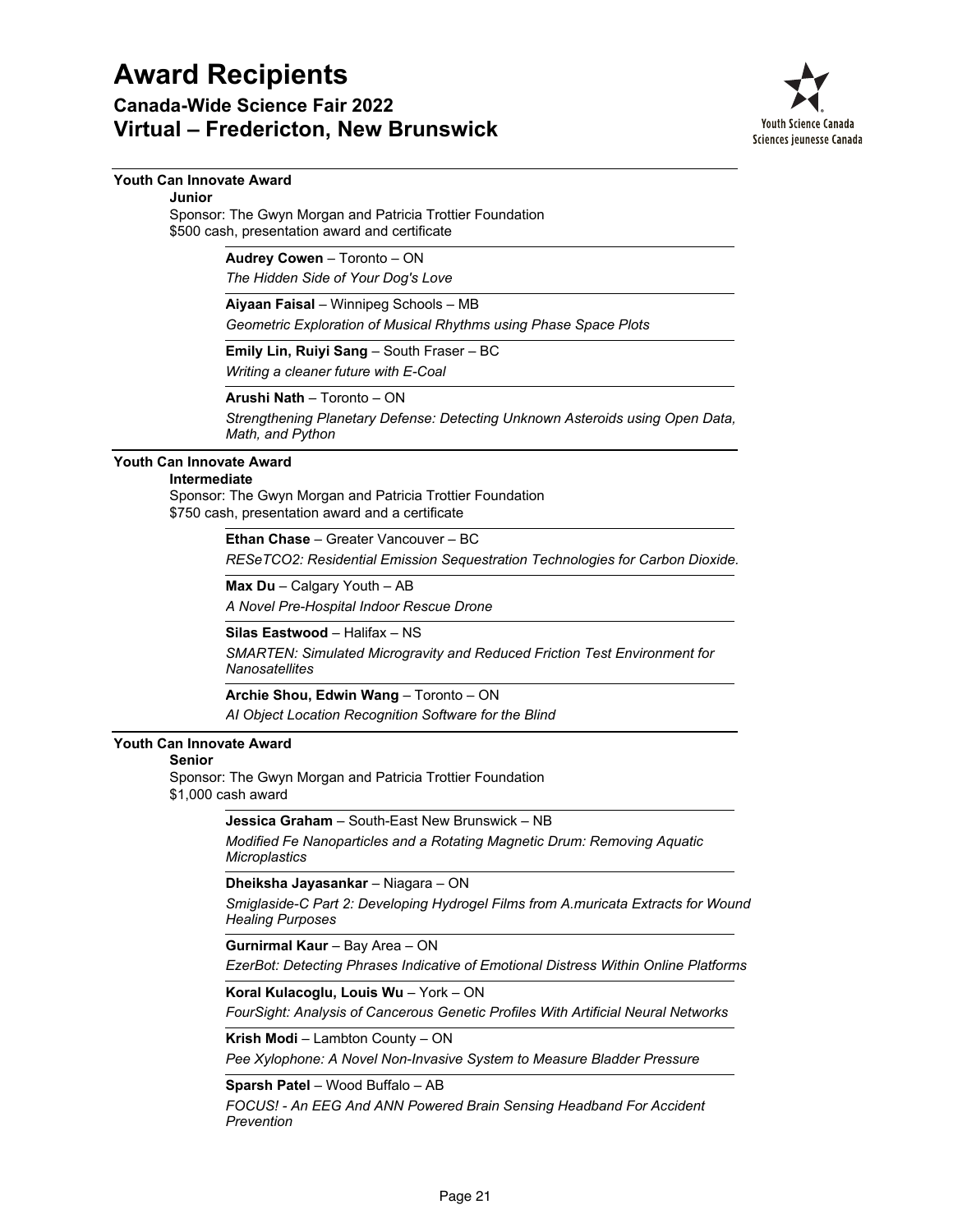## **Award Recipients Canada-Wide Science Fair 2022**

## **Virtual – Fredericton, New Brunswick**



*Analyse ta foulée!* **Thomas Pronovost** – Réseau Technoscience – QC

**Grace Yu, Akira Yoshiyama** – Fraser Valley – BC

*On the Generative Design of Airfoils*

### **Youth Can Innovate Award**

### **Senior**

Sponsor: The Gwyn Morgan and Patricia Trottier Foundation Additional \$7,000 cash award

**Gurnirmal Kaur** – Bay Area – ON

*EzerBot: Detecting Phrases Indicative of Emotional Distress Within Online Platforms*

**Koral Kulacoglu, Louis Wu** – York – ON

*FourSight: Analysis of Cancerous Genetic Profiles With Artificial Neural Networks*

**Krish Modi** – Lambton County – ON

*Pee Xylophone: A Novel Non-Invasive System to Measure Bladder Pressure*

**Sparsh Patel** – Wood Buffalo – AB

*FOCUS! - An EEG And ANN Powered Brain Sensing Headband For Accident Prevention*

### **Platinum Award - Discovery**

**Junior**

Sponsor: Youth Science Canada Crystal award

> *The Hidden Side of Your Dog's Love* **Audrey Cowen** – Toronto – ON

### **Platinum Award - Discovery**

### **Intermediate**

Sponsor: Youth Science Canada Crystal award

**Jasmine Schneider** – Waterloo-Wellington – ON

*Phosphate Removal from Groundwater Using Mussel Shell Biochar*

### **Platinum Award - Innovation**

Sponsor: Youth Science Canada Crystal award **Intermediate**

*A Novel Pre-Hospital Indoor Rescue Drone* **Max Du** – Calgary Youth – AB

### **Platinum Award - Innovation**

**Senior**

Sponsor: Youth Science Canada Crystal award

### **Koral Kulacoglu, Louis Wu** – York – ON

*FourSight: Analysis of Cancerous Genetic Profiles With Artificial Neural Networks*

### **Best Project Award - Discovery**

Sponsor: The Gwyn Morgan and Patricia Trottier Foundation Crystal award

**Annabelle Rayson** – Lambton County – ON

*Plankton Wars: An Innovative Analysis of Daphnia Genotype Biomanipulation for Algae Bloom Prevention*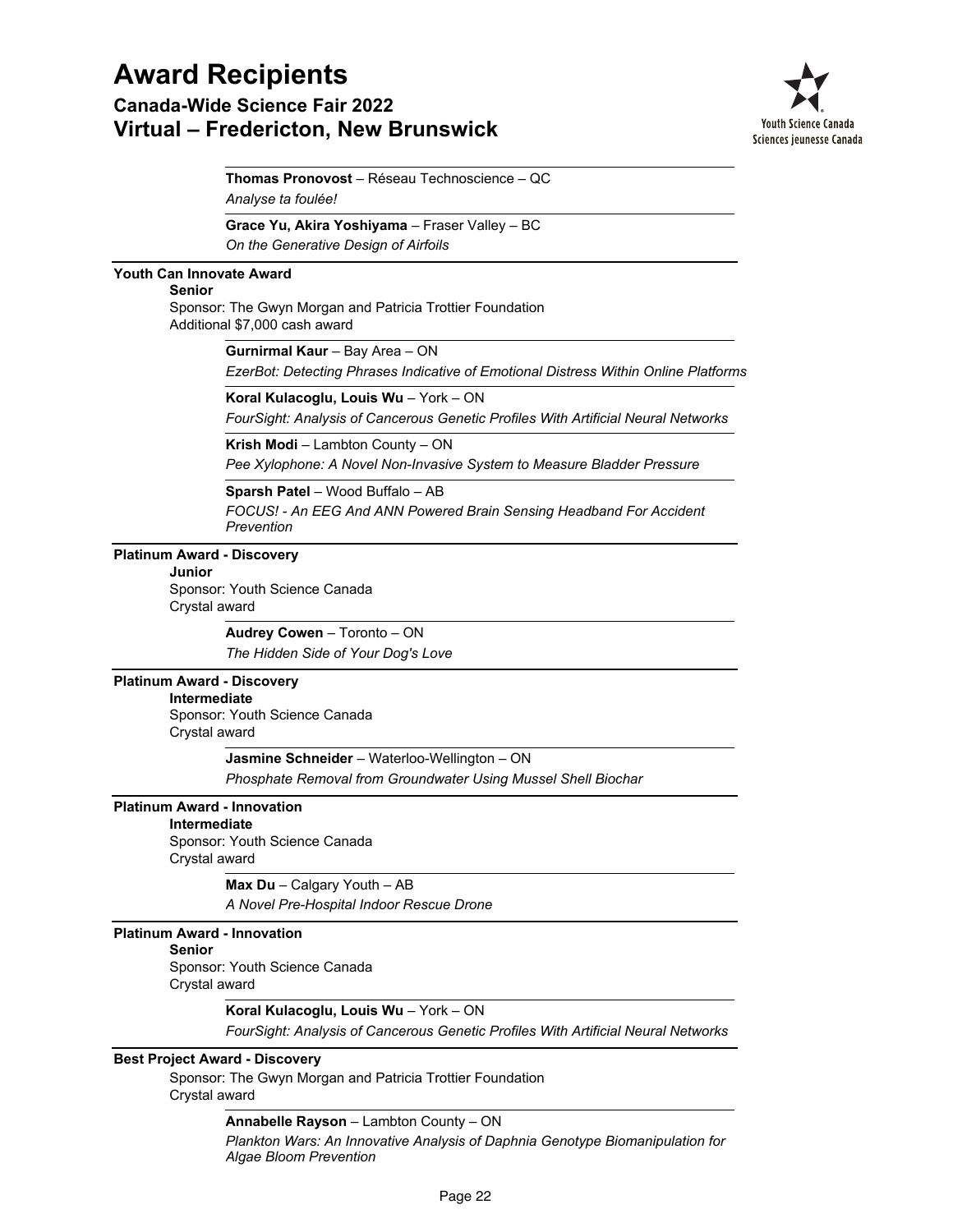### **Canada-Wide Science Fair 2022 Virtual – Fredericton, New Brunswick**



### **Best Project Award - Innovation**

Sponsor: The Gwyn Morgan and Patricia Trottier Foundation Crystal award

**Arushi Nath** – Toronto – ON

*Strengthening Planetary Defense: Detecting Unknown Asteroids using Open Data, Math, and Python*

### **Dalhousie University Faculty of Science Entrance Scholarship**

### **Senior**

Sponsor: Dalhousie University, Faculty of Science Senior Gold Medallist - \$5000 Entrance Scholarship

**Dheiksha Jayasankar** – Niagara – ON

*Smiglaside-C Part 2: Developing Hydrogel Films from A.muricata Extracts for Wound Healing Purposes*

*EzerBot: Detecting Phrases Indicative of Emotional Distress Within Online Platforms* **Gurnirmal Kaur** – Bay Area – ON

*FourSight: Analysis of Cancerous Genetic Profiles With Artificial Neural Networks* **Koral Kulacoglu, Louis Wu** – York – ON

*Pee Xylophone: A Novel Non-Invasive System to Measure Bladder Pressure* **Krish Modi** – Lambton County – ON

*Analyse ta foulée!* **Thomas Pronovost** – Réseau Technoscience – QC

*Plankton Wars: An Innovative Analysis of Daphnia Genotype Biomanipulation for Algae Bloom Prevention* **Annabelle Rayson** – Lambton County – ON

**Patricia Rea** – York – ON

*BioGrade Yeast: The Function of a Novel cfAFP-501-CcMreB Filament-Forming AFP*

### **Gabrielle Seal** – Calgary Youth – AB

*A Survey of Compact, Intermediate-Velocity H I Clouds in the Inner Milky Way*

**Maria Xu** – Toronto – ON

*Analyzing Treatment-related Symptoms in Metastatic Colorectal Cancer Patients with Machine Learning*

*On the Generative Design of Airfoils* **Grace Yu, Akira Yoshiyama** – Fraser Valley – BC

### **Dalhousie University Faculty of Science Entrance Scholarship**

### **Senior**

Sponsor: Dalhousie University, Faculty of Science Senior Silver Medallist - \$2500 Entrance Scholarship

### **Rafay Ahmed** – Northern Saskatchewan – SK

*An FDA-Approved Drug Screening to Eliminate Telomerase Over-Expressing Pancreatic Cancer*

### **Grace Awotundun** – Calgary Youth – AB

*Quantification of ASD-related Gene Transcripts in Glyphosate-exposed Zebrafish Through Larval Stages*

### **Oliver Baker** – Annapolis Valley – NS

*Baseline Assessment of Marine Water Entering Freshwater Waterways Through the Aboiteaux in Dykes*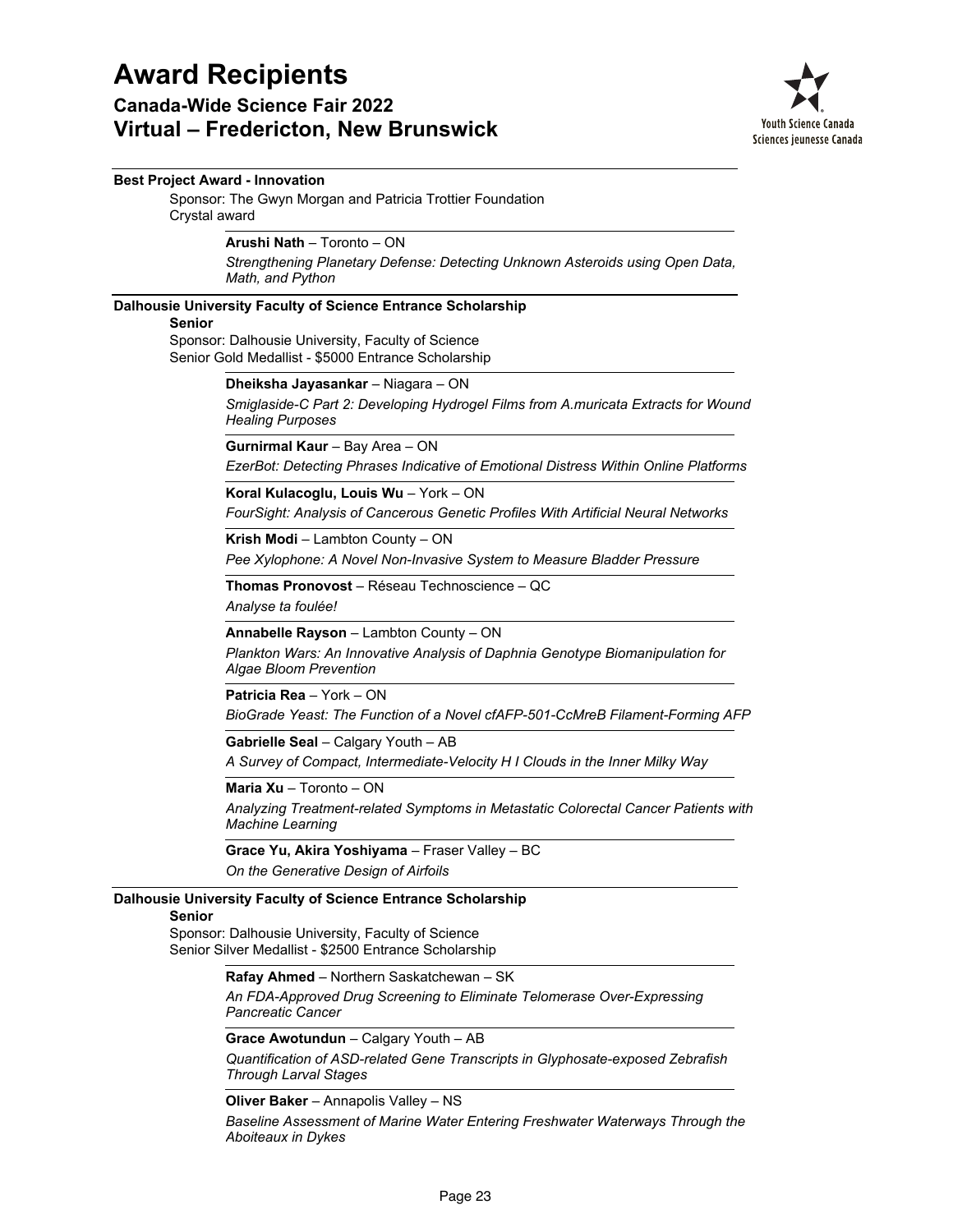**Canada-Wide Science Fair 2022 Virtual – Fredericton, New Brunswick**



### **Becca Barbera** – Bay Area – ON

*QSAR Model for the Inhibition of Aβ1-42 Peptide: Molecular Dynamics and Bioinformatics Study*

**Carlynn Davidson** – Winnipeg Schools – MB

*Young Extracellular Vesicles as Revitalizing Agents for Age Associated Cellular Dysfunction*

**Ella Dunsmore** – Calgary Youth – AB

*Testing Aprepitant as a Possible Therapeutic in Two Pediatric Cancer Cell Lines*

**Emily Goodson** – Simcoe County – ON

*A Novel Approach to the Reparation of Damaged Freshwater Ecosystems Simulating Wetland Filtration*

**Jessica Graham** – South-East New Brunswick – NB

*Modified Fe Nanoparticles and a Rotating Magnetic Drum: Removing Aquatic Microplastics*

*Autonomous Search And Rescue Aircraft* **Chloe Hill** – Simcoe County – ON

*Grassheet* **Rawaan Ibrahim** – Edmonton – AB

**Zachary Ireland** – Manitoba Schools Science Symposium – MB

*Quantifying the Likelihood of Neutron Absorption Utilizing Radiative Capture Cross-Sections*

*Réglisse et la durée de vie* **Oumaima Malih** – Réseau Technoscience – QC

**Bach Nguyen** – South-East New Brunswick – NB

*Elevated Vehicle Routing in Reverse Logistics for Garbage Transportation in Saint John New Brunswick*

**Ria Patel** – Ottawa – ON

*BlueViolet: a wearable eye-health monitor to counter the unseen health effects of COVID-19*

**Sparsh Patel** – Wood Buffalo – AB

*FOCUS! - An EEG And ANN Powered Brain Sensing Headband For Accident Prevention*

*Exposure to glyphosate-based herbicide and zebrafish fin regeneration* **Parmin Sedigh** – Frontenac, Lennox & Addington – ON

**Kevin Shao** – Thames Valley – ON

*A Computer Vision-Controlled Smart Robotic Arm*

*MAC: A Novel Method for Clinical Weight Estimation* **Graydon Strachan** – Winnipeg Schools – MB

**Sarah Syed** – Toronto – ON

*Harnessing Nanotechnology in Biomass and Carboxyl Grouping for Water Remediation*

**Yubo Wang, Matthew Zullo** – York – ON

*EyeInteract: Accessible Eye Tracking for the Physically Disabled Using Computer Vision*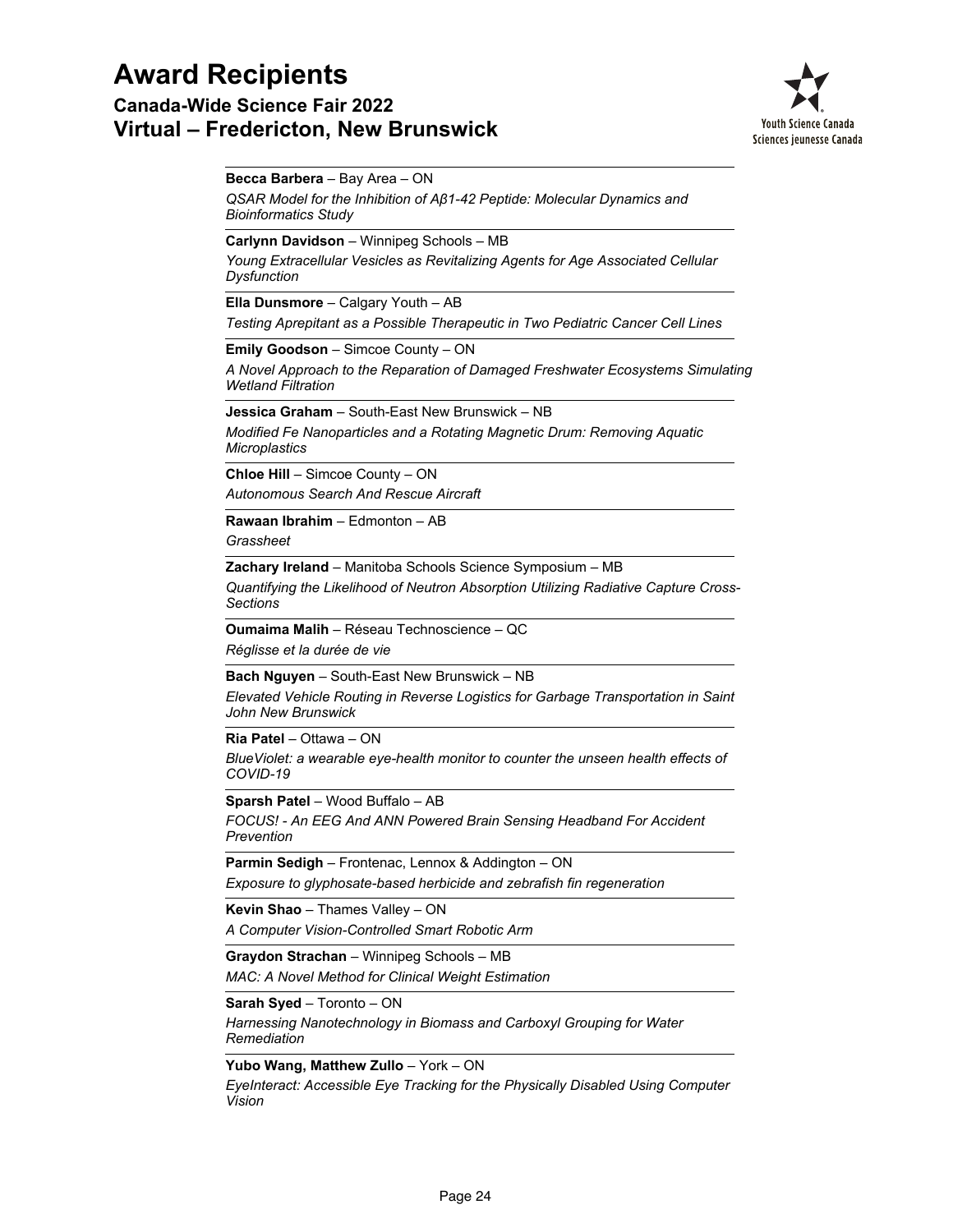**Canada-Wide Science Fair 2022 Virtual – Fredericton, New Brunswick**



### **UBC Science (Vancouver) Entrance Award**

Sponsor: The University of British Columbia (Vancouver) Senior Gold Medallist - \$4000 Entrance Award **Senior**

### **Dheiksha Jayasankar** – Niagara – ON

*Smiglaside-C Part 2: Developing Hydrogel Films from A.muricata Extracts for Wound Healing Purposes*

### **Gurnirmal Kaur** – Bay Area – ON

*EzerBot: Detecting Phrases Indicative of Emotional Distress Within Online Platforms*

*FourSight: Analysis of Cancerous Genetic Profiles With Artificial Neural Networks* **Koral Kulacoglu, Louis Wu** – York – ON

*Pee Xylophone: A Novel Non-Invasive System to Measure Bladder Pressure* **Krish Modi** – Lambton County – ON

*Analyse ta foulée!* **Thomas Pronovost** – Réseau Technoscience – QC

## **Annabelle Rayson** – Lambton County – ON

*Plankton Wars: An Innovative Analysis of Daphnia Genotype Biomanipulation for Algae Bloom Prevention*

*BioGrade Yeast: The Function of a Novel cfAFP-501-CcMreB Filament-Forming AFP* **Patricia Rea** – York – ON

**Gabrielle Seal** – Calgary Youth – AB

*A Survey of Compact, Intermediate-Velocity H I Clouds in the Inner Milky Way*

### **Maria Xu** – Toronto – ON

*Analyzing Treatment-related Symptoms in Metastatic Colorectal Cancer Patients with Machine Learning*

*On the Generative Design of Airfoils* **Grace Yu, Akira Yoshiyama** – Fraser Valley – BC

### **University of Manitoba Entrance Scholarship**

### **Senior**

Sponsor: University of Manitoba Senior Gold Medallist - \$5000 Entrance Scholarship

### **Dheiksha Jayasankar** – Niagara – ON

*Smiglaside-C Part 2: Developing Hydrogel Films from A.muricata Extracts for Wound Healing Purposes*

### *EzerBot: Detecting Phrases Indicative of Emotional Distress Within Online Platforms* **Gurnirmal Kaur** – Bay Area – ON

### **Koral Kulacoglu, Louis Wu** – York – ON

*FourSight: Analysis of Cancerous Genetic Profiles With Artificial Neural Networks*

### **Krish Modi** – Lambton County – ON

*Pee Xylophone: A Novel Non-Invasive System to Measure Bladder Pressure*

*Analyse ta foulée!* **Thomas Pronovost** – Réseau Technoscience – QC

### **Annabelle Rayson** – Lambton County – ON

*Plankton Wars: An Innovative Analysis of Daphnia Genotype Biomanipulation for Algae Bloom Prevention*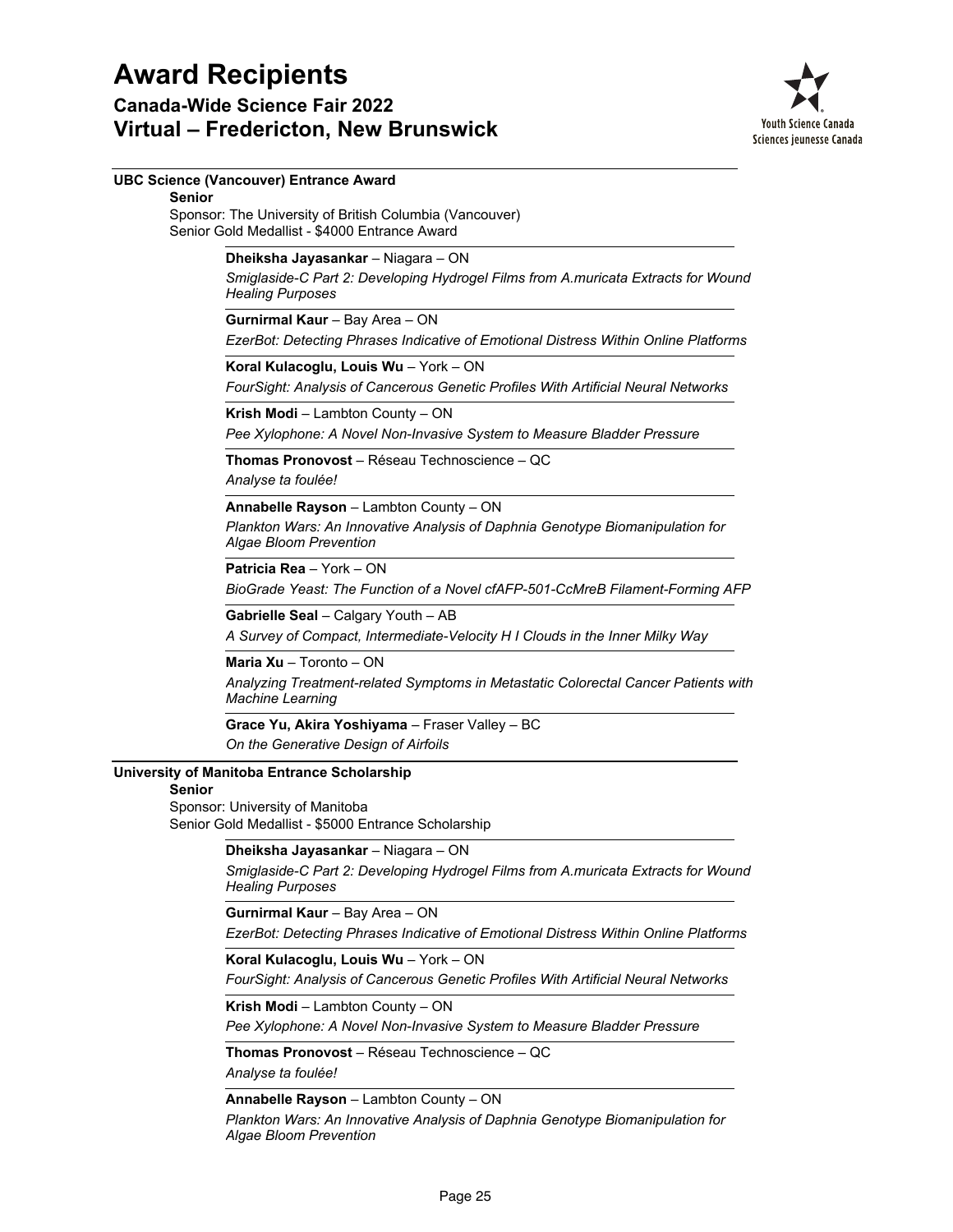**Canada-Wide Science Fair 2022 Virtual – Fredericton, New Brunswick**



**Patricia Rea** – York – ON

*BioGrade Yeast: The Function of a Novel cfAFP-501-CcMreB Filament-Forming AFP*

**Gabrielle Seal** – Calgary Youth – AB

*A Survey of Compact, Intermediate-Velocity H I Clouds in the Inner Milky Way*

**Maria Xu** – Toronto – ON

*Analyzing Treatment-related Symptoms in Metastatic Colorectal Cancer Patients with Machine Learning*

*On the Generative Design of Airfoils* **Grace Yu, Akira Yoshiyama** – Fraser Valley – BC

**University of New Brunswick Canada-Wide Science Fair Scholarship**

**Senior**

Sponsor: University of New Brunswick Gold Medallist - \$5000 Entrance Scholarship

**Dheiksha Jayasankar** – Niagara – ON

*Smiglaside-C Part 2: Developing Hydrogel Films from A.muricata Extracts for Wound Healing Purposes*

**Gurnirmal Kaur** – Bay Area – ON

*EzerBot: Detecting Phrases Indicative of Emotional Distress Within Online Platforms*

*FourSight: Analysis of Cancerous Genetic Profiles With Artificial Neural Networks* **Koral Kulacoglu, Louis Wu** – York – ON

**Krish Modi** – Lambton County – ON

*Pee Xylophone: A Novel Non-Invasive System to Measure Bladder Pressure*

**Thomas Pronovost** – Réseau Technoscience – QC

*Analyse ta foulée!*

**Annabelle Rayson** – Lambton County – ON

*Plankton Wars: An Innovative Analysis of Daphnia Genotype Biomanipulation for Algae Bloom Prevention*

**Patricia Rea** – York – ON

*BioGrade Yeast: The Function of a Novel cfAFP-501-CcMreB Filament-Forming AFP*

**Gabrielle Seal** – Calgary Youth – AB

*A Survey of Compact, Intermediate-Velocity H I Clouds in the Inner Milky Way*

**Maria Xu** – Toronto – ON

*Analyzing Treatment-related Symptoms in Metastatic Colorectal Cancer Patients with Machine Learning*

*On the Generative Design of Airfoils* **Grace Yu, Akira Yoshiyama** – Fraser Valley – BC

### **University of New Brunswick Canada-Wide Science Fair Scholarship**

**Senior**

Sponsor: University of New Brunswick Silver Medallist - \$2500 Entrance Scholarship

**Rafay Ahmed** – Northern Saskatchewan – SK

*An FDA-Approved Drug Screening to Eliminate Telomerase Over-Expressing Pancreatic Cancer*

**Grace Awotundun** – Calgary Youth – AB

*Quantification of ASD-related Gene Transcripts in Glyphosate-exposed Zebrafish Through Larval Stages*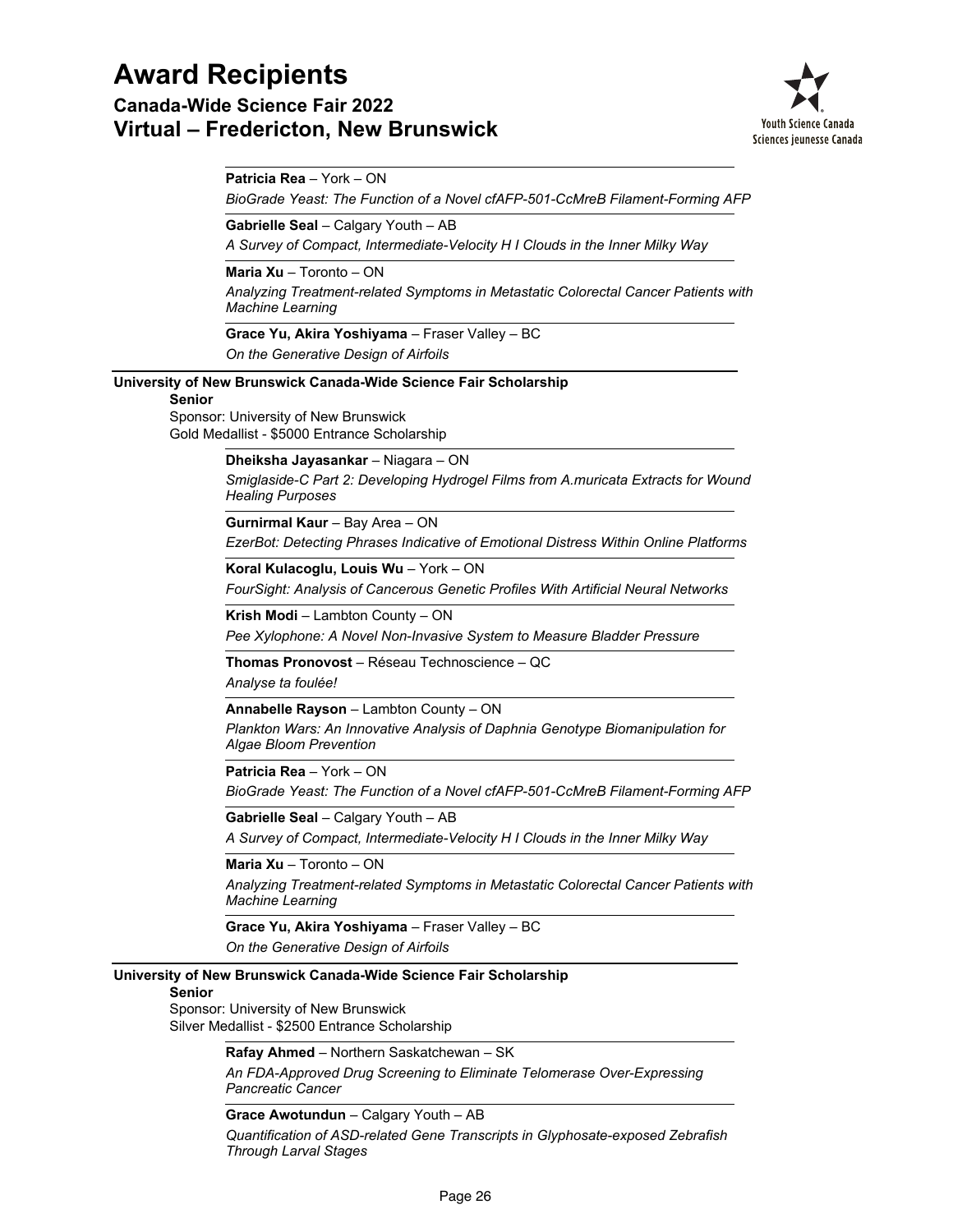**Canada-Wide Science Fair 2022 Virtual – Fredericton, New Brunswick**



**Oliver Baker** – Annapolis Valley – NS

*Baseline Assessment of Marine Water Entering Freshwater Waterways Through the Aboiteaux in Dykes*

**Becca Barbera** – Bay Area – ON

*QSAR Model for the Inhibition of Aβ1-42 Peptide: Molecular Dynamics and Bioinformatics Study*

**Carlynn Davidson** – Winnipeg Schools – MB

*Young Extracellular Vesicles as Revitalizing Agents for Age Associated Cellular Dysfunction*

**Ella Dunsmore** – Calgary Youth – AB

*Testing Aprepitant as a Possible Therapeutic in Two Pediatric Cancer Cell Lines*

**Emily Goodson** – Simcoe County – ON

*A Novel Approach to the Reparation of Damaged Freshwater Ecosystems Simulating Wetland Filtration*

*Modified Fe Nanoparticles and a Rotating Magnetic Drum: Removing Aquatic Microplastics* **Jessica Graham** – South-East New Brunswick – NB

*Autonomous Search And Rescue Aircraft* **Chloe Hill** – Simcoe County – ON

**Rawaan Ibrahim** – Edmonton – AB

*Grassheet*

**Zachary Ireland** – Manitoba Schools Science Symposium – MB

*Quantifying the Likelihood of Neutron Absorption Utilizing Radiative Capture Cross-Sections*

**Oumaima Malih** – Réseau Technoscience – QC

*Réglisse et la durée de vie*

**Bach Nguyen** – South-East New Brunswick – NB

*Elevated Vehicle Routing in Reverse Logistics for Garbage Transportation in Saint John New Brunswick*

**Ria Patel** – Ottawa – ON

*BlueViolet: a wearable eye-health monitor to counter the unseen health effects of COVID-19*

**Sparsh Patel** – Wood Buffalo – AB

*FOCUS! - An EEG And ANN Powered Brain Sensing Headband For Accident Prevention*

**Parmin Sedigh** – Frontenac, Lennox & Addington – ON

*Exposure to glyphosate-based herbicide and zebrafish fin regeneration*

**Kevin Shao** – Thames Valley – ON

*A Computer Vision-Controlled Smart Robotic Arm*

**Graydon Strachan** – Winnipeg Schools – MB

*MAC: A Novel Method for Clinical Weight Estimation*

**Sarah Syed** – Toronto – ON

*Harnessing Nanotechnology in Biomass and Carboxyl Grouping for Water Remediation*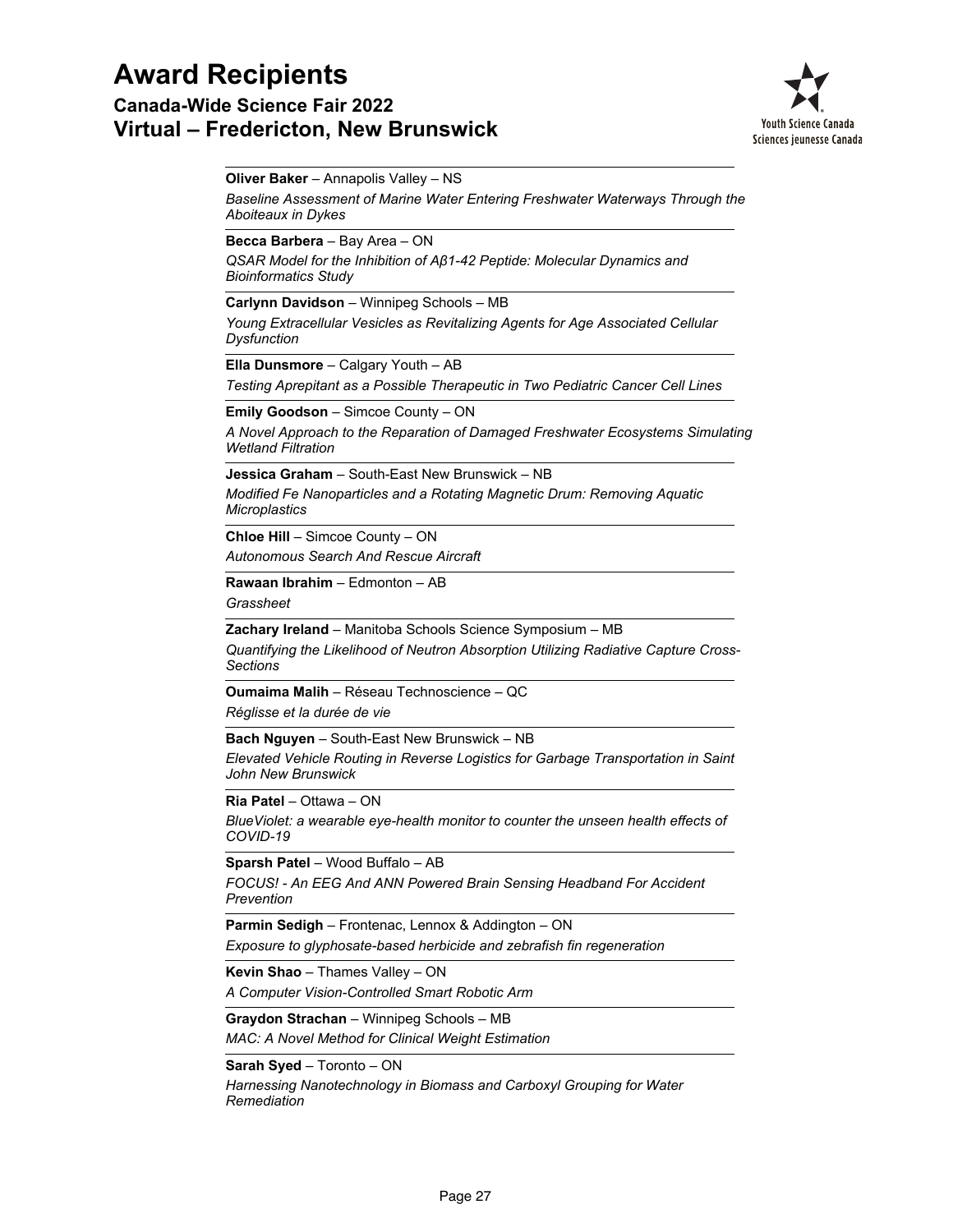## **Award Recipients Canada-Wide Science Fair 2022 Virtual – Fredericton, New Brunswick**



*EyeInteract: Accessible Eye Tracking for the Physically Disabled Using Computer Vision* **Yubo Wang, Matthew Zullo** – York – ON **University of Ottawa Entrance Scholarship** Sponsor: University of Ottawa Senior Gold Medallist - \$4,000 Entrance Scholarship **Senior** *Smiglaside-C Part 2: Developing Hydrogel Films from A.muricata Extracts for Wound Healing Purposes* **Dheiksha Jayasankar** – Niagara – ON *EzerBot: Detecting Phrases Indicative of Emotional Distress Within Online Platforms* **Gurnirmal Kaur** – Bay Area – ON *FourSight: Analysis of Cancerous Genetic Profiles With Artificial Neural Networks* **Koral Kulacoglu, Louis Wu** – York – ON *Pee Xylophone: A Novel Non-Invasive System to Measure Bladder Pressure* **Krish Modi** – Lambton County – ON *Analyse ta foulée!* **Thomas Pronovost** – Réseau Technoscience – QC *Plankton Wars: An Innovative Analysis of Daphnia Genotype Biomanipulation for Algae Bloom Prevention* **Annabelle Rayson** – Lambton County – ON *BioGrade Yeast: The Function of a Novel cfAFP-501-CcMreB Filament-Forming AFP* **Patricia Rea** – York – ON *A Survey of Compact, Intermediate-Velocity H I Clouds in the Inner Milky Way* **Gabrielle Seal** – Calgary Youth – AB *Analyzing Treatment-related Symptoms in Metastatic Colorectal Cancer Patients with Machine Learning* **Maria Xu** – Toronto – ON *On the Generative Design of Airfoils* **Grace Yu, Akira Yoshiyama** – Fraser Valley – BC **University of Ottawa Entrance Scholarship** Sponsor: University of Ottawa Senior Silver Medallist - \$2000 Entrance Scholarship **Senior** *An FDA-Approved Drug Screening to Eliminate Telomerase Over-Expressing Pancreatic Cancer* **Rafay Ahmed** – Northern Saskatchewan – SK *Quantification of ASD-related Gene Transcripts in Glyphosate-exposed Zebrafish Through Larval Stages* **Grace Awotundun** – Calgary Youth – AB

**Oliver Baker** – Annapolis Valley – NS

*Baseline Assessment of Marine Water Entering Freshwater Waterways Through the Aboiteaux in Dykes*

**Becca Barbera** – Bay Area – ON

*QSAR Model for the Inhibition of Aβ1-42 Peptide: Molecular Dynamics and Bioinformatics Study*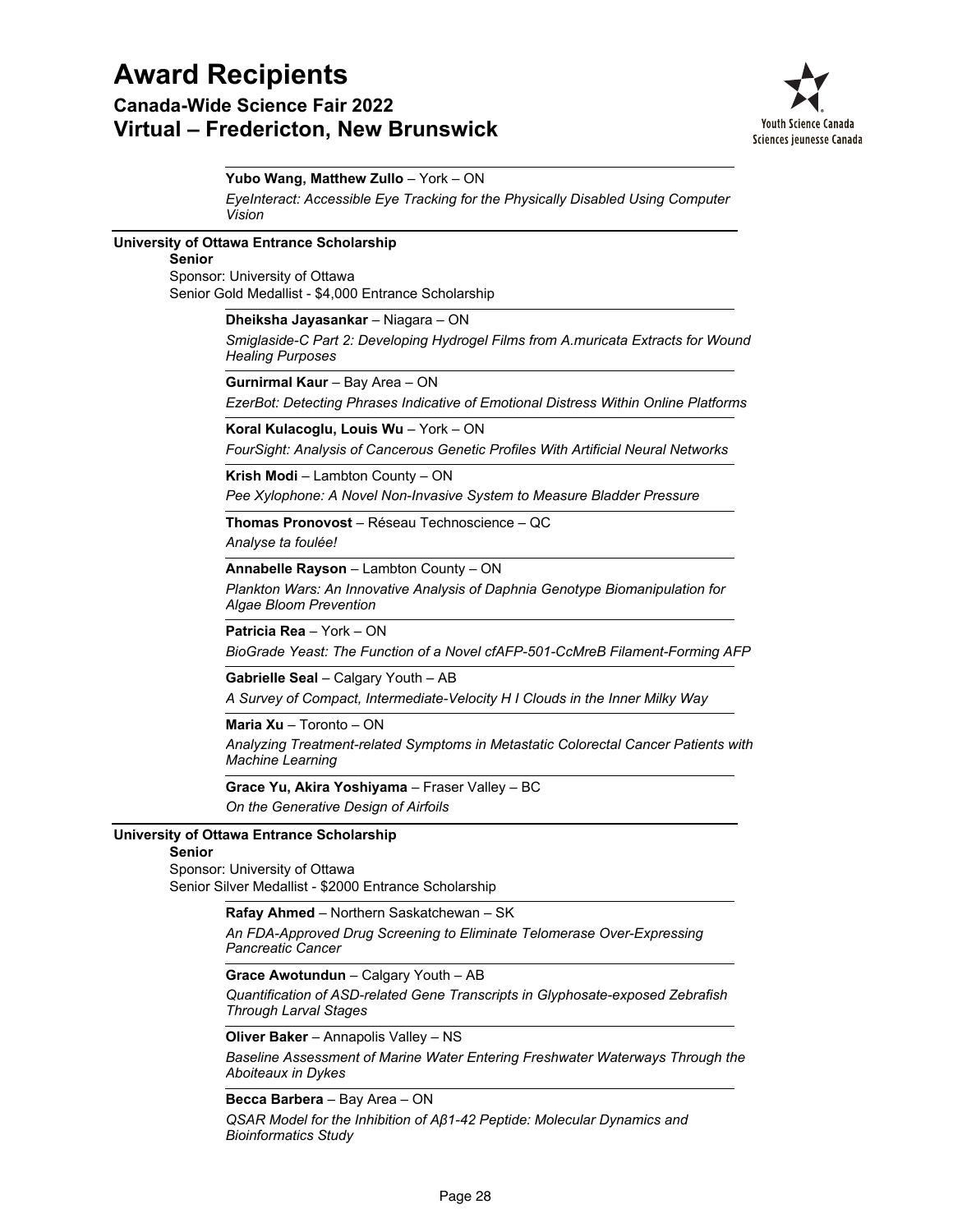**Canada-Wide Science Fair 2022 Virtual – Fredericton, New Brunswick**



**Carlynn Davidson** – Winnipeg Schools – MB

*Young Extracellular Vesicles as Revitalizing Agents for Age Associated Cellular Dysfunction*

**Ella Dunsmore** – Calgary Youth – AB

*Testing Aprepitant as a Possible Therapeutic in Two Pediatric Cancer Cell Lines*

**Emily Goodson** – Simcoe County – ON

*A Novel Approach to the Reparation of Damaged Freshwater Ecosystems Simulating Wetland Filtration*

**Jessica Graham** – South-East New Brunswick – NB

*Modified Fe Nanoparticles and a Rotating Magnetic Drum: Removing Aquatic Microplastics*

**Chloe Hill** – Simcoe County – ON

*Autonomous Search And Rescue Aircraft*

**Rawaan Ibrahim** – Edmonton – AB

*Grassheet*

**Zachary Ireland** – Manitoba Schools Science Symposium – MB

*Quantifying the Likelihood of Neutron Absorption Utilizing Radiative Capture Cross-Sections*

*Réglisse et la durée de vie* **Oumaima Malih** – Réseau Technoscience – QC

**Bach Nguyen** – South-East New Brunswick – NB

*Elevated Vehicle Routing in Reverse Logistics for Garbage Transportation in Saint John New Brunswick*

**Ria Patel** – Ottawa – ON

*BlueViolet: a wearable eye-health monitor to counter the unseen health effects of COVID-19*

**Sparsh Patel** – Wood Buffalo – AB

*FOCUS! - An EEG And ANN Powered Brain Sensing Headband For Accident Prevention*

*Exposure to glyphosate-based herbicide and zebrafish fin regeneration* **Parmin Sedigh** – Frontenac, Lennox & Addington – ON

*A Computer Vision-Controlled Smart Robotic Arm* **Kevin Shao** – Thames Valley – ON

*MAC: A Novel Method for Clinical Weight Estimation* **Graydon Strachan** – Winnipeg Schools – MB

**Sarah Syed** – Toronto – ON

*Harnessing Nanotechnology in Biomass and Carboxyl Grouping for Water Remediation*

**Yubo Wang, Matthew Zullo** – York – ON

*EyeInteract: Accessible Eye Tracking for the Physically Disabled Using Computer Vision*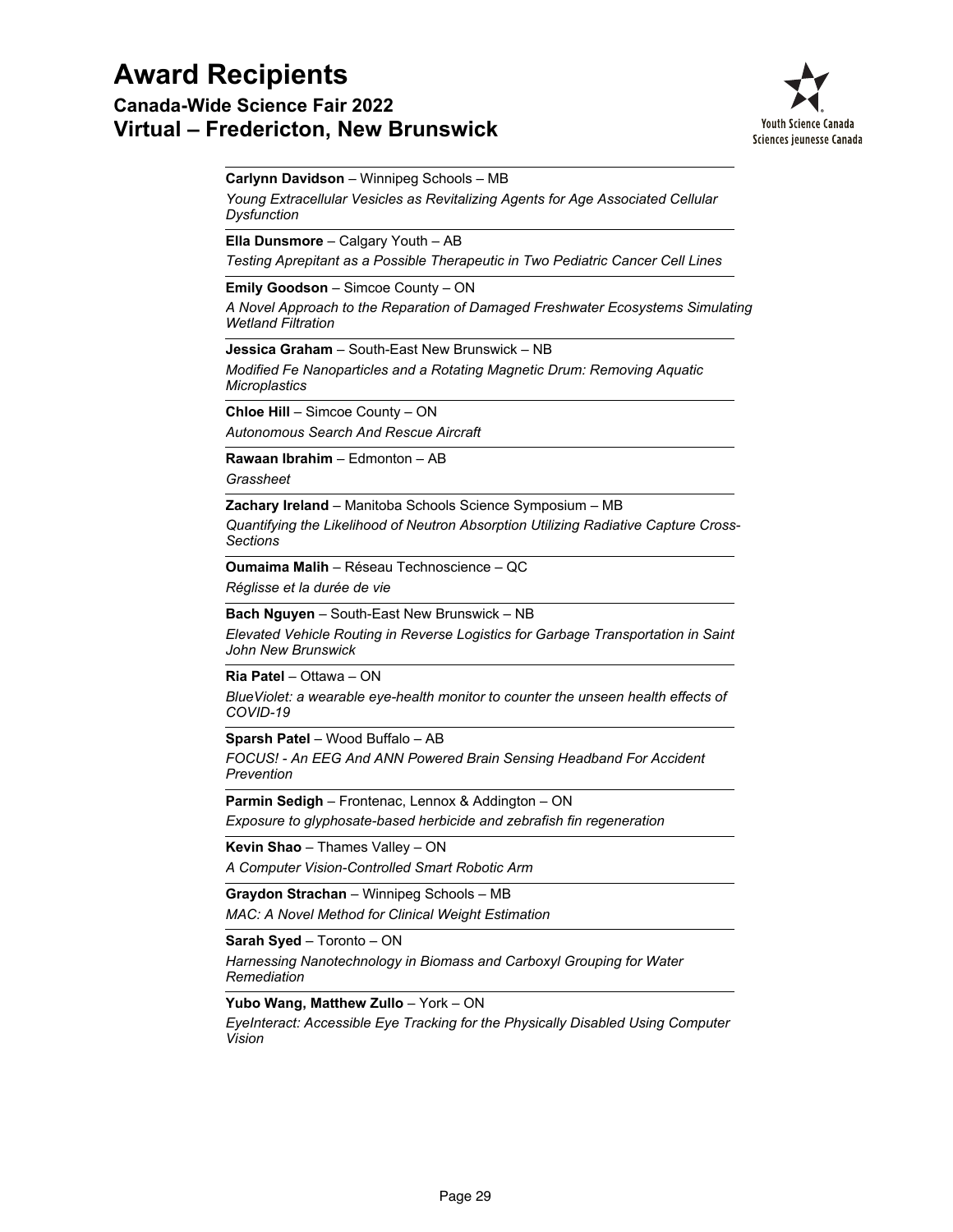

|               | University of Ottawa Entrance Scholarship                                                                                                                  |
|---------------|------------------------------------------------------------------------------------------------------------------------------------------------------------|
| <b>Senior</b> | Sponsor: University of Ottawa                                                                                                                              |
|               | Senior Bronze Medallist - \$1000 Entrance Scholarship                                                                                                      |
|               | Nuha Akhand, Mariya Turetska - Waterloo-Wellington - ON<br>Inhibition of Cancer Cells Through Algae Derived EPA                                            |
|               | Eunjo An - Vancouver Island - BC                                                                                                                           |
|               | Orange Peels as Biosorbents in the Treatment of Heavy Metal Wastewater                                                                                     |
|               | Rhea Bhalla - Calgary Youth - AB<br>Dementia and COVID-19: Comparison of Responsive Behaviours in the Initial and<br>Later Pandemic Waves                  |
|               | Elsa Bienenstock, Alex Alam - Toronto - ON<br>Parkinson's Spoon                                                                                            |
|               | Chloe Brodie - Calgary Youth - AB<br>Identifying Zinc-Containing Neurons to Widen Research into Zinc's Role in<br>Neuroplasticity                          |
|               | Morane Charbonneau - Réseau Technoscience - OC<br>I-Muno                                                                                                   |
|               | Kristin Cho - Toronto - ON                                                                                                                                 |
|               | Inducement of Autoimmune Disease from Lead Exposure and Prevention Using<br><b>Fermented Food Bacteria</b>                                                 |
|               | Krish Desai - YSC Virtual - CA<br>Investigating Kalanchoe pinnata as a potential treatment for acute nephrolithiasis                                       |
|               | Armaandeep Dhanoa - Manitoba Schools Science Symposium - MB<br>Fabrication of Micro-Optical-Ring-Electrodes and their Application on Biological<br>Samples |
|               | Manorama Joshi - Wood Buffalo - AB<br>Automotive SMART Cane for the Visually and Auditorily Impaired                                                       |
|               | Samarah Kanji - Calgary Youth - AB                                                                                                                         |
|               | Demyelination in Diffuse Axonal injury in mTBI                                                                                                             |
|               | Anantjot Khosa - Manitoba Schools Science Symposium - MB<br>Fabrication of electrodes to detect Cytochrome C Oxidase deficiency                            |
|               | Jeffrey Klinck - Bay Area - ON<br>MediRecord: a Quasi-Permissioned Blockchain Medical Record Verification System                                           |
|               | Alexis Krasnova - Thames Valley - ON                                                                                                                       |
|               | Detection and prevention of triggers for photosensitive epilepsy seizures in YouTube<br>videos                                                             |
|               | Seungmyoung Lee, Amyna Ismail - Toronto - ON<br>Eye Spy: A Novel Way to Predict & Detect Alzheimer's Disease                                               |
|               | William Li - Greater Vancouver - BC<br>Development of a Novel Pesticide for Rice Blast Disease                                                             |
|               | Julia Mansiere - YSC Virtual - CA                                                                                                                          |
|               | Were Urban Heat Islands a Factor in the Deadliness of the Summer 2021 Heat Dome<br>in British Columbia?                                                    |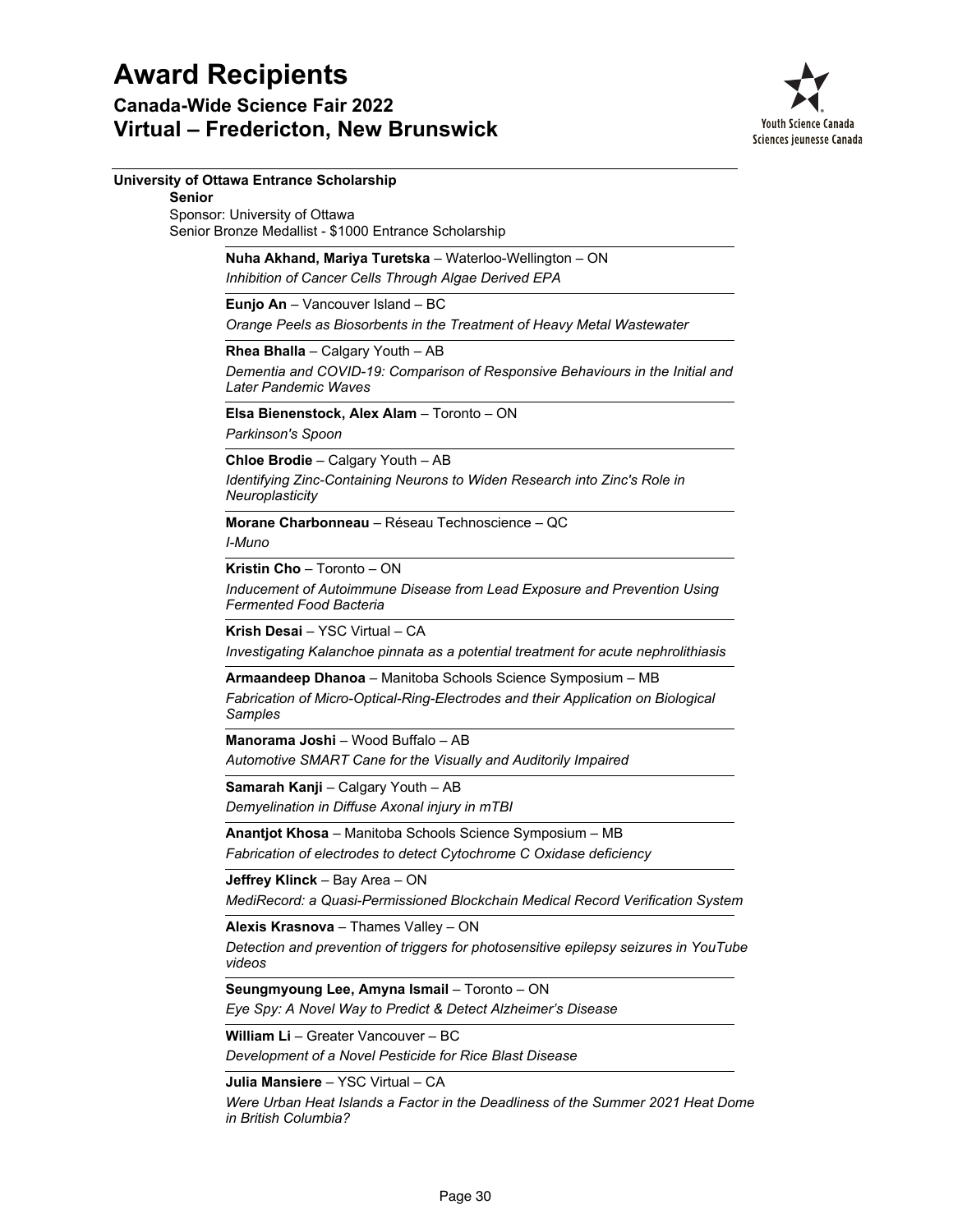**Canada-Wide Science Fair 2022 Virtual – Fredericton, New Brunswick**



*Can't Afford Accuracy? A Three-Dimensional Printer for Sustainable Scavengers* **LiLi Miko** – Thames Valley – ON *SmartLifeJacket - An Automatic Inflating Life Jacket When The User Is In Distressed* **Tri Nguyen, Rena Warren** – Central Alberta Rotary – AB *Modifying Cloud Chamber Technologies* **Teighin Nordholt** – South-East New Brunswick – NB *Where What Goes: The combination of CV and AI to enhance the recycling experience.* **Dhyan Patel** – Wood Buffalo – AB *SeaQuester: A Novel Approach to Increasing the Carbon Dioxide Absorption and Alkalinity of the Ocean* **Kiran Prasad, Arushi Rawat** – Lambton County – ON *A Miracle or a Mistake?* **Aiden Shlien** – Réseau Technoscience – QC *Mitigating the Effects of Debris Flows* **Prabhnoor Sidhu** – Central Interior BC – BC *Corticosteroid Injections/ Hyaluronic Acid and Their Use in Performance Horses* **Anna Siekierzycki** – Bluewater – ON *The Effects of Microplastics on Phytoplankton* **Michaela Stillwell, Antonia Tannert von Baer** – Central Interior BC – BC *The domino effect-how changing ice patterns in the North have far reaching consequences* **Grace Tuglavina** – Labrador, Western & Central Newfoundland – NL *Effet des additifs au sel de voirie sur la réduction de la pollution routière* **Lauren Wilkes** – Ottawa – ON *Effects of 16/8 Intermittent Fasting Diet on Type 2 Diabetes* **Yitian Zhang** – South-East New Brunswick – NB *Doctor X - An AI Powered Personal Medical Assistant* **Gary Zhu** – Thames Valley – ON **Western University Scholarship** Sponsor: Western University Gold Medallist - \$4000 Entrance Scholarship *Regulating Digital Eye Strain using Similarity Index* **Abigail Chan** – Waterloo-Wellington – ON **Caroline Chan** – Toronto – ON

*Do Masks Mask Your Emotions? AI Emotion Recognition in the Era of Face Masks*

**Ken Cheng** – Toronto – ON

*A Need For Speed: Enhancing F1 Race Cars with Computational Fluid Dynamics and Machine Learning*

**Audrey Cowen** – Toronto – ON

*The Hidden Side of Your Dog's Love*

**Jamie Drysdale** – Ottawa – ON

*Genetically modifying K 12 Escherichia coli to produce Recombinant Sars-Cov-2 Spike Protein*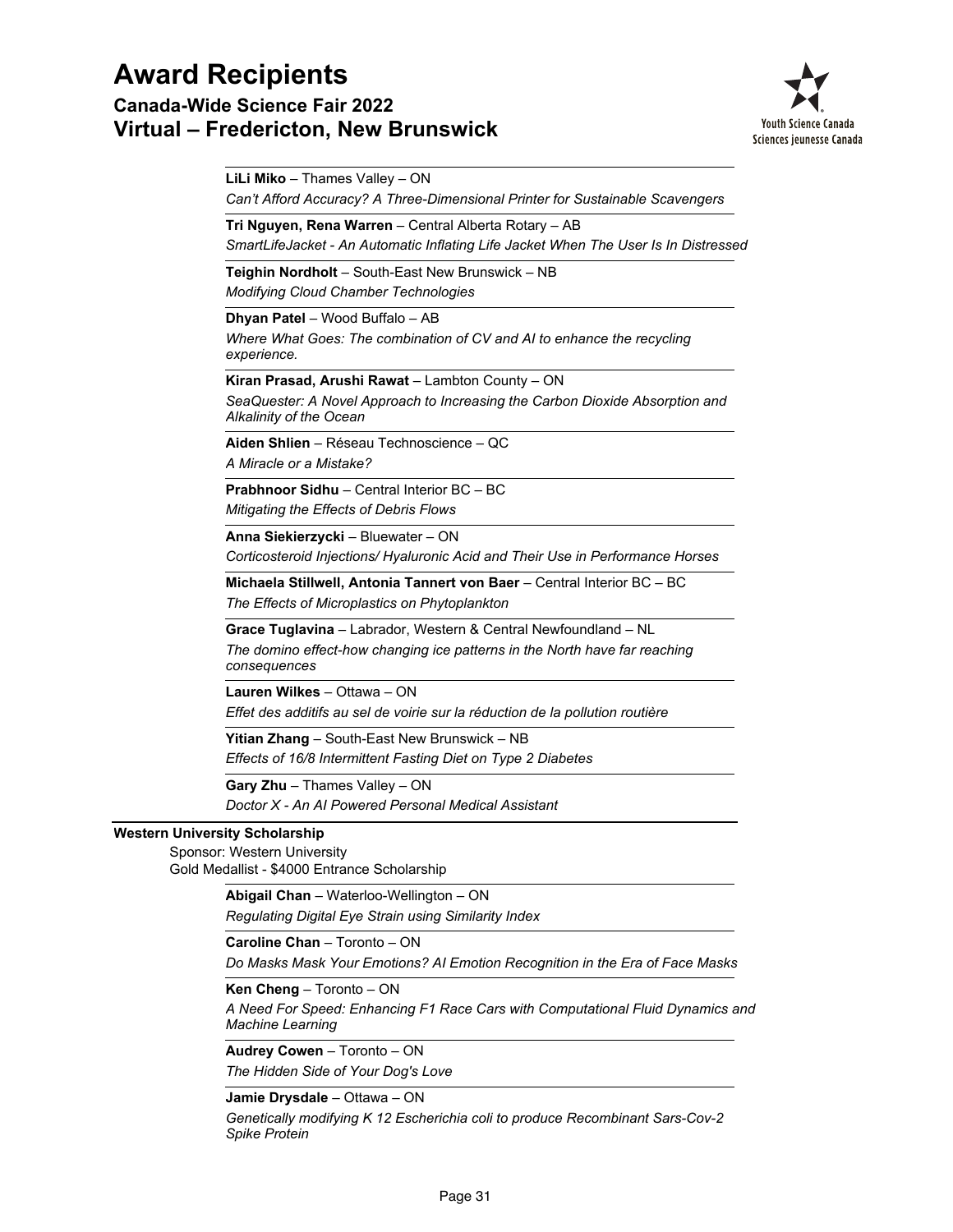**Canada-Wide Science Fair 2022 Virtual – Fredericton, New Brunswick**



*A Novel Pre-Hospital Indoor Rescue Drone* **Max Du** – Calgary Youth – AB *SMARTEN: Simulated Microgravity and Reduced Friction Test Environment for Nanosatellites* **Silas Eastwood** – Halifax – NS *Geometric Exploration of Musical Rhythms using Phase Space Plots* **Aiyaan Faisal** – Winnipeg Schools – MB *Bactéries pour souper!* **Séréna Harvey** – Réseau Technoscience – QC *Oh la vache!* **Mihaela Iluta, Akram Tahar Chaouch** – Réseau Technoscience – QC *Using Robotics to Naturally Trim the Dandelion Cycle - A Novel Approach to Eliminating Chemicals on Lawns* **Hudson Jantzi** – Waterloo-Wellington – ON *Smiglaside-C Part 2: Developing Hydrogel Films from A.muricata Extracts for Wound Healing Purposes* **Dheiksha Jayasankar** – Niagara – ON *Does a Walk in Nature Improve your Memory?* **Malaya Jung Little** – West Kootenay & Boundary – BC *Using Deep Learning to Identify Harmful Micro-Organisms in Drinking Water* **Keerthan Kamala Krishnamoorthy** – Manitoba Schools Science Symposium – MB *EzerBot: Detecting Phrases Indicative of Emotional Distress Within Online Platforms* **Gurnirmal Kaur** – Bay Area – ON *FourSight: Analysis of Cancerous Genetic Profiles With Artificial Neural Networks* **Koral Kulacoglu, Louis Wu** – York – ON *Writing a cleaner future with E-Coal* **Emily Lin, Ruiyi Sang** – South Fraser – BC *Pee Xylophone: A Novel Non-Invasive System to Measure Bladder Pressure* **Krish Modi** – Lambton County – ON *Survival of Indigenous Ancestors* **Kibo Nagasaki** – Bay Area – ON *Strengthening Planetary Defense: Detecting Unknown Asteroids using Open Data, Math, and Python* **Arushi Nath** – Toronto – ON *Discovery of Novel Gene Biomarkers to Improve CAR-T Cell Immunotherapy for Pancreatic Adenocarcinoma* **Anjali Patel** – Frontenac, Lennox & Addington – ON *Taking Control: A Novel Galvanic Stimulation Device for the Visually Impaired* **Justin Peng** – Greater Vancouver – BC *Analyse ta foulée!* **Thomas Pronovost** – Réseau Technoscience – QC **Annabelle Rayson** – Lambton County – ON

*Plankton Wars: An Innovative Analysis of Daphnia Genotype Biomanipulation for Algae Bloom Prevention*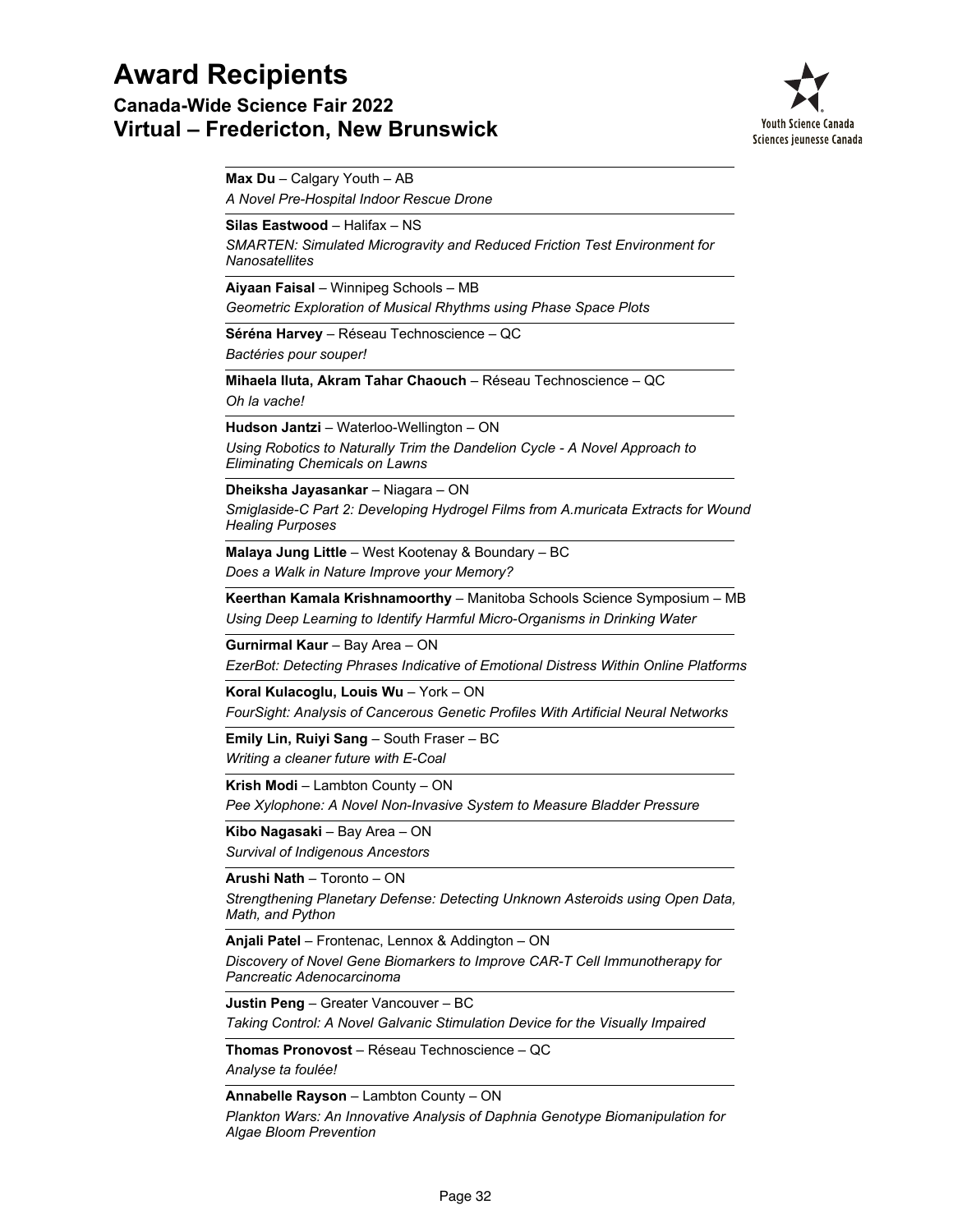**Canada-Wide Science Fair 2022 Virtual – Fredericton, New Brunswick**



**Patricia Rea** – York – ON

*BioGrade Yeast: The Function of a Novel cfAFP-501-CcMreB Filament-Forming AFP*

**Surya Narayan Santhakumar** – Quinte – ON

*Snow SBOT V2*

**Jasmine Schneider** – Waterloo-Wellington – ON

*Phosphate Removal from Groundwater Using Mussel Shell Biochar*

**Gabrielle Seal** – Calgary Youth – AB

*A Survey of Compact, Intermediate-Velocity H I Clouds in the Inner Milky Way*

**Maria Xu** – Toronto – ON

*Analyzing Treatment-related Symptoms in Metastatic Colorectal Cancer Patients with Machine Learning*

*On the Generative Design of Airfoils* **Grace Yu, Akira Yoshiyama** – Fraser Valley – BC

### **Western University Scholarship**

Sponsor: Western University Silver Medallist - \$2000 Entrance Scholarship

**Rafay Ahmed** – Northern Saskatchewan – SK

*An FDA-Approved Drug Screening to Eliminate Telomerase Over-Expressing Pancreatic Cancer*

**Grace Awotundun** – Calgary Youth – AB

*Quantification of ASD-related Gene Transcripts in Glyphosate-exposed Zebrafish Through Larval Stages*

**Oliver Baker** – Annapolis Valley – NS

*Baseline Assessment of Marine Water Entering Freshwater Waterways Through the Aboiteaux in Dykes*

**Becca Barbera** – Bay Area – ON

*QSAR Model for the Inhibition of Aβ1-42 Peptide: Molecular Dynamics and Bioinformatics Study*

*Fountain of Youth* **Angela Cao** – Greater Vancouver – BC

*Unraveling the Secrets of Healthy Aging* **Tesko Chaganti** – Windsor – ON

*Sea Scrap Slippers* **Emily Chan** – Greater Vancouver – BC

**Ethan Chase** – Greater Vancouver – BC

*RESeTCO2: Residential Emission Sequestration Technologies for Carbon Dioxide.*

*Health Benefits of Copper* **Armaan Chaudhari** – Western Manitoba – MB

**Elizabeth Chen** – Edmonton – AB

*Design Parameters for CAR-T Cell Therapy using RNA Sequencing Analysis*

*Bacteriophages: Curing One Infection With Another* **Ashish Chettimada** – Waterloo-Wellington – ON

*Smart Cane for Visually Impaired People* **Abdul-Rahman Dannawey, Abdul Majeed Al Riahi** – Windsor – ON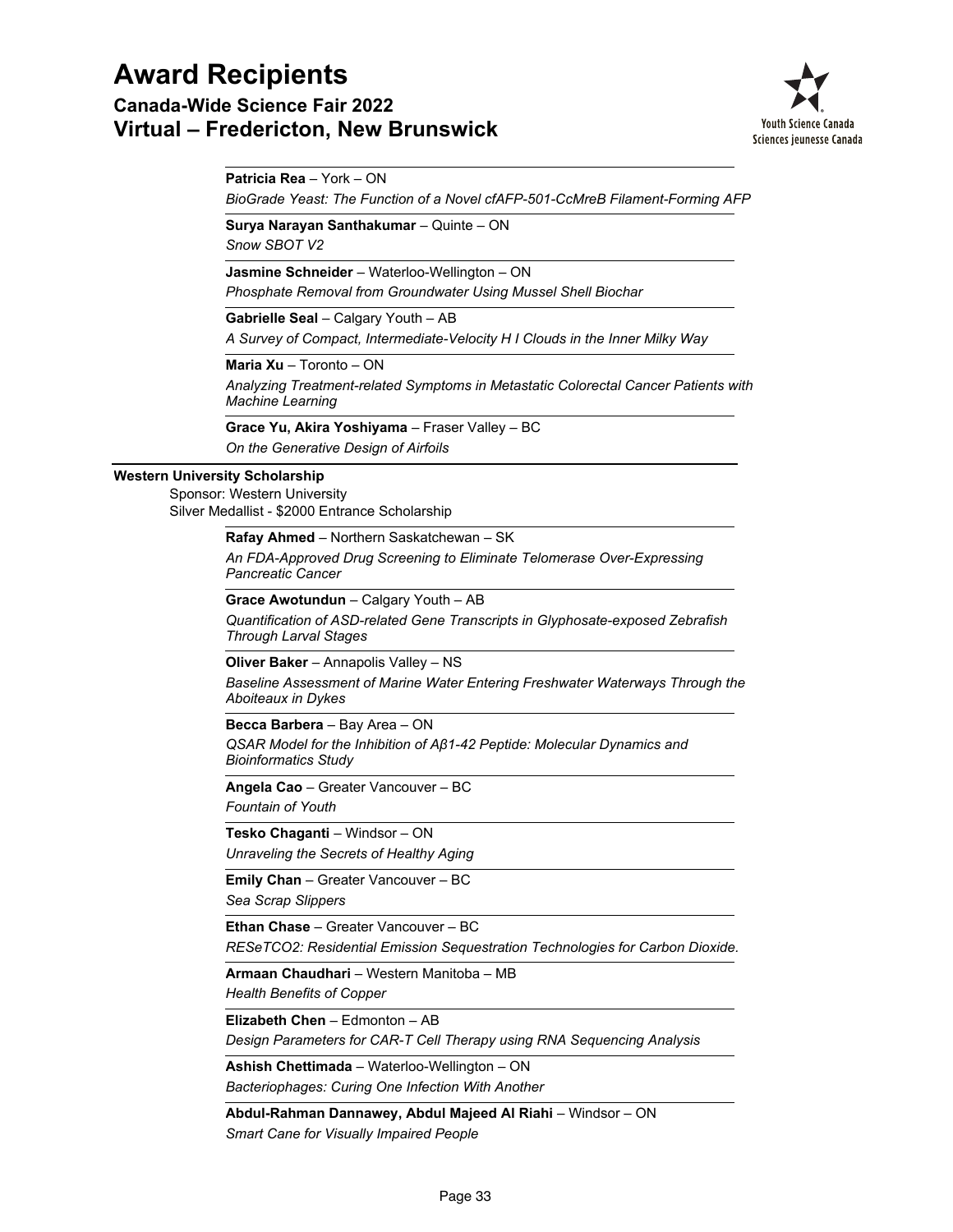### **Canada-Wide Science Fair 2022 Virtual – Fredericton, New Brunswick**



*Young Extracellular Vesicles as Revitalizing Agents for Age Associated Cellular Dysfunction* **Carlynn Davidson** – Winnipeg Schools – MB *Testing Aprepitant as a Possible Therapeutic in Two Pediatric Cancer Cell Lines* **Ella Dunsmore** – Calgary Youth – AB *The Dynamic Highway Speed Emission Control System* **Sophie Filion, Chloe Filion** – Niagara – ON *Fire Cannot Brew Without O2* **Ila Giroux** – Algoma Rotary – ON *Hidden Women: A Project on Women of Color in STEM* **Tharunika Gnaneshan** – YSC Virtual – CA *A Novel Approach to the Reparation of Damaged Freshwater Ecosystems Simulating Wetland Filtration* **Emily Goodson** – Simcoe County – ON *CRISPR vs COVID: Genetic Modification to Treat SARS-CoV-2* **Isha Goyal** – Calgary Youth – AB *Modified Fe Nanoparticles and a Rotating Magnetic Drum: Removing Aquatic Microplastics* **Jessica Graham** – South-East New Brunswick – NB *Bioelectric Batteries: Using Algae to Make the Battery Renewable* **Veronica Guo** – Greater Vancouver – BC *Do You PerSEEve What I PerSEEve?* **Brennah Hammond** – Peterborough – ON *Smart Wash* **Ryyan Hammoud** – South Fraser – BC *A Strawy Mess Phase 2* **Ariana Harrison, Everett Harrison** – Edmonton – AB *Breakup is a Drag - Using a lower CubeSat Orbit to Protect Space Infrastructure* **Nathan Hellner-Mestelman** – Vancouver Island – BC *Autonomous Search And Rescue Aircraft* **Chloe Hill** – Simcoe County – ON *Keep The Noise Out!* **James Hoag** – Greater Vancouver – BC *Grassheet* **Rawaan Ibrahim** – Edmonton – AB *Quantifying the Likelihood of Neutron Absorption Utilizing Radiative Capture Cross-Sections* **Zachary Ireland** – Manitoba Schools Science Symposium – MB **Ryan Layton-Matthews** – Frontenac, Lennox & Addington – ON

*Walking on Thin Ice*

**Jonathan Leung** – Greater Vancouver – BC

*A Case Study of Wildlife Feeding and Coyote Attacks in Vancouver's Stanley Park*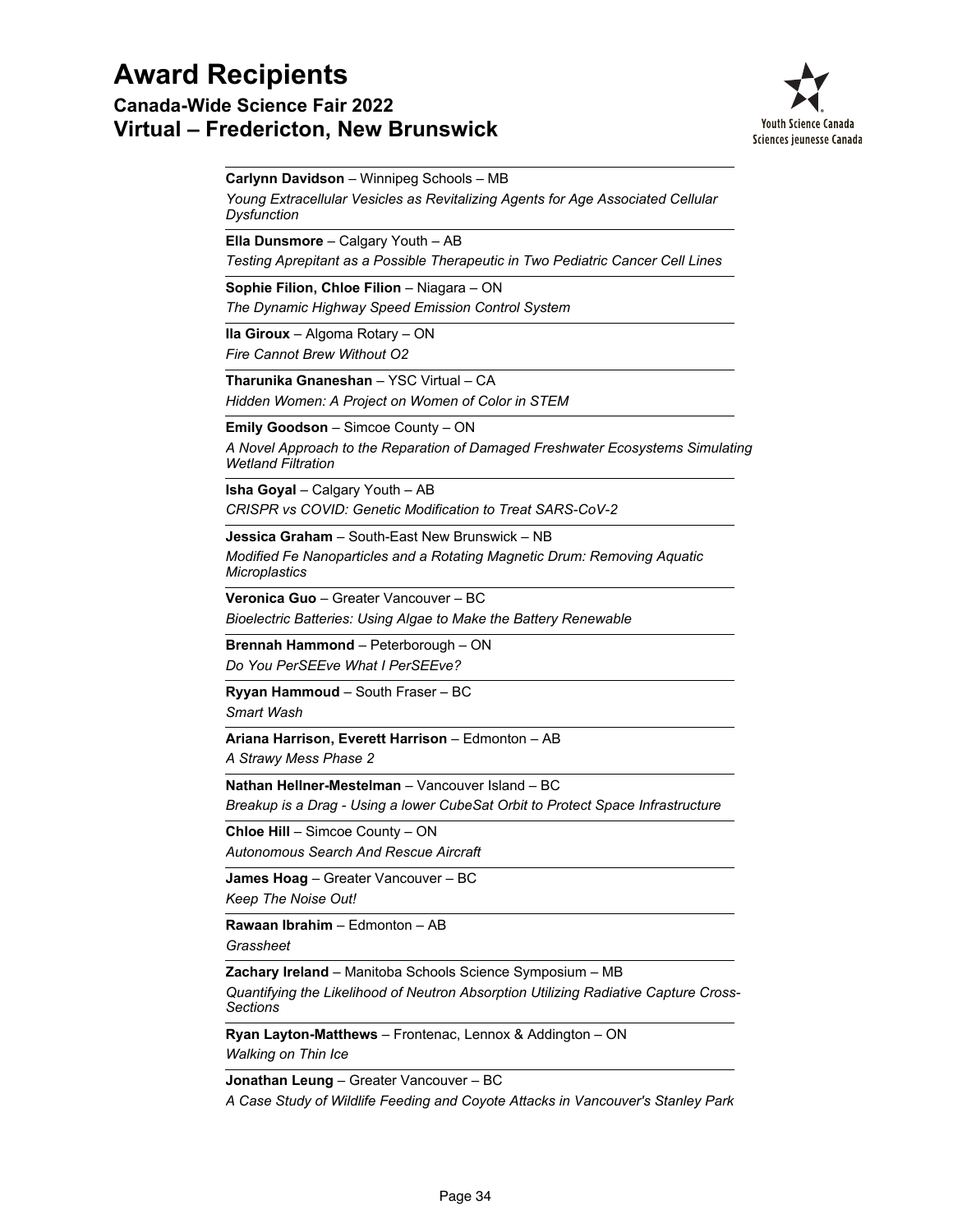### **Canada-Wide Science Fair 2022 Virtual – Fredericton, New Brunswick**



*Tenebrio Molitor Polystyrene Foam Consumption - The Effect of Additional Nutritional Sources* **Ziyu Li, Zipeng Li** – Calgary Youth – AB *Behavioral modification of Tenebrio molitor by toxins to maximize the biodegradation of polystyrene* **Marissa Magsino** – Manitoba Schools Science Symposium – MB *Réglisse et la durée de vie* **Oumaima Malih** – Réseau Technoscience – QC *Transparent Wood: A Window to the Future?* **Teddy Mao** – Bay Area – ON *Thermochromic Economics* **Sia Mehta** – Simcoe County – ON *Roofing for a Green Future* **Sebastien Menard** – Frontenac, Lennox & Addington – ON *The Effect of Fertilizers on the Hatch Success of Triops longicaudatus* **Sarah Murimboh** – Annapolis Valley – NS *Elevated Vehicle Routing in Reverse Logistics for Garbage Transportation in Saint John New Brunswick* **Bach Nguyen** – South-East New Brunswick – NB *A Comparison of Natural Corrosion Inhibitors on Metals* **Mark Norregaard** – 4-H Canada – CA *Can Slime Mold Adapt and Communicate?* **Evan Papps** – Vancouver Island – BC *BlueViolet: a wearable eye-health monitor to counter the unseen health effects of COVID-19* **Ria Patel** – Ottawa – ON *FOCUS! - An EEG And ANN Powered Brain Sensing Headband For Accident Prevention* **Sparsh Patel** – Wood Buffalo – AB *Effect Of Electrical Field On Tardigrades In A Microfluidic Environment* **Kadhir Ponnambalam** – Bay Area – ON *Pink to Brown - How to Prevent Concussions* **Reuel Ramalingam** – YSC Virtual – CA *Not on my back!* **Lauren Rasalingam** – Ottawa – ON *OR in Focus: An Automatic Focusing Overhead Operating Room Light* **Kayla Salasidis** – Réseau Technoscience – QC *Pumpkin Plastic* **Mohamed Saleh** – Windsor – ON *Exposure to glyphosate-based herbicide and zebrafish fin regeneration* **Parmin Sedigh** – Frontenac, Lennox & Addington – ON **Kevin Shao** – Thames Valley – ON

*A Computer Vision-Controlled Smart Robotic Arm*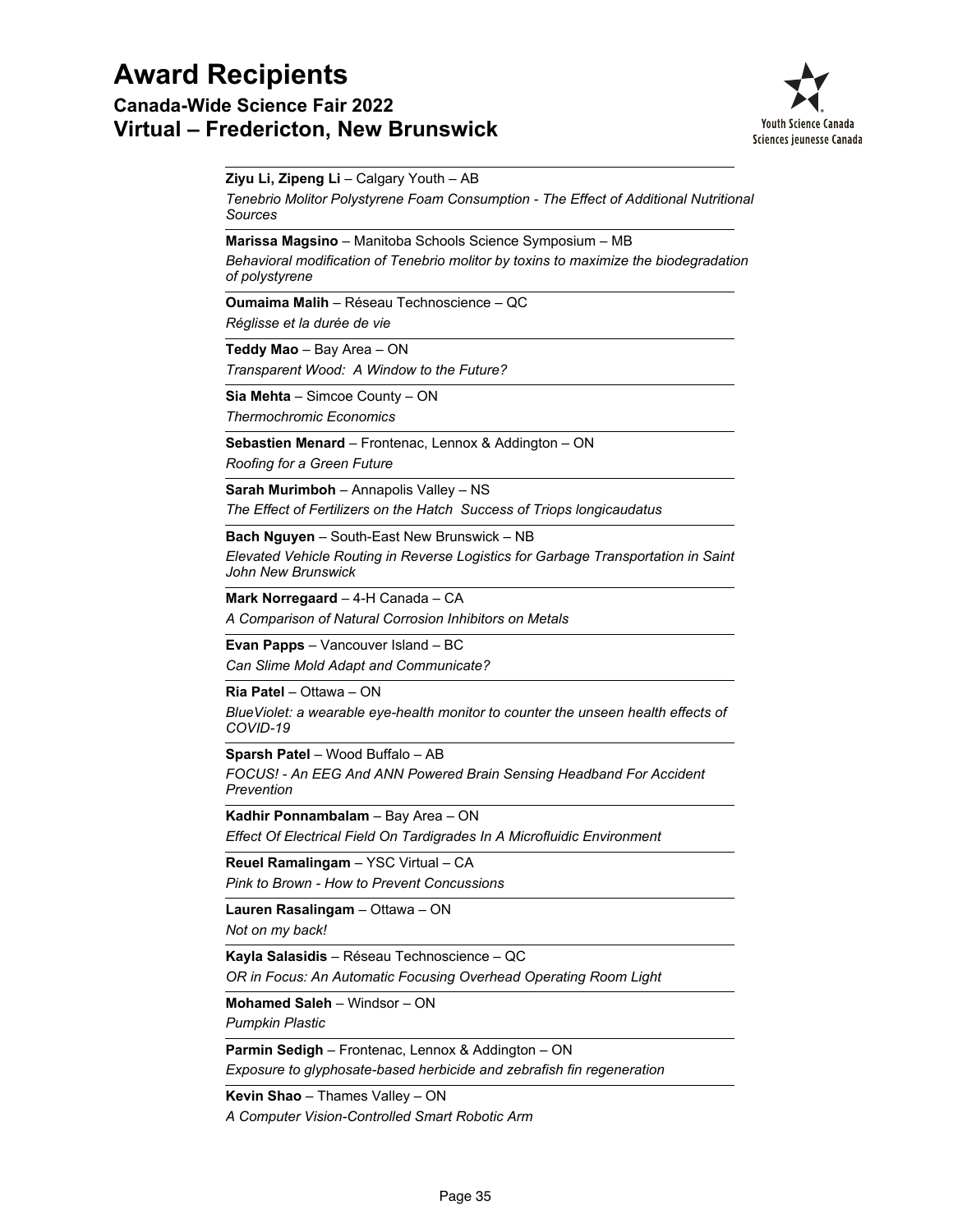**Canada-Wide Science Fair 2022 Virtual – Fredericton, New Brunswick**



*Smart Solar Tracker!* **Vedant Sheel** – Bluewater – ON

*AI Object Location Recognition Software for the Blind* **Archie Shou, Edwin Wang** – Toronto – ON

**Graydon Strachan** – Winnipeg Schools – MB

*MAC: A Novel Method for Clinical Weight Estimation*

**Sarah Syed** – Toronto – ON

*Harnessing Nanotechnology in Biomass and Carboxyl Grouping for Water Remediation*

*Dark Skies in Ottawa* **Tamsen Taylor** – Ottawa – ON

**Julia Valdez** – West Kootenay & Boundary – BC

*Does the BPM of Music Rather than the Type of Music Affect the Learning Process in Mice?*

**Yubo Wang, Matthew Zullo** – York – ON

*EyeInteract: Accessible Eye Tracking for the Physically Disabled Using Computer Vision*

*Lento: Goal-Based Productivity* **Nathan Yeung, Charlie Zhang** – South Fraser – BC

*Medical Mo-Cap* **Tara Zhan** – Greater Vancouver – BC

*Toilet Leak Detector* **Timothy Zhou** – Calgary Youth – AB

### **Western University Scholarship**

Sponsor: Western University Bronze Medallist - \$1000 Entrance Scholarship

**Farhan Ahmed, Alexander Li** – South Fraser – BC

*The Methane Recycler*

*Inhibition of Cancer Cells Through Algae Derived EPA* **Nuha Akhand, Mariya Turetska** – Waterloo-Wellington – ON

**Hassan Amir** – Yukon Stikine – YT

*Understanding the Impact of Opioid-Related Substances on Yukon Youth*

**Eunjo An** – Vancouver Island – BC

*Orange Peels as Biosorbents in the Treatment of Heavy Metal Wastewater*

**Silas Armstrong** – Halifax – NS

*House Dressing*

*Floating Heart is Breaking my Heart* **Sebastian Audet** – YSC Virtual – CA

**Arham Aziz** – Thames Valley – ON

*Decrypting the facial code of Alzheimer's disease*

### **Kaan Bektas** – Toronto – ON

*Collision Avoiding and Concussion Identifying Bicycle Helmet*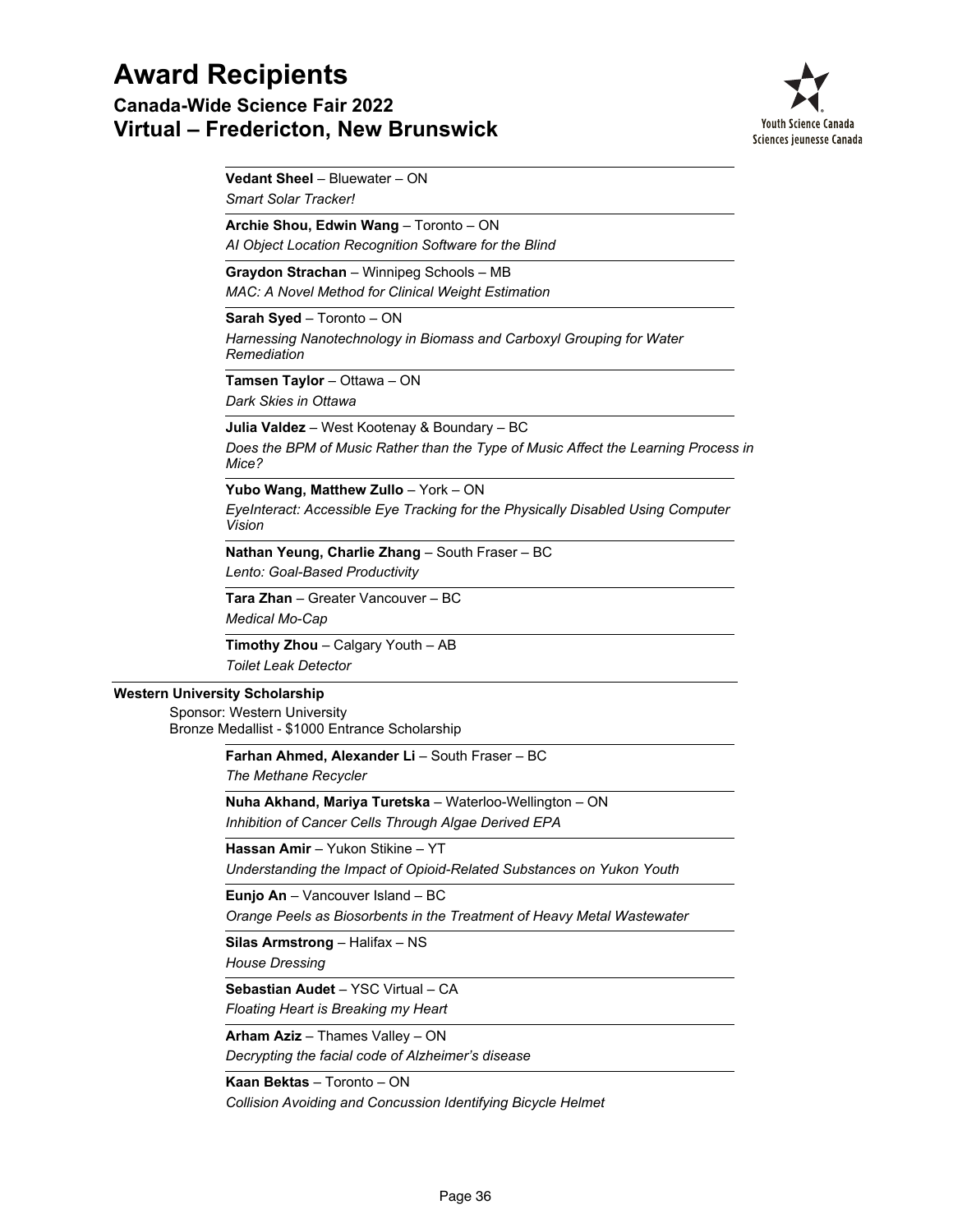### **Canada-Wide Science Fair 2022 Virtual – Fredericton, New Brunswick**



*Dementia and COVID-19: Comparison of Responsive Behaviours in the Initial and Later Pandemic Waves* **Rhea Bhalla** – Calgary Youth – AB *Parkinson's Spoon* **Elsa Bienenstock, Alex Alam** – Toronto – ON *Identifying Zinc-Containing Neurons to Widen Research into Zinc's Role in Neuroplasticity* **Chloe Brodie** – Calgary Youth – AB *Wonderous World of Angular Velocity: Diving Edition* **Katie Buchel** – Thames Valley – ON *Design, Implementation and Assessment of Novel universal Design Internal Spine Concept (NuDISC)* **Keanu Chan** – East Kootenay – BC *I-Muno* **Morane Charbonneau** – Réseau Technoscience – QC *Fish Powered Plant Growth* **Hannah Cheang** – York – ON *Inducement of Autoimmune Disease from Lead Exposure and Prevention Using Fermented Food Bacteria* **Kristin Cho** – Toronto – ON *Which Light Is Right?* **Isla Corkum** – Strait – NS *To Fry or not to Fry: Does Cooking Pollute Indoor Air?* **Sophia Croft** – Halifax – NS *Ocean Acidification* **Chloe Dafoe** – Halifax – NS *Investigating Kalanchoe pinnata as a potential treatment for acute nephrolithiasis* **Krish Desai** – YSC Virtual – CA *Fabrication of Micro-Optical-Ring-Electrodes and their Application on Biological Samples* **Armaandeep Dhanoa** – Manitoba Schools Science Symposium – MB *Lost In Translation* **Param Dixit** – Toronto – ON *COVID Coaster* **Ava Fischer** – Simcoe County – ON *Using Regression Learning to predict Algal Blooms in the Great Lakes* **Ishan Gehlaut** – Toronto – ON *L'impact du climat: Exploration de l'énergie éolienne* **Nuala Gibbs** – United Counties – ON *Windblade* **Pari Goyal, Lucie Li** – Greater Vancouver – BC *The National Helmet Expiry Inquiry* **Islay Graham** – Bluewater – ON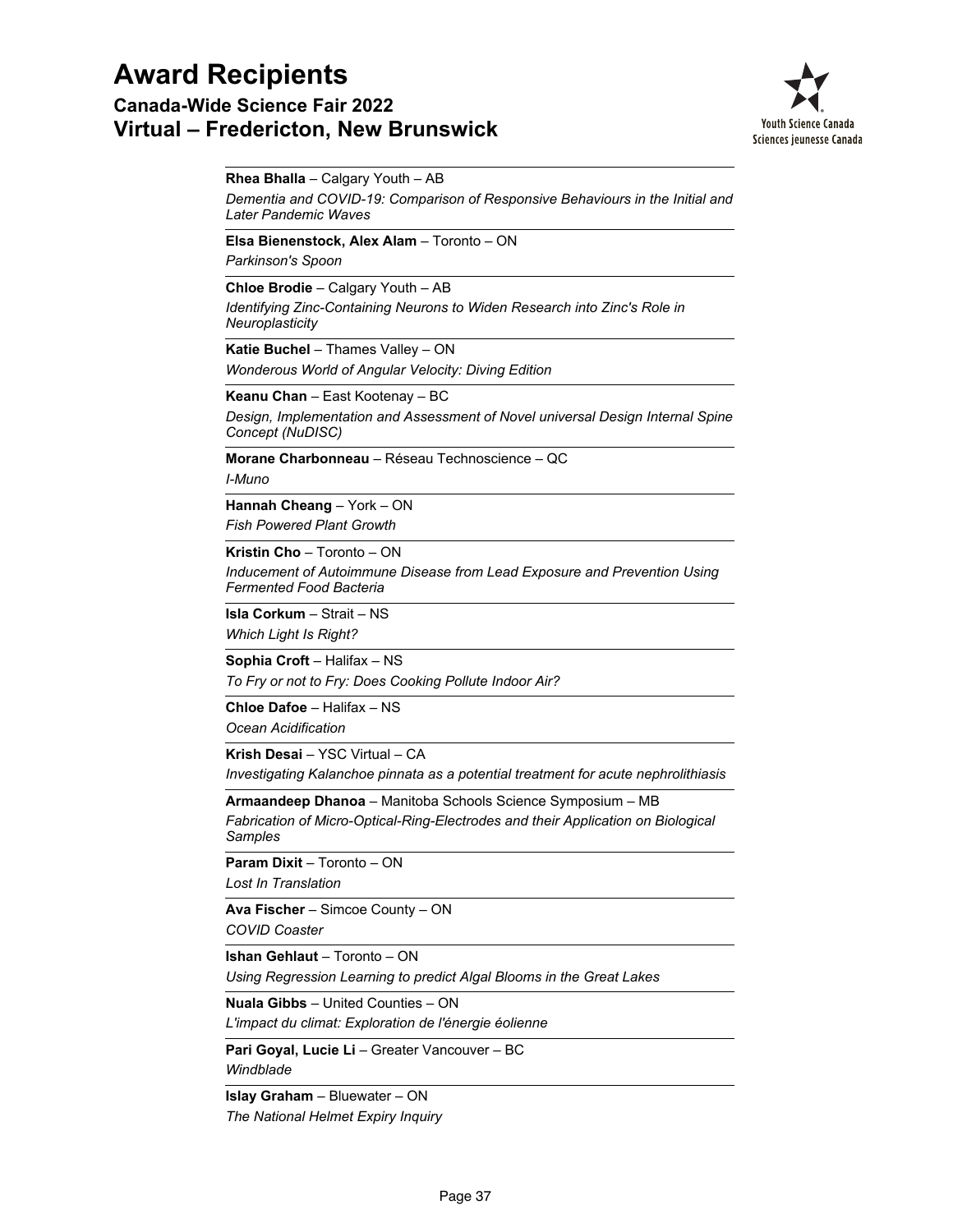**Canada-Wide Science Fair 2022 Virtual – Fredericton, New Brunswick**



| Sadie Hanley - Ottawa - ON<br>Pitch Perfect: How Cold Temperature Affects the Frequency of Musical Notes                                     |
|----------------------------------------------------------------------------------------------------------------------------------------------|
| Marion Harvey - Réseau Technoscience - QC<br>Soulever à la force des fibres                                                                  |
| <b>Jordan Hussey</b> – North-West New Brunswick – NB<br>It's going to be lit!                                                                |
| Nathan Janssen - Thames Valley - ON<br><b>Resisting Rust</b>                                                                                 |
| Manorama Joshi - Wood Buffalo - AB<br>Automotive SMART Cane for the Visually and Auditorily Impaired                                         |
| <b>Samarah Kanji</b> – Calgary Youth – AB<br>Demyelination in Diffuse Axonal injury in mTBI                                                  |
| <b>Anantjot Khosa</b> – Manitoba Schools Science Symposium – MB<br>Fabrication of electrodes to detect Cytochrome C Oxidase deficiency       |
| Jeffrey Klinck - Bay Area - ON<br>MediRecord: a Quasi-Permissioned Blockchain Medical Record Verification System                             |
| Grace Ko - Toronto - ON<br>SoilTO: Using Statistical Analysis to Determine How Race and Income Affect<br>Toronto's Soil Quality              |
| Alexis Krasnova - Thames Valley - ON<br>Detection and prevention of triggers for photosensitive epilepsy seizures in YouTube<br>videos       |
| Frankie La Peter - East Kootenay - BC<br>'Peer'ing into Pressure                                                                             |
| Alex Lea - Central Interior BC - BC<br>Sustainable Nutrient Regeneration: The Effects of Wood Ash and Nitrogen on Pasture<br>Grass Nutrition |
| Maya LeBlanc - Bay Area - ON<br>Carbon Capture Depletion Using Catalyzed Photosynthesis to Promote Crop Growth                               |
| Seungmyoung Lee, Amyna Ismail - Toronto - ON<br>Eye Spy: A Novel Way to Predict & Detect Alzheimer's Disease                                 |
| William Li - Greater Vancouver - BC<br>Development of a Novel Pesticide for Rice Blast Disease                                               |
| Julia Mansiere - YSC Virtual - CA<br>Were Urban Heat Islands a Factor in the Deadliness of the Summer 2021 Heat Dome<br>in British Columbia? |
| <b>Claire Mantrop</b> – Simcoe County – ON<br><b>Water Works</b>                                                                             |
| Nate Martin - Manitoba Schools Science Symposium - MB<br>To Mask or not to Mask? Why is that Even a Question?                                |
| LiLi Miko - Thames Valley - ON<br>Can't Afford Accuracy? A Three-Dimensional Printer for Sustainable Scavengers                              |

*Forecasting the Power Output of Photovoltaic Systems* **Naila Moloo** – Ottawa – ON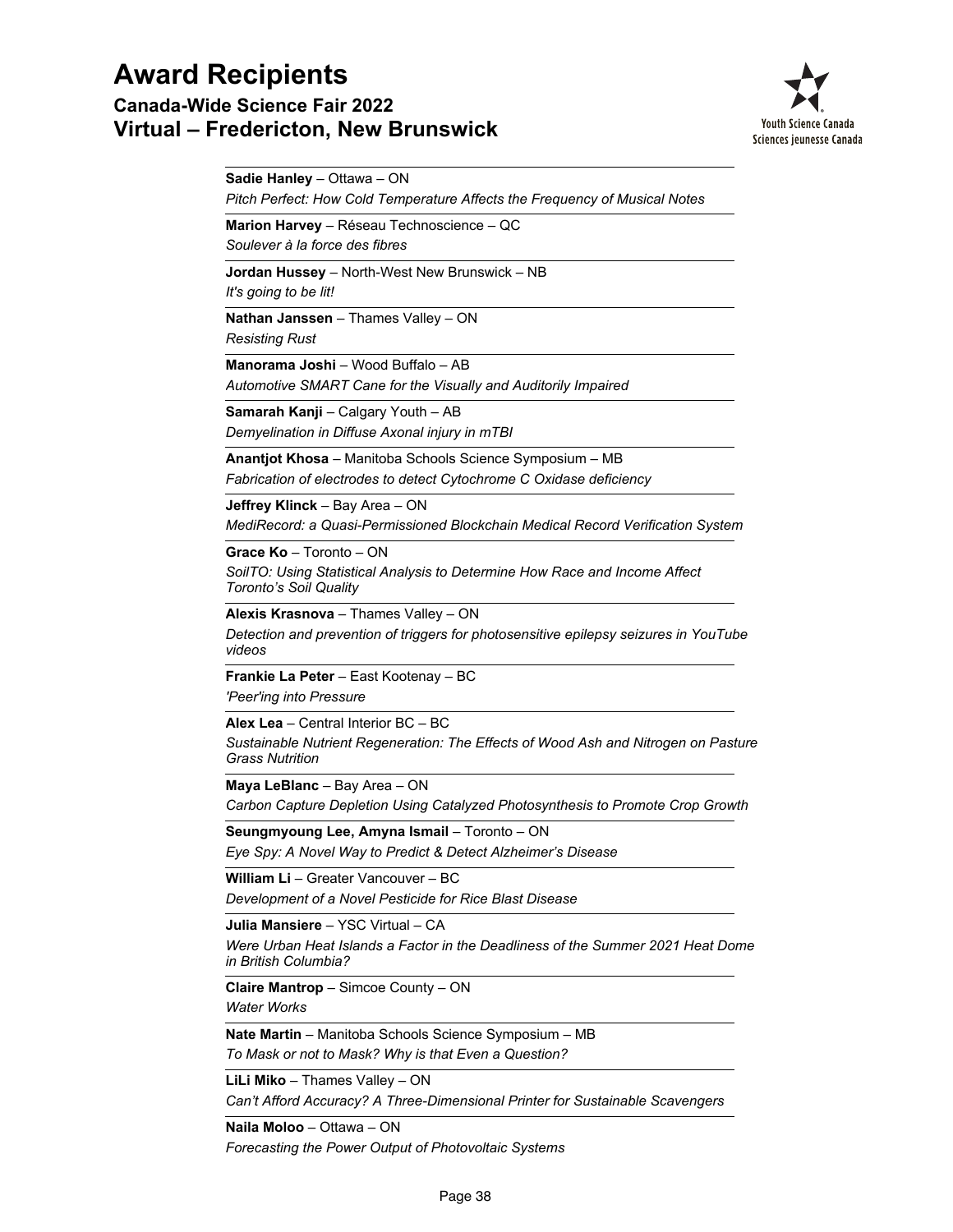**Canada-Wide Science Fair 2022 Virtual – Fredericton, New Brunswick**



*Coagulant Conundrum: Exploring the Efficacy of Natural and Chemical Coagulants on Microplastics* **Katharine Morley** – Vancouver Island – BC *Lymeon: A Novel Way To Test Lyme Disease in Minutes* **Elise Munro** – Strait – NS *Quantitative Study of Microplastics in Jackson's Creek* **Annalise Musclow, Sydney Dobbin** – Peterborough – ON *Drowsiness Detection and Virtual Friend Speech-Robot for Safe Driving: A Novel App* **Jora Singh Nahal** – Cariboo Mainline – BC *SmartLifeJacket - An Automatic Inflating Life Jacket When The User Is In Distressed* **Tri Nguyen, Rena Warren** – Central Alberta Rotary – AB *Modifying Cloud Chamber Technologies* **Teighin Nordholt** – South-East New Brunswick – NB *Masks Rock! Which Face Masks are More Effective?* **Caden Oliphant** – Thames Valley – ON *Head On A Swivel 2.0: Brace For Impact* **Nicholas Pacifici** – Bay Area – ON *Microplastics - A Big Little Problem* **Natalie Parker** – Northwestern Ontario – ON *Where What Goes: The combination of CV and AI to enhance the recycling experience.* **Dhyan Patel** – Wood Buffalo – AB *Algae: The Future of Biofuel* **Alpita Patro** – Eastern Newfoundland – NL *Development and Testing of a Novel Post Harvest Treatment* **Nadine Persad** – West Kootenay & Boundary – BC *SeaQuester: A Novel Approach to Increasing the Carbon Dioxide Absorption and Alkalinity of the Ocean* **Kiran Prasad, Arushi Rawat** – Lambton County – ON *Le VéloTonome* **Philippe Provencher** – Réseau Technoscience – QC *Buzz! - An Affordable Chronic Wound Alert System* **Nishka Rai** – Wood Buffalo – AB *Electromagnetic Pulse Effects on Non-Volatile Digital Memory* **Timothy Riddolls** – Ottawa – ON *Modelling Invasive Species Growth with Zebra Mussels* **Hussain Rizvi** – Regina – SK *Can CAR T-Cell Therapy Be Used to Cure Alzheimer's Disease?* **Ava Romano** – Bay Area – ON *Thermoelectric, Reusable, and Sustainable Heat cycle* **Onkit Saha** – North-West New Brunswick – NB

**Ella Sehn** – Peterborough – ON

*Vegetation Sanitation: Measuring the Impact of Oil Spills on Oxygen Production of Aquatic Plants*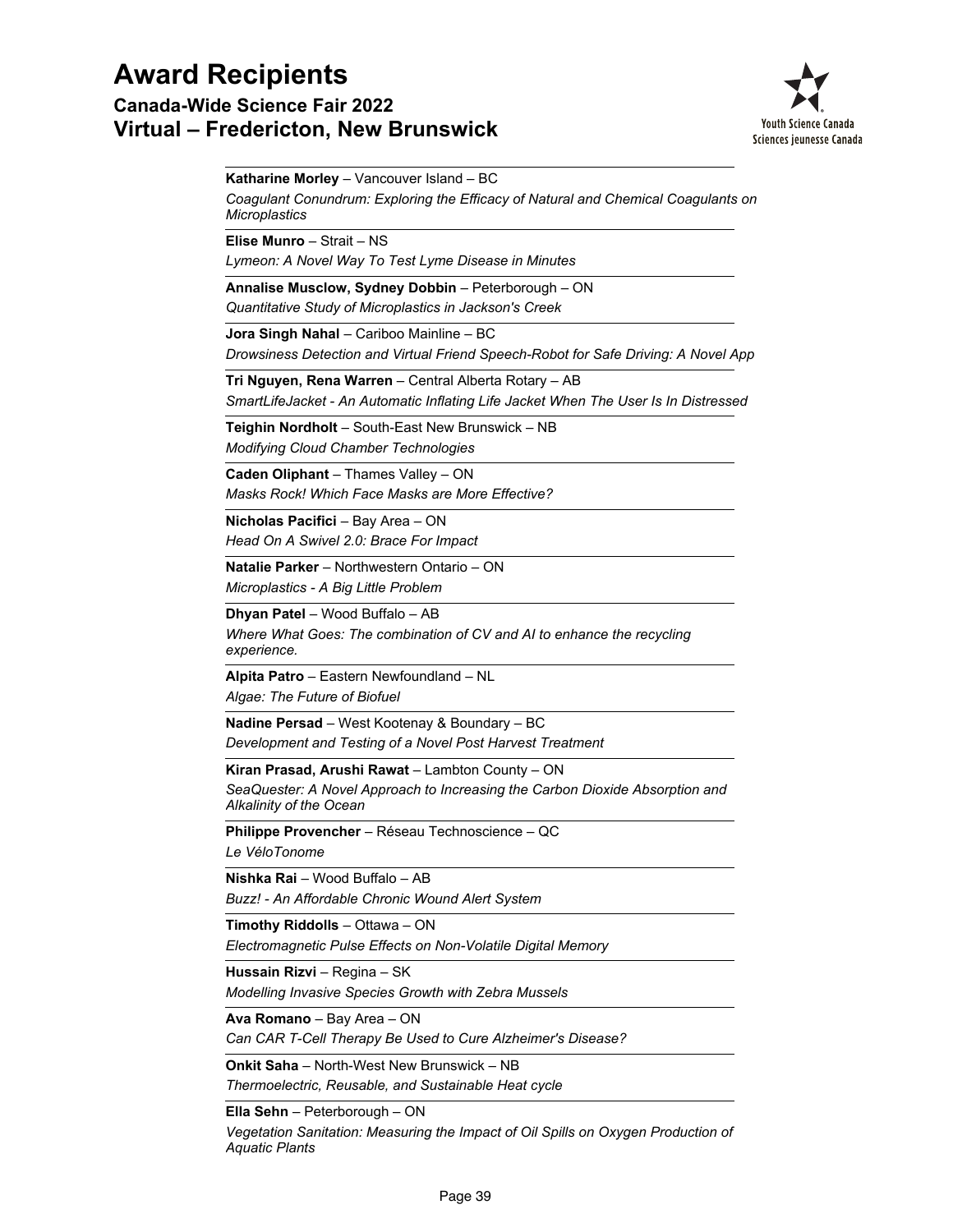**Canada-Wide Science Fair 2022 Virtual – Fredericton, New Brunswick**



*Attractive Cat Scratcher* **Margo Senchenko** – South Fraser – BC *A Novel Approach to Detecting Melanoma Using Deep Learning* **Derek Sheen** – Waterloo-Wellington – ON *Kyokukey: Wearable Input Device Using Conductive Threads* **Ken Shibata** – Toronto – ON *A Miracle or a Mistake?* **Aiden Shlien** – Réseau Technoscience – QC *Mitigating the Effects of Debris Flows* **Prabhnoor Sidhu** – Central Interior BC – BC *Proof of Concept: Artificial Pancreas for Patients with Diabetes* **Sohila Sidhu** – Windsor – ON *Corticosteroid Injections/ Hyaluronic Acid and Their Use in Performance Horses* **Anna Siekierzycki** – Bluewater – ON *The Effects of Plastic Contamination in Plastic Water Bottles Due to Environmental Variables* **Isaiah Sienna** – Bay Area – ON *Framework for Optimal Pandemic Management* **Rachel Simantov** – Calgary Youth – AB *Novel,High-Yielding DNA Extraction Protocol via Automated Device to Provide Facile Forensic Analysis* **Viduni Siriwardana** – Greater Vancouver – BC *Testing Tampons. Toxic or Terrific?* **Jaime So** – Ottawa – ON *Creativity = TRIZ!* **Harshita Srikanth** – Quinte – ON *What is your temperature?* **Maya Sternin** – Niagara – ON *The Effects of Microplastics on Phytoplankton* **Michaela Stillwell, Antonia Tannert von Baer** – Central Interior BC – BC *The domino effect-how changing ice patterns in the North have far reaching consequences* **Grace Tuglavina** – Labrador, Western & Central Newfoundland – NL *A Model for Medical Diagnosis Using Artificial Intelligence* **Alan Van** – Toronto – ON *Canoe believe it?* **Misha van Anders** – Frontenac, Lennox & Addington – ON *An Acidic Future* **Ann Wang** – Greater Vancouver – BC *Effet des additifs au sel de voirie sur la réduction de la pollution routière* **Lauren Wilkes** – Ottawa – ON

**Sophia Zhang** – Eastern Newfoundland – NL

*Triboelectric Effect and Nanogenerator*